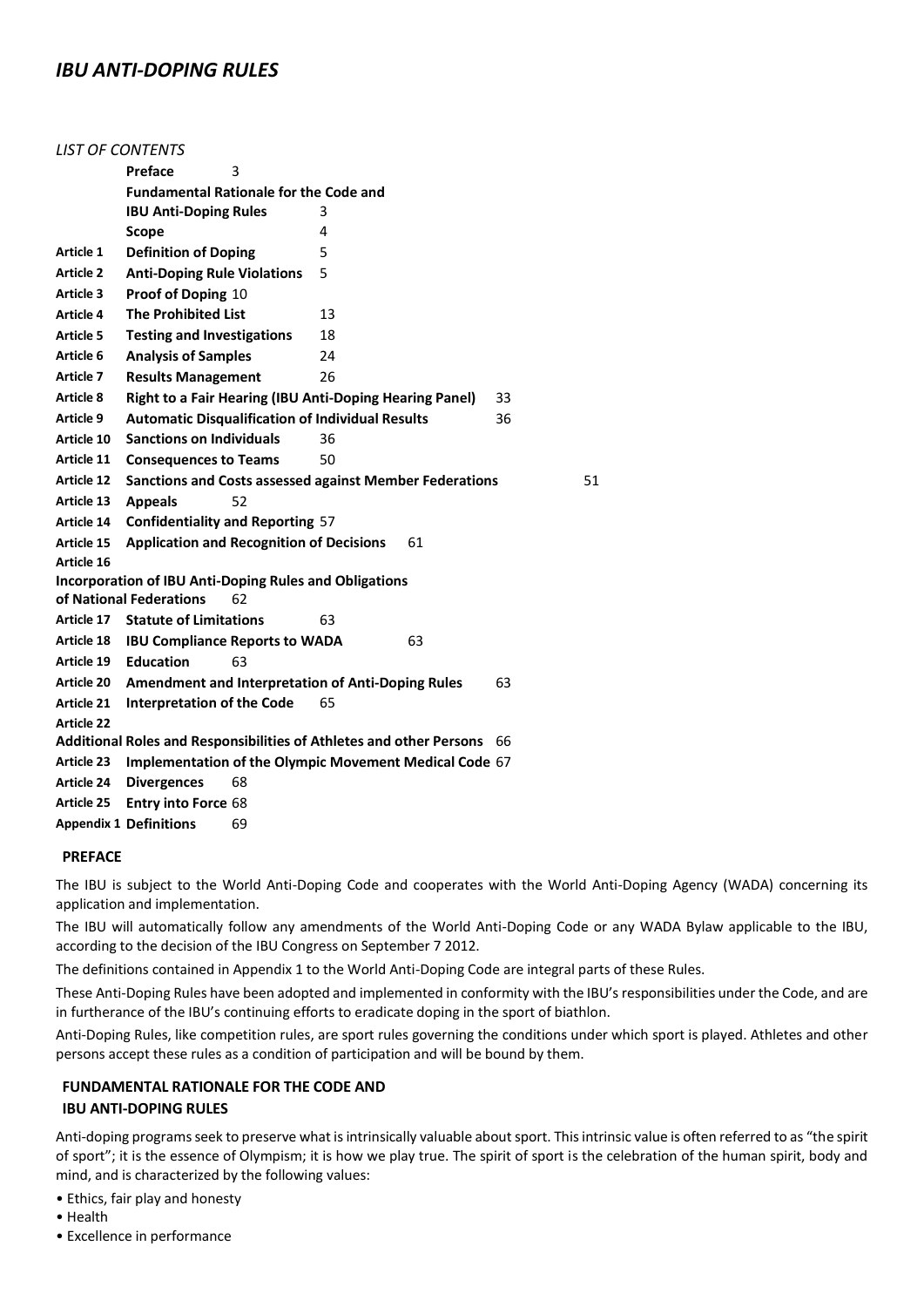- Character and education
- Fun and joy
- Teamwork
- Dedication and commitment
- Respect for rules and laws
- Respect for self and other participants
- Courage
- Community and solidarity

Doping is fundamentally contrary to the spirit of sport.

# **SCOPE**

These Anti-Doping Rules shall apply to the IBU and to each of its member federations. They also apply to the following athletes, athlete support personnel and other persons, each of whom is deemed, as a condition of his/her membership, accreditation and/or participation in the sport, to have agreed to be bound by these Anti-Doping Rules, and to have submitted to the authority of the IBU to enforce these Anti-Doping Rules and to the jurisdiction of the hearing panels specified in Article 8 and Article 13 to hear and determine cases and appeals brought under these Anti-Doping Rules:

(a) all athletes and athlete support personnel who are members of the IBU, or of any member federation, or of any member or affiliate organization of any member federation (including any clubs, teams, associations or leagues);

(b) all athletes and athlete support personnel participating in such capacity in events, competitions and other activities organized, convened, authorized or recognized by the IBU, or any member federation, or any member or affiliate organization of any member federation (including any clubs, teams, associations or leagues), wherever held;

(c) any other athlete or athlete support personnel or other person who, by virtue of an accreditation, a license or other contractual arrangement, or otherwise, is subject to the jurisdiction of the IBU, or of any member federation, or of any member or affiliate organization of any member federation (including any clubs, teams, associations or leagues), for purposes of anti-doping;

Within the overall pool of athletes set out above who are bound by and required to comply with these Anti-Doping Rules, the following athletes shall be considered to be international-level athletes for purposes of these Anti-Doping Rules, and therefore the specific provisions in these Anti-Doping Rules applicable to international-level athletes (as regards testing but also as regards TUEs, whereabouts information, results management, and appeals) shall apply to all athletes participating in any event organized by the IBU or where the IBU is the ruling body for the event.

# **1.** Definition of Doping

Doping is defined as the occurrence of one or more of the anti-doping rule violations set forth in Article 2.1 to Article 2.10 of these Anti-Doping Rules.

**2.** Anti-Doping Rule Violations

The purpose of Article 2 is to specify the circumstances and conduct which constitute anti-doping rule violations. Hearings in doping cases will proceed based on the assertion that one or more of these specific rules have been violated.

Athletes and other persons shall be responsible for knowing what constitutes an anti-doping rule violation and the substances and methods that have been included on the WADA Prohibited List.

The following constitute anti-doping rule violations:

- **2.1**
- The presence of a prohibited substance or its metabolites or markers in an athlete's sample
- **2.1.1** It is each athlete's personal duty to ensure that no prohibited substance enters his or her body. Athletes are responsible for any prohibited substance or its metabolites or markers found to be present in their samples. Accordingly, it is not necessary that intent, fault, negligence or knowing use on the athlete's part be demonstrated in order to establish an anti-doping violation under Article 2.1.

*[Comment to Article 2.1.1: An anti-doping rule violation is committed under this Article without regard to an athlete's fault. This rule has been referred to in various CAS decisions as "Strict Liability". An athlete's fault is taken into consideration in determining the consequences of this anti-doping rule violation under Article 10. This principle has consistently been upheld by CAS.]*

**2.1.2** Sufficient proof of an anti-doping rule violation under Article 2.1 is established by any of the following: presence of a prohibited substance or its metabolites or markers in the athlete's A sample where the athlete waives analysis of the B sample and the B sample is not analyzed; or, where the athlete's B sample is analyzed and the analysis of the athlete's B sample confirms the presence of the prohibited substance or its metabolites or markers found in the athlete's A sample; or, where the athlete's B sample is split into two bottles and the analysis of the second bottle confirms the presence of the prohibited substance or its metabolites or markers found in the first bottle.

*[Comment to Article 2.1.2: The IBU or the anti-doping organization with results management responsibility, where relevant, may at its discretion choose to have the B sample analyzed even if the athlete does not request the analysis of the B sample.]*

**2.1.3** Excepting those substances for which a quantitative threshold is specifically identified in the Prohibited List, the presence of any quantity of a prohibited substance or its metabolites or markers in an athlete's sample will constitute an anti-doping rule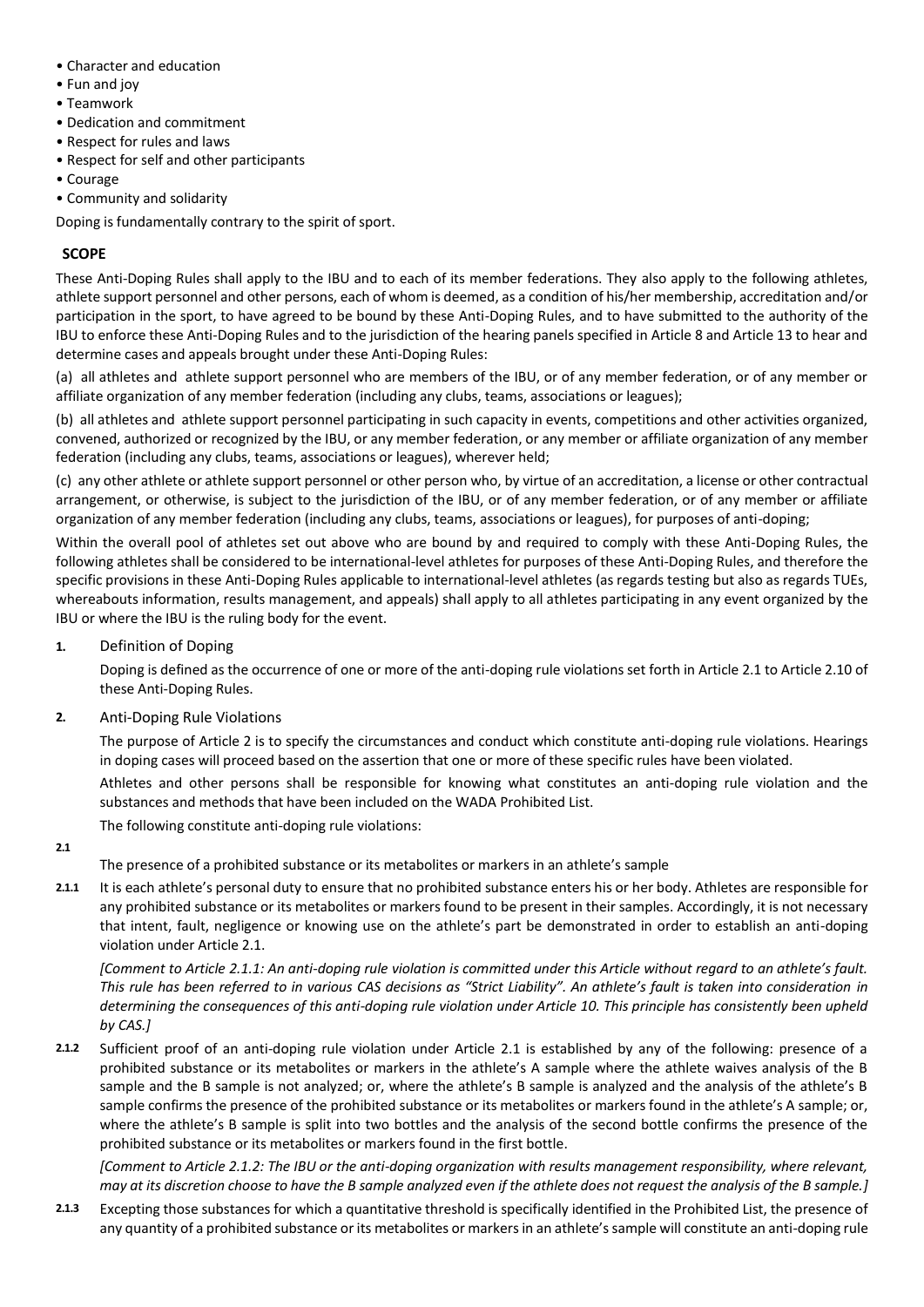violation.

- **2.1.4** As an exception to the general rule of Article 2.1, the Prohibited List or international standards may establish special criteria for the evaluation of prohibited substances that can also be produced endogenously.
- **2.2** Use or attempted use by an athlete of a prohibited substance or a prohibited method

*[Comment to Article 2.2: As noted in Article 3 (Proof of Doping), it has always been the case that use or attempted use of a prohibited substance or prohibited method may be established by any reliable means. As noted in the Comment to Article 3.2, unlike the proof required to establish an anti-doping rule violation under Article 2.1, use or attempted use may also be established by other reliable means such as admissions by the athlete, witness statements, documentary evidence, conclusions drawn from longitudinal profiling, including data collected as part of the athlete biological passport, or other analytical information that does not otherwise satisfy all the requirements to establish "presence" of a prohibited substance under Article 2.1. For example, use may be established based upon reliable analytical data from the analysis of an A sample (without confirmation from an analysis of a B sample) or from the analysis of a B sample alone where the IBU or relevant anti-doping organization provides a satisfactory explanation for the lack of confirmation in the other sample.]*

- **2.2.1** It is each athlete's personal duty to ensure that no prohibited substance enters his or her body and that no prohibited method is used. Accordingly, it is not necessary that intent, fault, negligence or knowing use on the athlete's part be demonstrated in order to establish an anti-doping rule violation for use of a prohibited substance or a prohibited method.
- **2.2.2** The success or failure of the use of a prohibited substance or prohibited method is not material. It is sufficient that the prohibited substance or prohibited method was used or attempted to be used for an anti-doping rule violation to be committed.

*[Comment to Article 2.2.2: Demonstrating the "attempted use" of a prohibited substance requires proof of intent on the athlete's part. The fact that intent may be required to prove this particular anti-doping rule violation does not undermine the strict liability principle established for violations of Article 2.1 and violations of Article 2.2 in respect of use of a prohibited substance or prohibited method.* 

*An athlete's "use" of a prohibited substance constitutes an anti-doping rule violation unless such substance is not prohibited out-of-competition and the athlete's use takes place out-of-competition. (However, the presence of a prohibited substance or its metabolites or markers in a sample collected in competition will be a violation of Article 2.1, regardless of when that substance might have been administered.)]*

**2.3** Evading, Refusing or Failing to Submit to Sample Collection

Evading sample collection, or without compelling justification refusing or failing to submit to sample collection after notification as authorized in these Anti-Doping Rules or other applicable anti-doping rules.

*[Comment to Article 2.3: For example, it would be an anti-doping rule violation of "evading sample collection" if it were established that an athlete was deliberately avoiding a doping control official to evade notification or testing. A violation of "failing to submit to sample collection" may be based on either intentional or negligent conduct of the athlete, while "evading" or "refusing" sample collection contemplates intentional conduct by the athlete.]*

**2.4** Whereabouts Failures

Any combination of three missed tests and/or filing failures, as defined in the International Standard for Testing and Investigations, within a twelve-month period by an athlete in a registered testing pool.

**2.5** Tampering or Attempted Tampering with any Part of Doping Control

Conduct which subverts the doping control process but which would not otherwise be included in the definition of prohibited methods. Tampering shall include, without limitation, intentionally interfering or attempting to interfere with a doping control official, providing fraudulent information to an anti-doping organization, or intimidating or attempting to intimidate a potential witness.

*[Comment to Article 2.5: For example, this Article would prohibit altering identification numbers on a doping control form during testing, breaking the B bottle at the time of B sample analysis, or altering a sample by the addition of a foreign substance. Offensive conduct towards a doping control official or other person involved in doping control which does not otherwise constitute tampering shall be addressed in the disciplinary rules of sport organizations.]*

- **2.6** Possession of Prohibited Substances and Methods
- **2.6.1** Possession by an athlete in-competition of any prohibited method or any prohibited substance, or possession by an athlete out-of-competition of any prohibited method or any prohibited substance which is prohibited out-of-competition unless the athlete establishes that the possession is pursuant to a therapeutic use exemption ("TUE") granted in accordance with Article 4.4 or other acceptable justification.
- **2.6.2** Possession by athlete support person in-competition of any prohibited method or any prohibited substance, or possession by athlete support person out-of-competition of any prohibited method or any prohibited substance which is prohibited outof-competition, in connection with an athlete, competition or training, unless the athlete support person establishes that the possession is pursuant to a TUE granted to an athlete in accordance with Article 4.4, or other acceptable justification.

*[Comment to Article 2.6.1 and 2.6.2: Acceptable justification would not include, for example, buying or possessing a prohibited substance for purposes of giving it to a friend or relative, except under justifiable medical circumstances where*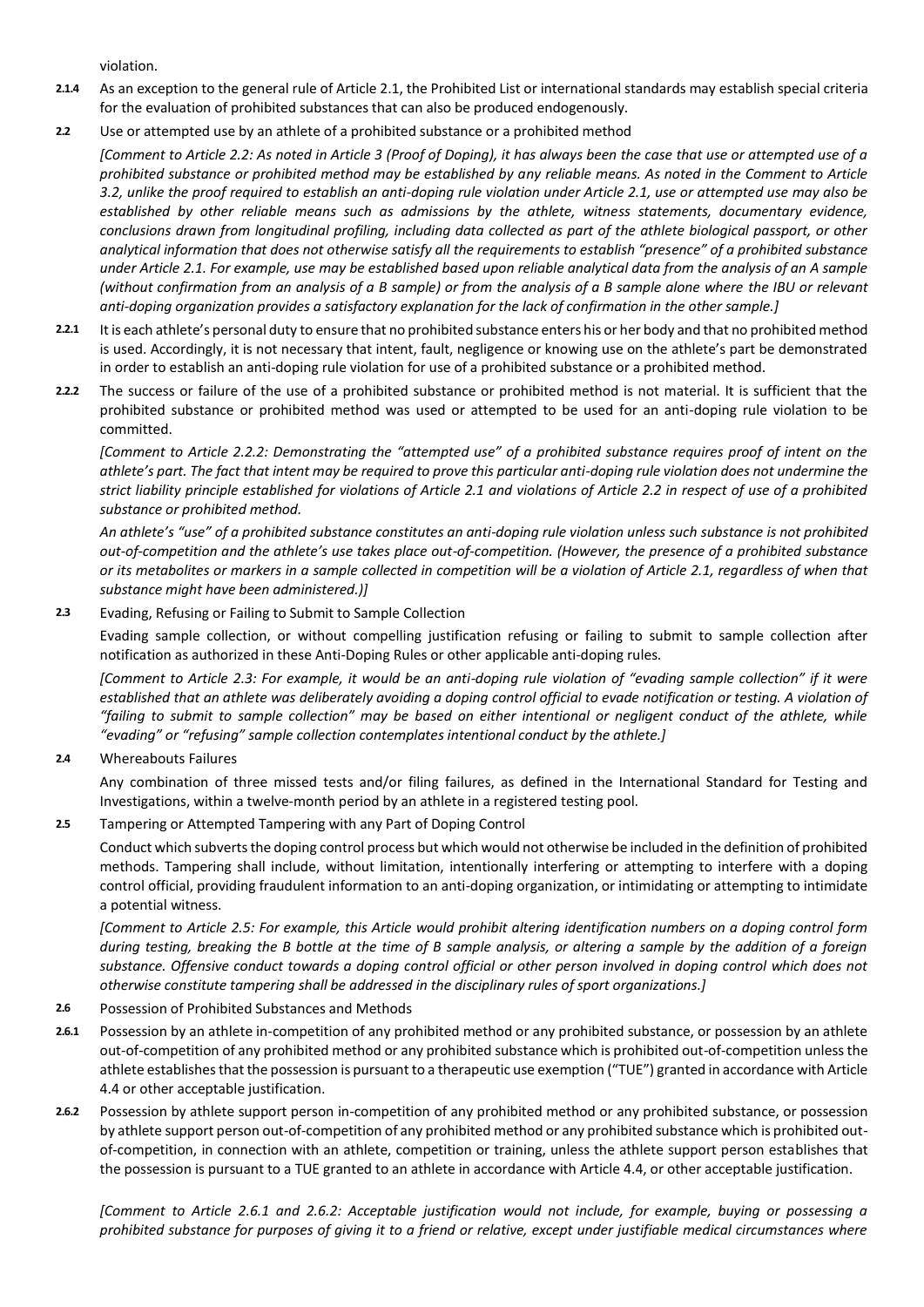*that person had a physician's prescription, e.g., buying insulin for a diabetic child.] [Comment to Article 2.6.2: Acceptable justification would include, for example, a team doctor carrying prohibited substances* 

*for dealing with acute and emergency situations.]*

- **2.7** Trafficking or Attempted Trafficking in any Prohibited Substance or Prohibited Method
- **2.8** Administration or attempted administration to any athlete in-competition of any prohibited method or prohibited substance, or administration or attempted administration to any athlete out-of-competition of any prohibited method or any prohibited substance that is prohibited out-of-competition
- **2.9** Complicity

Assisting, encouraging, aiding, abetting, conspiring, covering up or any other type of intentional complicity involving an antidoping rule violation, attempted anti-doping rule violation or violation of Article 10.12.1 by another person.

# **2.10** Prohibited Association

Association by an athlete or other person subject to the authority ofan anti-doping organization in a professional or sportrelated capacity with any athlete support person who:

- **2.10.1** If subject to the authority of an anti-doping organization, is serving a period of ineligibility; or
- **2.10.2** If not subject to the authority of an anti-doping organization and where ineligibility has not been addressed in a results management process pursuant to the Code, has been convicted or found in a criminal, disciplinary or professional proceeding to have engaged in conduct which would have constituted a violation of anti-doping rules if Code-compliant rules had been applicable to such person. The disqualifying status of such person shall be in force for the longer of six years from the criminal, professional or disciplinary decision or the duration of the criminal, disciplinary or professional sanction imposed; or
- **2.10.3** Is serving as a front or intermediary for an individual described in Article 2.10.1 or 2.10.2.

In order for this provision to apply, it is necessary that the athlete or other person has previously been advised in writing by an anti-doping organization with jurisdiction over the athlete or other person, or by WADA, of the athlete support person's disqualifying status and the potential consequence of prohibited association and that the athlete or other person can reasonably avoid the association. The anti-doping organization must also use reasonable efforts to advise the athlete support person who is the subject of the notice to the athlete or other person that the athlete support person may, within 15 days, come forward to the anti-doping organization to explain that the criteria described in Articles 2.10.1 and 2.10.2 do not apply to him or her. (Notwithstanding Article 17, this Article applies even when the athlete support person's disqualifying conduct occurred prior to the effective date provided in Article 20.7.)

The burden shall be on the athlete or other person to establish that any association with athlete support personnel described in Article 2.10.1 or 2.10.2 is not in a professional or sport-related capacity.

Anti-doping organizations that are aware of athlete support personnel who meet the criteria described in Article 2.10.1, 2.10.2, or 2.10.3 shall submit that information to WADA.

*[Comment to Article 2.10: athletes and other persons must not work with coaches, trainers, physicians or other athlete support personnel who are Ineligible on account of an anti-doping rule violation or who have been criminally convicted or professionally disciplined in relation to doping. Some examples of the types of association which are prohibited include: obtaining training, strategy, technique, nutrition or medical advice; obtaining therapy, treatment or prescriptions; providing any bodily products for analysis; or allowing the athlete support person to serve as an agent or representative. Prohibited association need not involve any form of compensation.]*

- **3.** Proof of Doping
- **3.1** Burdens and Standards of Proof

The IBU and its member federations shall have the burden of establishing that an anti-doping rule violation has occurred. The standard of proof will be whether the IBU or its member federation have established an anti-doping rule violation to the comfortable satisfaction of the hearing panel, bearing in mind the seriousness of the allegation that has been made. This standard of proof in all cases is greater than a mere balance of probability but less than proof beyond a reasonable doubt. Where these Anti-Doping Rules place the burden of proof upon the athlete or other person alleged to have committed an anti-doping rule violation to rebut a presumption or establish specified facts or circumstances, the standard of proof shall be by a balance of probability.

*[Comment to Article 3.1: This standard of proof required to be met by the IBU or its member federation is comparable to the standard that is applied in most countries to cases involving professional misconduct.]*

## **3.2** Methods of Establishing Facts and Presumptions

Facts related to anti-doping rule violations may be established by any reliable means, including admissions. The following rules of proof will be applicable in doping cases:

*[Comment to Article 3.2: For example, the IBU or its member federation may establish an anti-doping rule violation under Article 2.2 (Use of a Prohibited Substance or Prohibited Method) based on the athlete's admissions, the credible testimony of third persons, reliable documentary evidence, reliable analytical data from either an A or B sample as provided in the comments to Article 2.2, or conclusions drawn from the profile of a series of the athlete's blood or urine samples.]*

**3.2.1** Analytical methods or decision limits approved by WADA after consultation within the relevant scientific community and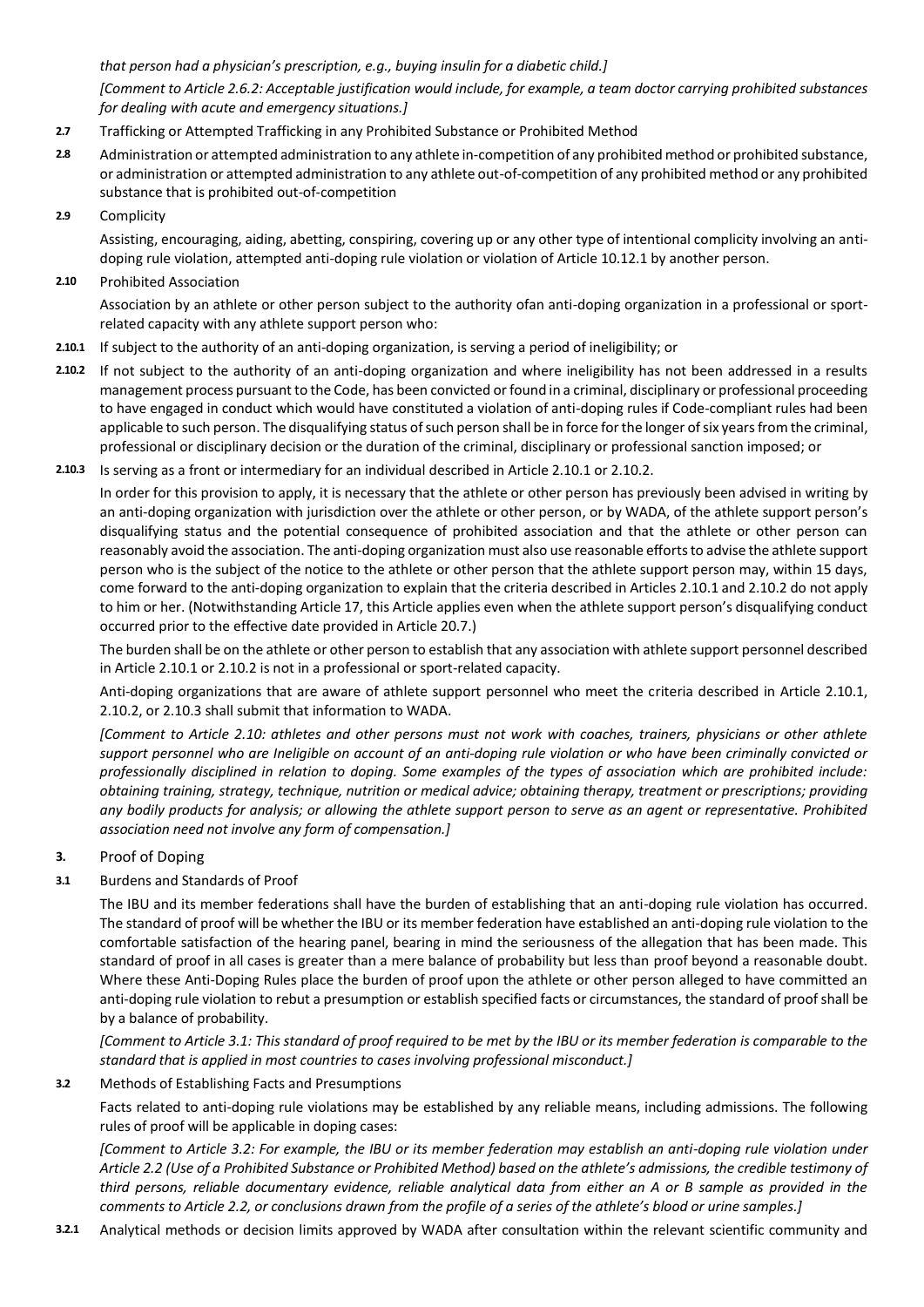which have been the subject of peer review are presumed to be scientifically valid. Any athlete or other person seeking to rebut this presumption of scientific validity shall, as a condition precedent to any such challenge, first notify WADA of the challenge and the basis of the challenge. CAS on its own initiative may also inform WADA of any such challenge. At WADA's request, the CAS panel shall appoint an appropriate scientific expert to assist the panel in its evaluation of the challenge. Within 10 days of WADA's receipt of such notice, and WADA's receipt of the CAS file, WADA shall also have the right to intervene as a party, appear amicus curiae, or otherwise provide evidence in such proceeding.

**3.2.2** WADA-accredited laboratories and other laboratories approved by WADA are presumed to have conducted sample analysis and custodial procedures in accordance with the WADA International Standard for Laboratories. The athlete or other person may rebut this presumption by establishing that a departure from the International Standard for Laboratories occurred that could reasonably have caused the adverse analytical finding. If the athlete or other person rebuts the preceding presumption by showing that a departure from the International Standard occurred that could reasonably have caused the adverse analytical finding, then the IBU will have the burden of establishing that such departure did not cause the adverse analytical finding.

*[Comment to Article 3.2.2: The burden is on the athlete or other person to establish, by a balance of probability, a departure from the international standard that could reasonably have caused the adverse analytical finding. If the athlete or other person does so, the burden shifts to the IBU or its member federation to prove to the comfortable satisfaction of the hearing panel that the departure did not cause the adverse analytical finding.]*

- **3.2.3** Departures from any other international standard or other anti-doping rule or policy set forth in the Code or these Anti-Doping Rules which did not cause an adverse analytical finding or other anti-doping rule violation will not invalidate such results. If the athlete or other person establishes that a departure from another international standard or other anti-doping rule or policy that could reasonably have caused an anti-doping rule violation based on an adverse analytical finding or other anti-doping rule violation occurred, then the IBU will have the burden of establishing that such a departure did not cause the adverse analytical finding or the factual basis for the anti-doping rule violation.
- **3.2.4** The facts established by a decision of a court or professional disciplinary tribunal of competent jurisdiction that are not the subject of a pending appeal will be irrefutable evidence against the athlete or other person to whom the decision pertained of those facts, unless the athlete or other person establishes that the decision violated principles of natural justice.
- **3.2.5** The hearing panel in a hearing on an anti-doping rule violation may draw an inference adverse to the athlete or other person who is asserted to have committed an anti-doping rule violation based on the athlete's or other person's refusal, after a request made in a reasonable time in advance of the hearing, to appear at the hearing (either in person or by telephone as directed by the tribunal) and to answer questions either from the hearing panel or from the anti-doping organization asserting the anti-doping rule violation.
- **4.** The Prohibited List
- **4.1** Incorporation of the WADA Prohibited List

These Anti-Doping Rules incorporate the WADA Prohibited List, which is published and revised by WADA as described in Article 4.1 of the Code.

- **4.2** Prohibited Substances and Prohibited Methods Identified on the WADA Prohibited List
- **4.2.1** Prohibited Substances and Prohibited Methods

Unless provided otherwise in the Prohibited List and/or a revision, the Prohibited List and revisions shall go into effect under these Anti-Doping Rules three months after publication of the Prohibited List by WADA without requiring any further action by the IBU. All athletes and other persons shall be bound by the Prohibited List and any revisions thereto, from the date they go into effect, without further formality. It is the responsibility of all athletes and other persons to familiarize themselves with the most up-to-date version of the Prohibited List and all revisions thereto.

As described in Article 4.2 of the Code, the IBU may upon the recommendation of its Medical Committee request that WADA expand the Prohibited List for the sport of biathlon. The IBU may also upon the recommendation of its Medical Committee request that WADA include additional substances or methods, which have the potential for abuse in the sport of biathlon, in the monitoring program described in Article 4.5 of the WADA Code. As provided in the Code, WADA will make the final decision on such requests by IBU.

**4.2.2** Specified Substances

For purposes of the application of Article 10 (Sanctions on Individuals), all prohibited substances shall be "specified substances" except substances in the classes of anabolic agents and hormones; and those stimulants and hormone antagonists and modulators so identified on the Prohibited List. The category of specified substances shall not include prohibited methods.

*[Comment to Article 4.2.2: The specified substances identified in Article 4.2.2 should not in any way be considered less important or less dangerous than other doping substances. Rather, they are simply substances which are more likely to have been consumed by an athlete for a purpose other than the enhancement of sport performance.]*

**4.3** WADA's Determination of the Prohibited List

WADA's determination of the prohibited substances and prohibited methods that will be included on the Prohibited List, the classification of substances into categories on the Prohibited List, and the classification of a substance as prohibited at all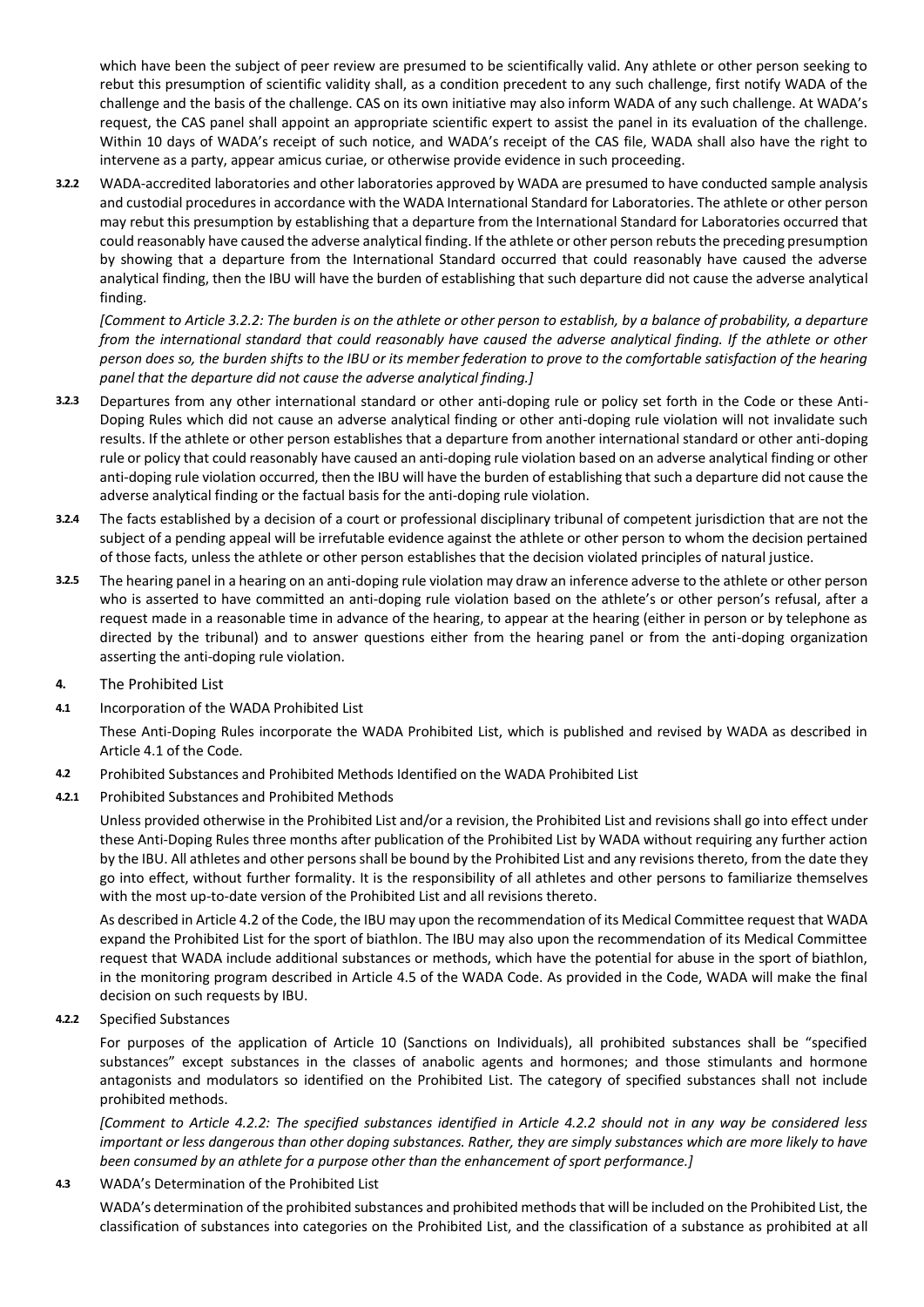times or in-competition only, is final and shall not be subject to challenge by an athlete or other person based on an argument that the substance or method was not a masking agent or did not have the potential to enhance performance, represent a health risk or violate the spirit of sport.

- **4.4** Therapeutic Use Exemptions ("TUEs")
- **4.4.1** The presence of a prohibited substance or its metabolites or markers (Article 2.1), and/or use or attempted use of a prohibited substance or a prohibited method (Article 2.2), possession of prohibited substances or prohibited methods (Article 2.6) or administration of a prohibited substance or prohibited method (Article 2.8), shall not be considered an antidoping rule violation if it is consistent with the provisions of a TUE granted in accordance with the WADA International Standard for Therapeutic Use Exemptions.
- **4.4.2** If an international-level athlete is using a Prohibited Substance or a Prohibited Method for therapeutic reasons:
- **4.4.2.1** Where the athlete already has a TUE granted by his or her national anti-doping organization for the substance or method in question, that TUE is not automatically valid for international-level competition. Any such athlete who want to compete in international-level competitions **must** apply to the IBU to recognize their TUE in accordance with Article 7 of the International Standard for Therapeutic Use Exemptions. If that TUE meets the criteria set out in the International Standard for Therapeutic Use Exemptions, then the IBU shall recognize it for purposes of international-level competition as well. If the IBU considers that the TUE does not meet those criteria and so refuses to recognize it, the IBU shall notify the athlete and his or her national anti-doping organization promptly, with reasons. The athlete and the national anti-doping organization shall have 21 days from such notification to refer the matter to WADA for review in accordance with Article 4.4.6. If the matter is referred to WADA for review, the TUE granted by the national anti-doping organization remains valid for national-level competition and out-of-competition testing (but is not valid for international-level competition) pending WADA's decision. If the matter is not referred to WADA for review, the TUE becomes invalid for any purpose when the 21-day review deadline expires.

*[Comment to Article 4.4.2.1: Further to Articles 5.6 and 7.1(a) of the International Standard for Therapeutic Use Exemptions, the IBU may publish notice on its website (www.biathlonworld.com)that it will automatically recognize TUE decisions (or categories of such decisions, e.g., as to particular substances or methods) made by national anti-doping organizations. If an athlete's TUE falls into a category of automatically recognized TUEs, then he/she does not need to apply to the IBU for recognition of that TUE.*

*If the IBU refuses to recognize a TUE granted by a national anti-doping organization only because medical records or other information are missing that are needed to demonstrate satisfaction of the criteria in the International Standard for Therapeutic Use Exemptions, the matter should not be referred to WADA. Instead, the file should be completed and resubmitted to the IBU.]*

**4.4.2.2** If the athlete does not already have a TUE granted by his/her national anti-doping organization for the substance or method in question, the athlete must apply directly to the IBU for a TUE in accordance with the process set out in the International Standard for Therapeutic Use Exemptions [using the form posted on IBU's website (www.biathlonworld.com)]. If the IBU denies the athlete's application, it must notify the athlete promptly, with reasons. If the IBU grants the athlete's application, it must notify not only the athlete but also his/her national anti-doping organization. If the national anti-doping organization considers that the TUE granted by the IBU does not meet the criteria set out in the International Standard for Therapeutic Use Exemptions, it has 21 days from such notification to refer the matter to WADA for review in accordance with Article 4.4.6. If the national anti-doping organization refers the matter to WADA for review, the TUE granted by the IBU remains valid for international-level competition and out-of-competition testing (but is not valid for national-level competition) pending WADA's decision. If the national anti-doping organization does not refer the matter to WADA for review, the TUE granted by the IBU becomes valid for national-level competition as well when the 21-day review deadline expires.

*[Comment to Article 4.4.2: The IBU may agree with a national anti-doping organization that the national anti-doping organization will consider TUE applications on behalf of the IBU.]*

- **4.4.3** If the IBU chooses to test an athlete who is not an international-level athlete, the IBU shall recognize a TUE granted to that athlete by his or her national anti-doping organization. If the IBU chooses to test an athlete who is not an international-level or a national-level athlete, the IBU shall permit that athlete to apply for a retroactive TUE for any prohibited substance or prohibited method that he/she is using for therapeutic reasons.
- **4.4.4** An application to the IBU for grant or recognition of a TUE must be made as soon as the need arises and in any event (save in emergency or exceptional situations or where Article 4.3 of the International Standard for Therapeutic Use Exemptions applies) at least 30 days before the athlete's next competition. The IBU shall appoint a panel to consider applications for the grant or recognition of TUEs (the "TUE Committee"). The TUE Committee shall promptly evaluate and decide upon the application in accordance with the relevant provisions of the International Standard for Therapeutic Use Exemptions [and the specific IBU's protocols posted on its website]. Subject to Article 4.4.6 of these Rules, its decision shall be the final decision of the IBU, and shall be reported to WADA and other relevant anti-doping organizations, including the athlete's national antidoping organization, through ADAMS, in accordance with the International Standard for Therapeutic Use Exemptions.

*[Comment to Article 4.4.4: The submission of false or misleadingly incomplete information in support of a TUE application (including but not limited to the failure to advise of the unsuccessful outcome of a prior application to another anti-doping organization for such a TUE) may result in a charge of tampering or attempted tampering under Article 2.5.*

*An athlete should not assume that his/her application for grant or recognition of a TUE (or for renewal of a TUE) will be*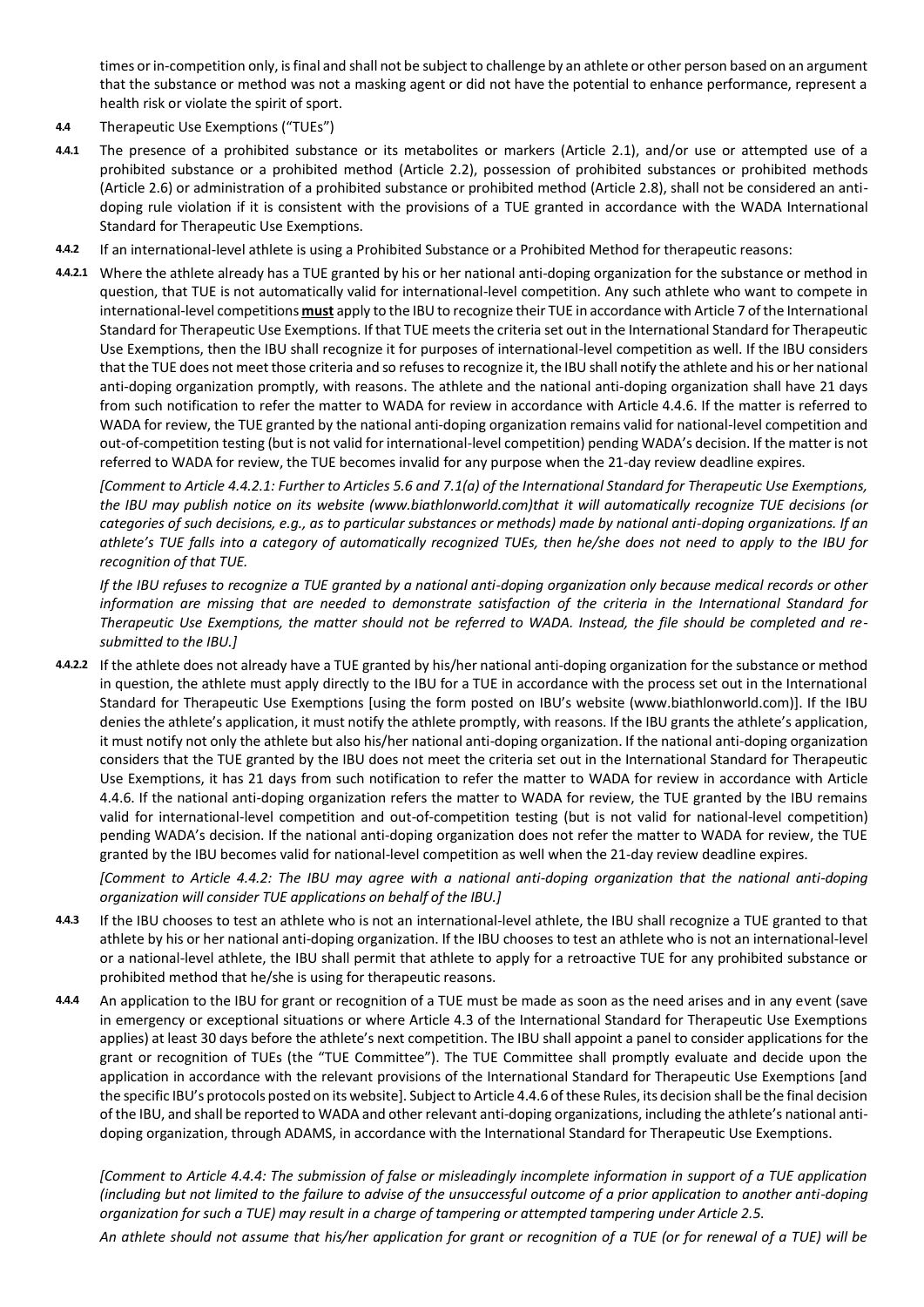*granted. Any use or possession or administration of a prohibited substance or prohibited method before an application has been granted is entirely at the athlete's own risk.]* 

- **4.4.5** Expiration, Cancellation, Withdrawal or Reversal of a TUE
- **4.4.5.1** A TUE granted pursuant to these Anti-Doping Rules:

(a) shall expire automatically at the end of any term for which it was granted, without the need for any further notice or other formality;

(b) may be cancelled if the athlete does not promptly comply with any requirements or conditions imposed by the TUE Committee upon grant of the TUE;

(c) may be withdrawn by the TUE Committee if it is subsequently determined that the criteria for grant of a TUE are not in fact met; or

(d) may be reversed on review by WADA or on appeal.

#### **4.4.5.2**

In such event, the athlete shall not be subject to any consequences based on his/her use or possession or administration of the prohibited substance or prohibited method in question in accordance with the TUE prior to the effective date of expiry, cancellation, withdrawal or reversal of the TUE. The review pursuant to Article 7.2 of any subsequent adverse analytical finding shall include consideration of whether such finding is consistent with use of the prohibited substance or prohibited method prior to that date, in which event no anti-doping rule violation shall be asserted.

- **4.4.6** Reviews and Appeals of TUE Decisions
- **4.4.6.1** WADA shall review any decision by the IBU not to recognize a TUE granted by the national anti-doping organization that is referred to WADA by the athlete or the athlete's national anti-doping organization. In addition, WADA shall review any decision by the IBU to grant a TUE that is referred to WADA by the athlete's national anti-doping organization. WADA may review any other TUE decisions at any time, whether upon request by those affected or on its own initiative. If the TUE decision being reviewed meets the criteria set out in the International Standard for Therapeutic Use Exemptions, WADA will not interfere with it. If the TUE decision does not meet those criteria, WADA will reverse it.
- **4.4.6.2** Any TUE decision by the IBU (or by a national anti-doping organization where it has agreed to consider the application on behalf of the IBU) that is not reviewed by WADA, or that is reviewed by WADA but is not reversed upon review, may be appealed by the athlete and/or the athlete's national anti-doping organization exclusively to CAS, in accordance with Article 13.

*[Comment to Article 4.4.6.2: In such cases, the decision being appealed is the IBU's TUE decision, not WADA's decision not to review the TUE decision or (having reviewed it) not to reverse the TUE decision. However, the deadline to appeal the TUE decision does not begin to run until the date that WADA communicates its decision. In any event, whether the decision has been reviewed by WADA or not, WADA shall be given notice of the appeal so that it may participate if it sees fit.]*

- **4.4.6.3** A decision by WADA to reverse a TUE decision may be appealed by the athlete, the national anti-doping organization and/or the IBU exclusively to CAS, in accordance with Article 13.
- **4.4.6.4** A failure to take action within a reasonable time on a properly submitted application for grant or recognition of a TUE or for review of a TUE decision shall be considered a denial of the application.
- **5.** Testing and Investigations
- **5.1** Purpose of Testing and Investigations

Testing and investigations shall only be undertaken for anti-doping purposes. They shall be conducted in conformity with the provisions of the International Standard for Testing and Investigations and the specific protocols of the IBU supplementing that International Standard.

- **5.1.1** Testing shall be undertaken to obtain analytical evidence as to the athlete's compliance (or non-compliance) with the strict Code prohibition on the presence/Use of a prohibited substance or prohibited method. Test distribution planning, testing, post-testing activity and all related activities conducted by the IBU shall be in conformity with the International Standard for Testing and Investigations. The IBU shall determine the number of finishing placement tests, random tests and target tests to be performed, in accordance with the criteria established by the International Standard for Testing and Investigations. All provisions of the International Standard for Testing and Investigations shall apply automatically in respect of all such testing.
- **5.1.2** Investigations shall be undertaken:
- **5.1.2.1** in relation to atypical findings, atypical passport findings and adverse passport findings, in accordance with Articles 7.4 and 7.5 respectively, gathering intelligence or evidence (including, in particular, analytical evidence) in order to determine whether an anti-doping rule violation has occurred under Article 2.1 and/or Article 2.2; and
- **5.1.2.2** in relation to other indications of potential anti-doping rule violations, in accordance with Articles 7.6 and 7.7, gathering intelligence or evidence (including, in particular, non-analytical evidence) in order to determine whether an anti-doping rule violation has occurred under any of Articles 2.2 to 2.10.
- **5.1.3** The IBU may obtain, assess and process anti-doping intelligence from all available sources, to inform the development of an effective, intelligent and proportionate test distribution plan, to plan target testing, and/or to form the basis of an investigation into a possible anti-doping rule violation(s).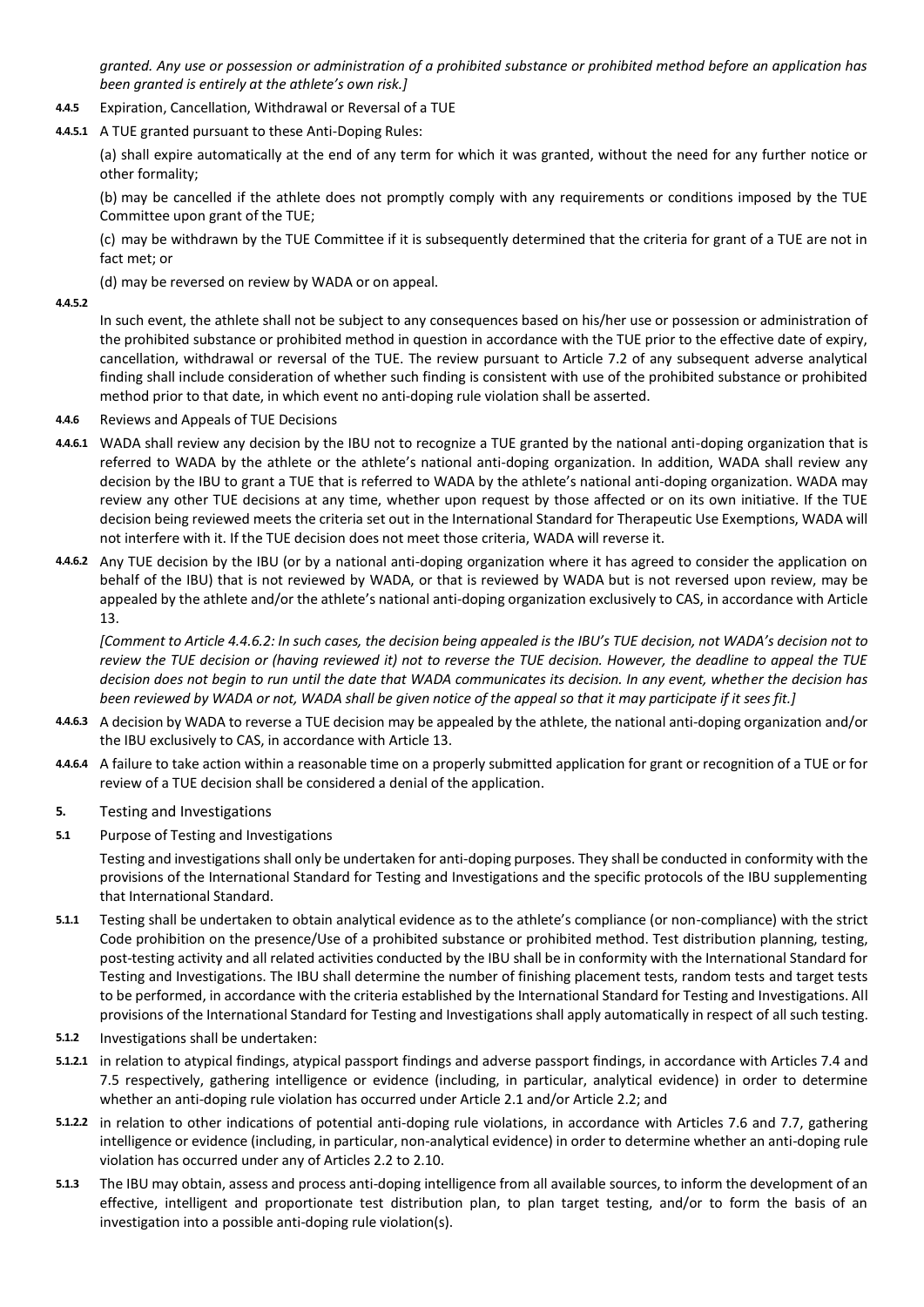- **5.2** Authority to Conduct Testing
- **5.2.1** Subject to the jurisdictional limitations for event testing set out in Article 5.3 of the Code, the IBU shall have in-competition and out-of-competition testing authority over all of the athletes specified in the Introduction to these Anti-Doping Rules (under the heading "Scope").
- **5.2.2** The IBU may require any athlete over whom it has testing authority (including any athlete serving a period of ineligibility) to provide a sample at any time and at any place.

*[Comment to Article 5.2.2: Unless the athlete has identified a 60-minute time-slot for testing between the hours of 11pm and 6am, or has otherwise consented to testing during that period, the IBU will not test an athlete during that period unless it has a serious and specific suspicion that the athlete may be engaged in doping. A challenge to whether the IBU had sufficient suspicion for testing in that period shall not be a defense to an anti-doping rule violation based on such test or attempted test.]*

- **5.2.3** WADA shall have in-competition and out-of-competition testing authority as set out in Article 20.7.8 of the Code.
- **5.2.4** If the IBU delegates or contracts any part of testing to a national anti-doping organization (directly or through a national federation), that national anti-doping organization may collect additional samples or direct the laboratory to perform additional types of analysis at the national anti-doping organization's expense. If additional samples are collected or additional types of analysis are performed, the IBU shall be notified.
- **5.3** Event Testing
- **5.3.1** Except as provided in Article 5.3 of the Code, only a single organization should be responsible for initiating and directing testing at event venues during an event period. At international events, the collection of samples shall be initiated and directed by the IBU (or any other international organization which is the ruling body for the event). At the request of the IBU (or any other international organization which is the ruling body for an event), any testing during the event period outside of the event venues shall be coordinated with the IBU (or the relevant ruling body of the event).
- **5.3.2** If an anti-doping organization which would otherwise have testing authority but is not responsible for initiating and directing testing at an event desires to conduct testing of athletes at the event venues during the event period, the anti-doping organization shall first confer with the IBU (or any other international organization which is the ruling body of the event) to obtain permission to conduct and coordinate such testing. If the anti-doping organization is not satisfied with the response from the IBU (or any other international organization which is the ruling body of the event), the anti-doping organization may ask WADA for permission to conduct testing and to determine how to coordinate such testing, in accordance with the procedures set out in the International Standard for Testing and Investigations. WADA shall not grant approval for such testing before consulting with and informing the IBU (or any other international organization which is the ruling body for the event). WADA's decision shall be final and not subject to appeal. Unless otherwise provided in the authorization to conduct testing, such tests shall be considered out-of-competition tests. Results management for any such test shall be the responsibility of the anti-doping organization initiating the test unless provided otherwise in the rules of the ruling body of the event.
- **5.4** Test Distribution Planning

Consistent with the International Standard for Testing and Investigations, and in coordination with other anti-doping organizations conducting testing on the same athletes, the IBU shall develop and implement an effective, intelligent and proportionate test distribution plan that prioritizes appropriately between disciplines, categories of athletes, types of testing, types of samples collected, and types of sample analysis, all in compliance with the requirements of the International Standard for Testing and Investigations. The IBU shall provide WADA upon request with a copy of its current test distribution plan.

**5.5** Coordination of Testing

Where reasonably feasible, testing shall be coordinated through ADAMS or another system approved by WADA in order to maximize the effectiveness of the combined testing effort and to avoid unnecessary repetitive testing.

**5.6** Athlete Whereabouts Requirements

# **5.6.1** Registered Testing Pool

A minimum of 30 male and 30 female athletes will comprise the IBU Registered Testing Pool (IBU RTP). These athletes are required to comply with the whereabouts requirements of the International Standard for Testing and Investigations. They are selected based on the prior year's World Cup Final Score. Athletes may be added to the IBU RTP under the following circumstances:

(a)by virtue of their placing in the top twenty of any IBU World Cup ranking competition.

(b)when a change in performance or hematological and/or steroidal profile is deemed significant when evaluated by the MC.

(c)athletes who are serving periods of ineligibility as consequences of anti-doping rule violations are to be part of the IBURTP.

(d)athletes who apply for hemoglobin exemption will be added automatically to the IBU RTP.

(e)Athletes transferring into biathlon from other international sporting federations

(f) An athlete can, in exceptional circumstances, apply to the IBU Medical Committee for consideration of exclusion from the RTP for a limited period of time, based on exceptional medical circumstances.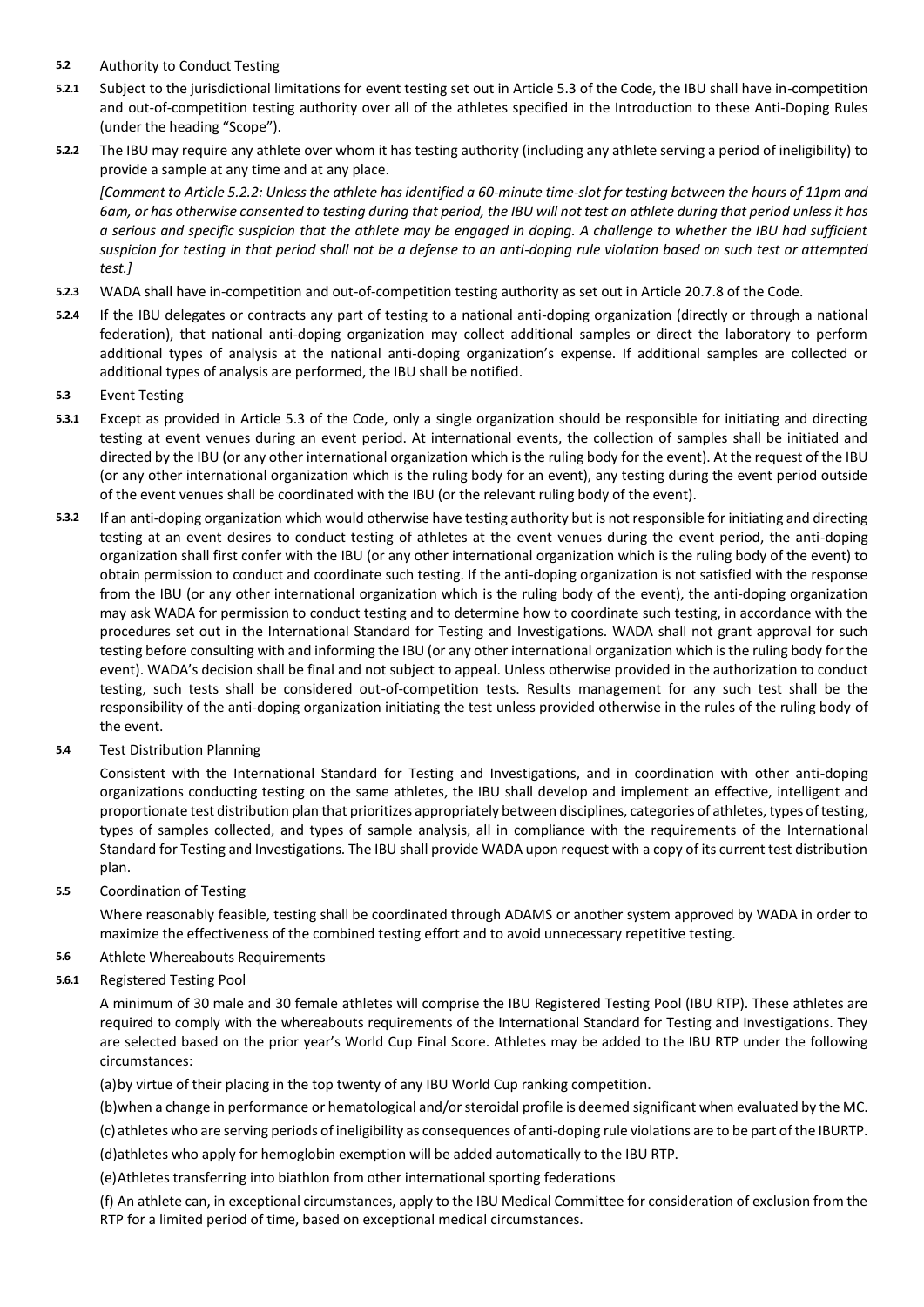(g)any other athlete that the IBU wishes to test out of competition regularly for any reason other than those described herein.

The IBU shall coordinate with national anti-doping organizations the identification of such athletes and the collection of their whereabouts information. The IBU shall review and update as necessary its criteria for including athletes in its registered testing pool, and shall revise the membership of its registered testing pool from time to time as appropriate in accordance with the set criteria. Athletes shall be notified before they are included in a registered testing pool and when they are removed from that pool.

Each athlete in the registered testing pool shall do the following, in each case in accordance with Annex I to the International Standard for Testing and Investigation:

(a)must advise the IBU of his/her whereabouts on a quarterly basis by 25 December, March, June and September respectively;

(b)must update that information as necessary, so that it remains accurate and complete at all times;

(c)must make him-/herself available for testing at such whereabouts.

- **5.6.2** For purposes of Article 2.4, an athlete's failure to comply with the requirements of the International Standard for Testing and Investigations shall be deemed a filing failure or a missed test (as defined in the International Standard for Testing and Investigations) where the conditions set forth in the International Standard for Testing and Investigations for declaring a filing failure or missed test are met.
- **5.6.3** An athlete in the IBU's registered testing pool shall continue to be subject to the obligation to comply with the whereabouts requirements of Annex I to the International Standard for Testing and Investigations unless and until (a) the athlete gives written notice to the IBU that he/she has retired or (b) the IBU has informed him or her that he/she no longer satisfies the criteria for inclusion in IBU's registered testing pool.
- **5.6.4** Whereabouts information relating to an athlete shall be shared (through ADAMS) with WADA and other anti-doping organizations having authority to test that athlete, shall be maintained in strict confidence at all times, shall be used exclusively for the purposes set out in Article 5.6 of the Code, and shall be destroyed in accordance with the International Standard for the Protection of Privacy and Personal Information once it is no longer relevant for these purposes.
- **5.7** Retired Athletes Returning to Competition
- **5.7.1** An athlete in the IBU's registered testing pool who has given notice of retirement to the IBU may not resume competing in international events or National events until he/she has given the IBU written notice of his/her intent to resume competing and has made him/herself available for testing for a period of six months before returning to competition, including (if requested) complying with the whereabouts requirements of Annex I to the International Standard for Testing and Investigations. WADA, in consultation with the IBU and the athlete's national anti-doping organization, may grant an exemption to the six-month written notice rule where the strict application of that rule would be manifestly unfair to an athlete. This decision may be appealed under Article 13. Any competitive results obtained in violation of this Article 5.7.1 shall be disqualified.
- **5.7.2** If an athlete retires from sport while subject to a period of ineligibility, the athlete shall not resume competing in international events or national events until the athlete has given six months prior written notice (or notice equivalent to the period of ineligibility remaining as of the date the athlete retired, if that period was longer than six months) to the IBU and to his/her national anti-doping organization of his/her intent to resume competing and has made him/herself available for testing for that notice period, including (if requested) complying with the whereabouts requirements of Annex I to the International Standard for Testing and Investigations.
- **5.7.3** An athlete who is not in the IBU's Registered Testing Pool who has given notice of retirement to the IBU may not resume competing unless he/she notifies the IBU and his/her national anti-doping organization at least six (6) months before he/she wishes to return to competition and makes him/herself available for unannounced out-of-competition testing, including (if requested) complying with the whereabouts requirements of Annex I to the International Standard for Testing and Investigations, during the period before actual return to competition.
- **5.8** Independent Observer Program

The IBU and the organizing committees for IBU events, as well as the national federations and the organizing committees for national events, shall authorize and facilitate the independent observer program at such events.

**6.** Analysis of Sampels

Samples shall be analyzed in accordance with the following principles:

**6.1** Use of Accredited and Approved Laboratories

For purposes of Article 2.1, samples shall be analyzed only in laboratories accredited or as otherwise approved by WADA. The choice of the WADA-accredited laboratory or WADA-approved laboratory) used for the sample analysis shall be determined exclusively by the IBU.

*[Comment to Article 6.1: Violations of Article 2.1 may be established only by sample analysis performed by a laboratory accredited or otherwise approved by WADA. Violations of other Articles may be established using analytical results from other laboratories so long as the results are reliable.]*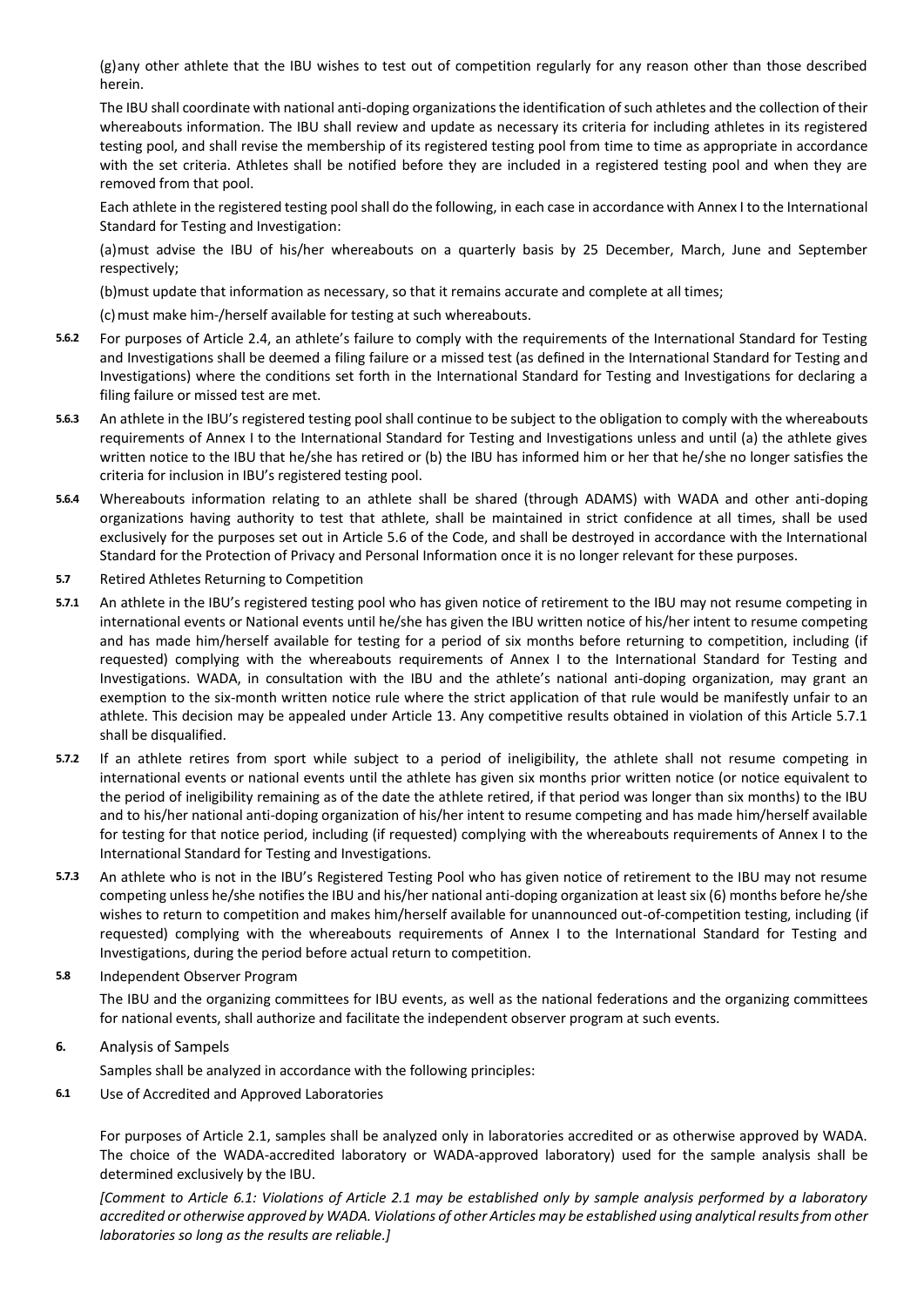- **6.2** Purpose of Analysis of Samples
- **6.2.1** Samples shall be analyzed to detect prohibited substances and prohibited methods and other substances as may be directed by WADA pursuant to the monitoring program described in Article 4.5 of the Code, or to assist the IBU in profiling relevant parameters in an athlete's urine, blood or other matrix, including DNA or genomic profiling, for any other legitimate antidoping purposes. Samples may be collected and stored for future analysis.

*[Comment to Article 6.2: For example, relevant profile information could be used to direct target testing or to support an antidoping rule violation proceeding under Article 2.2 (Use of a Prohibited Substance), or both.]*

- **6.2.2** The IBU shall ask laboratories to analyze samples in conformity with Article 6.4 of the Code and Article 4.7 of the International Standard for Testing and Investigations.
- **6.3** Research on Samples

No sample may be used for research without the athlete's written consent. Samples used (with the athlete's consent) for purposes other than Article 6.2 shall have any means of identification removed so that they cannot be traced back to a particular athlete.

**6.4** Standards for Sample Analysis and Reporting

Laboratories shall analyze samples and report results in conformity with the WADA International Standard for Laboratories. To ensure effective testing, the Technical Document referenced at Article 5.4.1 of the Code will establish risk assessmentbased sample analysis menus appropriate for particular sports and sport disciplines, and laboratories shall analyze samples in conformity with those menus, except as follows:

- **6.4.1** The IBU may request that laboratories analyze its samples using more extensive menus than those described in the Technical Document.
- **6.4.2** The IBU may request that laboratories analyze its samples using less extensive menus than those described in the Technical Document only if it has satisfied WADA that, because of the particular circumstances of its sport, as set out in its test distribution plan, less extensive analysis would be appropriate.
- **6.4.3** As provided in the International Standard for Laboratories, laboratories at their own initiative and expense may analyze samples for prohibited substances or prohibited methods not included on the sample analysis menu described in the Technical Document or specified by the testing authority. Results from any such analysis shall be reported and have the same validity and consequence as any other analytical result.

*[Comment to Article 6.4: The objective of this Article is to extend the principle of "intelligent testing" to the sample analysis menu so as to most effectively and efficiently detect doping. It is recognized that the resources available to fight doping are limited and that increasing the sample analysis menu may, in some sports and countries, reduce the number of samples which can be analyzed.]*

**6.5** Further Analysis of Samples

Any sample may be stored and subsequently subjected to further analysis for the purposes set out in Article 6.2: (a) by WADA at any time; and/or (b) by the IBU at any time before both the A and B sample analytical results (or A sample result where B sample analysis has been waived or will not be performed) have been communicated by the IBU to the athlete as the asserted basis for an Article 2.1 anti-doping rule violation. Such further analysis of samples shall conform with the requirements of the International Standard for Laboratories and the International Standard for Testing and Investigations.

- **7.** Results Management
- **7.1** Responsibility for Conducting Results Management

The circumstances in which the IBU shall take responsibility for conducting results management in respect of anti-doping rule violations involving athletes and other persons under its jurisdiction shall be determined by reference to and in accordance with Article 7 of the Code.

**7.2** Review of Adverse Analytical Findings From Tests Initiated by the IBU

Results management in respect of the results of tests initiated by the IBU (including tests performed by WADA pursuant to agreement with the IBU) shall proceed as set forth below:

- **7.2.1** The results from all analyses must be sent to the IBU in encoded form, in a report signed by an authorized representative of the laboratory. All communication must be conducted in confidentiality and in conformity with ADAMS.
- **7.2.2** Upon receipt of an A sample adverse analytical finding, the IBU Anti-Doping Administrator will conduct a review to determine whether:

a. an applicable TUE has been granted or will be granted as provided in the International Standards for Therapeutic Use Exemptions, or

b. there is any apparent departure from the International Standard for Testing and Investigations or International Standard for Laboratories that caused the adverse analytical finding.

- **7.3** Notification After Review Regarding Adverse Analytical Findings
- **7.3.1** If the review of an adverse analytical finding under Article 7.2.2 does not reveal an applicable TUE or entitlement to a TUE as provided in the International Standards for TUEs, or departure from the International Standard for Testing and Investigations or the International Standard for Laboratories that caused the adverse analytical finding, the IBU shall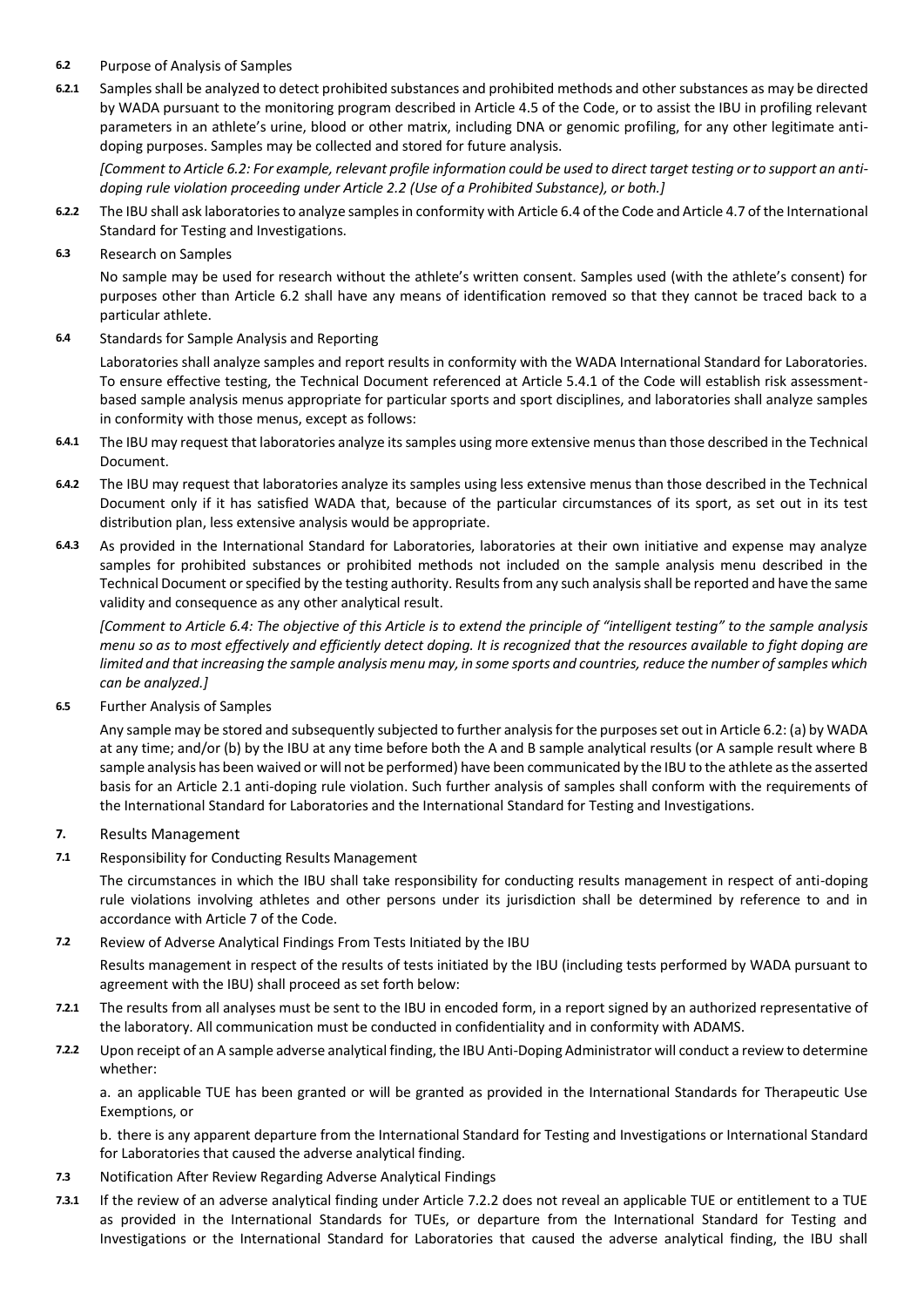promptly notify the athlete, and simultaneously the athlete's national anti-doping organization and WADA, in the manner set out in Article 14.1, of :

(a)the adverse analytical finding;

(b)the anti-doping rule violated;

(c)the athlete's right to promptly request the analysis of the B sample or, failing such request, that the B sample analysis may be deemed waived;

(d)the scheduled date, time and place for the B sample analysis if the athlete or the IBU chooses to request an analysis of the B sample;

(e)the opportunity for the athlete and/or the athlete's representative to attend the B sample opening and analysis in accordance with the International Standard for Laboratories if such analysis is requested; and

(f) the athlete's right to request copies of the A and B sample laboratory documentation package, which includes information as required by the International Standard for Laboratories.

If the IBU decides not to bring forward the adverse analytical finding as an anti-doping rule violation, it will so notify the athlete, the athlete's national anti-doping organization and WADA.

Notification of the athlete means that the IBU notifies the member federation of the athlete, which is responsible to inform the athlete.

- **7.3.2** Where requested by the athlete or the IBU, arrangements shall be made to analyze the B sample in accordance with the International Standard for Laboratories. An athlete may accept the A sample analytical results by waiving the requirement for B sample analysis. The IBU may nonetheless elect to proceed with the B sample analysis.
- **7.3.3** The athlete and/or his representative shall be allowed to be present at the analysis of the B sample. A representative of the athlete's member federation and a representative of the IBU will also be allowed to be present.
- **7.3.4** If the B sample analysis does not confirm the A sample analysis, then (unless the IBU takes the case forward as an anti-doping rule violation under Article 2.2) the entire test shall be considered negative, and the athlete, his or her member federation and the IBU will be so informed.
- **7.3.5** If the B sample analysis confirms the A sample analysis, the findings shall be reported to the athlete, the athlete's national anti-doping organization and to WADA.
- **7.4** Review of Atypical Findings
- **7.4.1** As provided in the International Standards for Laboratories, in some circumstances laboratories are directed to report the presence of prohibited substances which may also be produced endogenously as atypical findings, i.e., as findings that are subject to further investigation.
- **7.4.2** Upon receipt of an atypical finding, the IBU shall conduct a review to determine whether:

(a)an applicable TUE that has been granted or will be granted as provided in the International Standard for Therapeutic Use Exemptions, or

(b)there is any apparent departure from the International Standard for Testing and Investigations or International Standard for Laboratories that caused the atypical finding.

- **7.4.3** If the review of an atypical finding under Article 7.4.2 reveals an applicable TUE or departure from the International Standard for Testing and Investigation or the International Standard for Laboratories that caused the atypical finding, the entire test shall be considered negative and the athlete, the athlete's national anti-doping organization, his member federation, and WADA shall be so informed.
- **7.4.4** If the initial review of an atypical finding does not reveal an applicable TUE or departure from the International Standard for Testing and Investigations or the International Standard for Laboratories that caused the atypical finding, the IBU shall conduct the required investigation or cause it to be conducted.

After the investigation is completed, either the atypical finding will be brought forward as an adverse analytical finding, in accordance with Article 7.3.1, or else the athlete, the athlete's national anti-doping organization and WADA shall be notified that the atypical finding will not be brought forward as an adverse analytical finding.

- **7.4.5** The IBU will not provide notice of an atypical finding until it has completed its investigation and has decided whether it will bring the atypical finding forward as an adverse analytical finding, unless one of the following circumstances exists:
- **7.4.5.1** If the IBU determines the B sample should be analyzed prior to the conclusion of its investigation, it may conduct the B sample analysis after notifying the athlete, with such notice to include a description of the atypical finding and the information described in Article 7.3.1 (d) to (f).
- **7.4.5.2** If the IBU is asked (a) by a major event organization shortly before one of its international events, or (b) by a sports organization responsible for meeting an imminent deadline for selecting team members for an international event, to disclose whether any athlete identified on a list provided by the major event organization or sports organization has a pending atypical finding, the IBU shall so advise the major event organization or sports organization after first providing notice of the atypical finding to the athlete.
- **7.5** Results Management for Tests Initiated During Other International Events Results management and the conduct of hearings from a test by the International Olympic Committee or a major event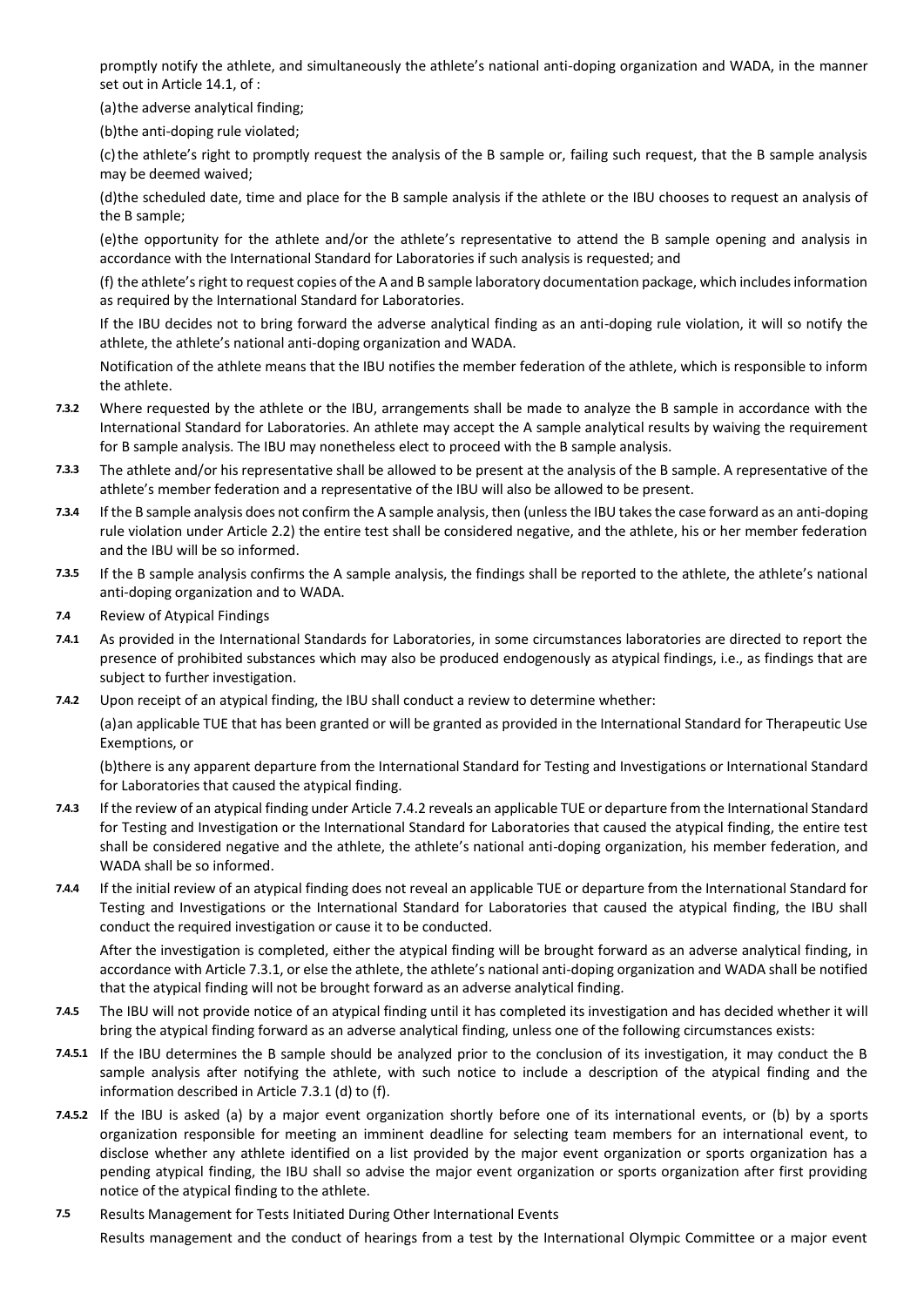organization will be managed, as far as sanctions beyond disqualification from the event or the results of the event, by the IBU. The IBU accepts the Arbitration Rules of the CAS Anti-Doping Division for the Olympic Games.

# **7.6** Results Management for Tests initiated by Member Federations

Results management conducted by member federations must be consistent with the general principles for effective and fair results management that underlie the detailed provisions set forth in Article 7. Results of all doping controls must be reported to the IBU and to WADA within 14 days of the conclusion of the member federation's results management process. Any apparent anti-doping rule violation by an athlete who is a member of that member federation must be promptly referred to an appropriate hearing panel established pursuant to the rules of the member federation or national law. Apparent antidoping rule violations by athletes who are members of another member federation will be referred to the athlete's national federation for hearing.

# **7.7** Review of Atypical Passport Findings and Adverse Passport Findings

Review of Atypical passport findings and adverse passport findings shall take place as provided in the International Standard for Testing and Investigations and International Standard for Laboratories. At such time as the IBU is satisfied that an antidoping rule violation has occurred, it shall promptly give the athlete (and simultaneously the athlete's national anti-doping organization and WADA) notice of the anti-doping rule violation asserted and the basis of that assertion.

## **7.8** Review of Whereabouts Failures

The IBU shall review potential filing failures and missed tests, as defined in the International Standard for Testing and Investigations, in respect of athletes who file their whereabouts information with the IBU, in accordance with Annex I to the International Standard for Testing and Investigations. At such time as the IBU is satisfied that an Article 2.4 anti-doping rule violation has occurred, it shall promptly give the athlete (and simultaneously the athlete's national anti-doping organization and WADA) notice that it is asserting a violation of Article 2.4 and the basis of that assertion.

# **7.9** Review of Other Anti-Doping Rule Violations Not Covered by Articles 7.2–7.8

The IBU shall conduct any follow-up investigation required into a possible anti-doping rule violation not covered by Articles 7.2- 7.8. At such time as the IBU is satisfied that an anti-doping rule violation has occurred, it shall promptly give the athlete or other person (and simultaneously the athlete's or other person's national anti-doping organization and WADA) notice of the anti-doping rule violation asserted and the basis of that assertion.

**7.10** Identification of Prior Anti-Doping Rule Violations

Before giving an athlete or other person notice of an asserted anti-doping rule violation as provided above, the IBU shall refer to ADAMS and contact WADA and other relevant anti-doping organizations to determine whether any prior anti-doping rule violation exists.

- **7.11** Provisional Suspensions
- **7.11.1** Mandatory Provisional Suspension

If analysis of an A sample has resulted in an adverse analytical finding for a prohibited substance that is not a specified substance, or for a prohibited method, and a review in accordance with Article 7.2.2 does not reveal an applicable TUE or departure from the International Standard for Testing and Investigations or the International Standard for Laboratories that caused the adverse analytical finding, a provisional suspension shall be imposed upon, or promptly after, the notification described in Articles 7.2, 7.3 or 7.7.

**7.11.2** Optional Provisional Suspension

In case of an adverse analytical finding for a specified substance, or in the case of any other anti-doping rule violations not covered by Article 7.11.1, the IBU may impose a provisional suspension on the athlete or other person against whom the anti-doping rule violation is asserted at any time after the review and notification described in Articles 7.2–7.7 and prior to the final hearing as described in Article 8.

**7.11.3** Where a provisional suspension is imposed, pursuant to Article 7.11.1 or Article 7.11.2, the athlete or other person shall be given either:

(a)an opportunity for a provisional hearing either before or on a timely basis after imposition of the provisional suspension; or

(b)an opportunity for an expedited final hearing in accordance with Article 8 (on a timely basis after imposition of a provisional suspension.) Furthermore, the athlete or other person has a right to appeal from the provisional suspension in accordance with Article 13.2 (except as set out in Article 7.11.3.1).

- **7.11.3.1** The provisional suspension may be lifted if the athlete demonstrates to the hearing panel that the violation is likely to have involved a contaminated product. A hearing panel's decision not to lift a mandatory provisional suspension on account of the athlete's assertion regarding a contaminated product shall not be appealable.
- **7.11.4** If a provisional suspension is imposed based on an A sample adverse analytical finding and any subsequent analysis of the B sample does not confirm the A sample analysis, then the athlete shall not be subject to any further provisional suspension on account of a violation of Article 2.1 of the Code. In circumstances where the athlete (or the athlete's team) has been removed from a competition based on a violation of Article 2.1 and the subsequent B sample analysis does not confirm the A sample finding, then if it is still possible for the athlete or team to be reinserted, without otherwise affecting the competition, the athlete or team may continue to take part in the competition. In addition, the athlete or team may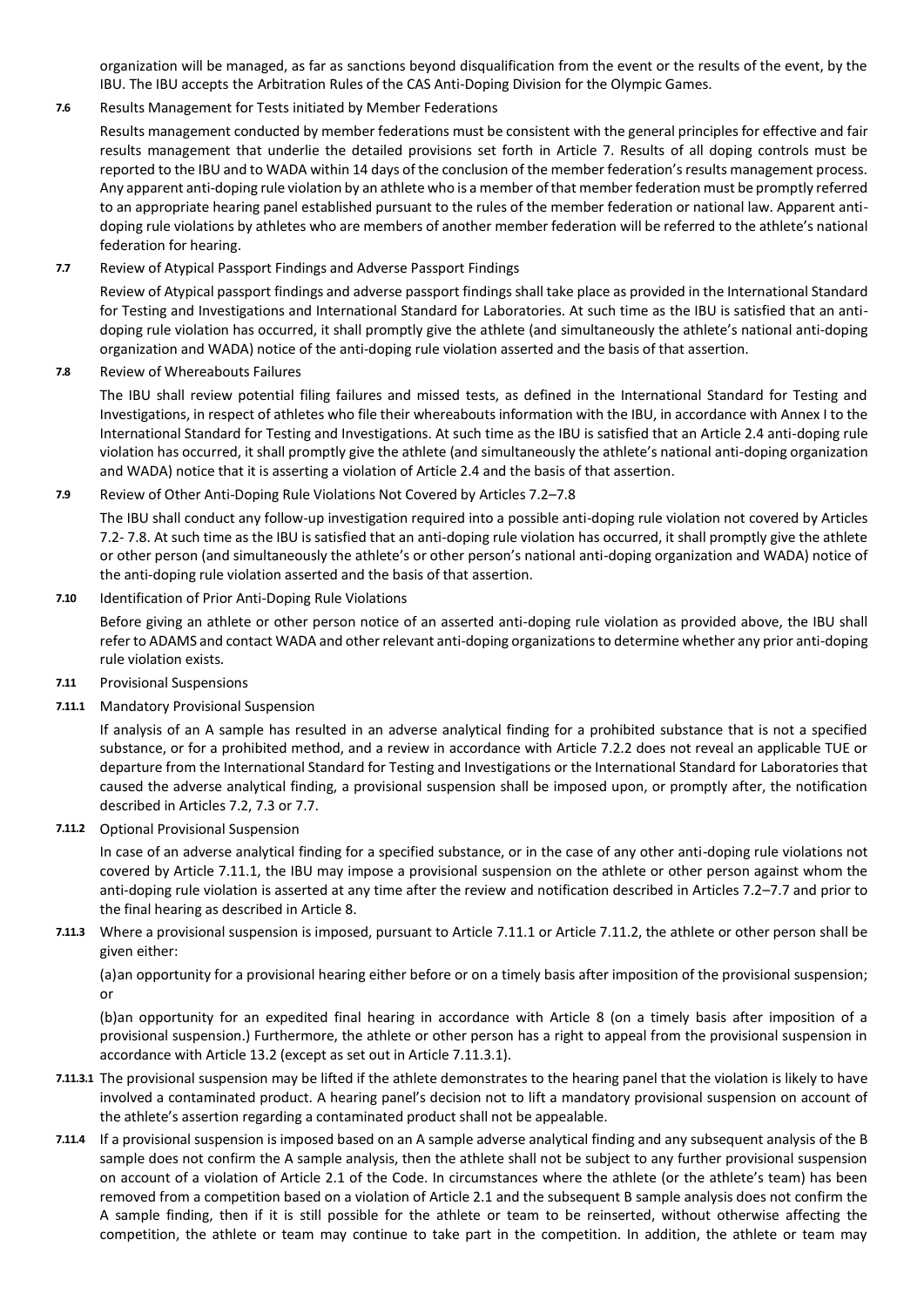thereafter take part in other competitions in the same event.

**7.11.5** In all cases where an athlete or other person has been notified of an anti-doping rule violation but a provisional suspension has not been imposed on him or her, the athlete or other person shall be offered the opportunity to accept a provisional suspension voluntarily pending the resolution of the matter.

*[Comment to Article 7.11: athletes and other persons shall receive credit for a provisional suspension against any period of ineligibility which is ultimately imposed. See Articles 10.11.3.1 and 10.11.3.2.]* 

- **7.12** Resolution Without a Hearing
- **7.12.1** An athlete or other person against whom an anti-doping rule violation is asserted may admit that violation at any time, waive a hearing, and accept the consequences that are mandated by these Anti-Doping Rules or (where some discretion as to consequences exists under these Anti-Doping Rules) that have been offered by the IBU.
- **7.12.2** Alternatively, if the athlete or other person against whom an anti-doping rule violation is asserted fails to dispute that assertion within the deadline specified in the notice sent by the IBU asserting the violation, then he/she shall be deemed to have admitted the violation, to have waived a hearing, and to have accepted the consequences that are mandated by these Anti-Doping Rules or (where some discretion as to consequences exists under these Anti-Doping Rules) that have been offered by the IBU.
- **7.12.3** In cases where Article 7.12.1 or Article 7.12.2 applies, a hearing before a hearing panel shall not be required. Instead the IBU shall promptly issue a written decision confirming the commission of the anti-doping rule violation and the consequences imposed as a result, and setting out the full reasons for any period of ineligibility imposed, including (if applicable) a justification for why the maximum potential period of ineligibility was not imposed. The IBU shall send copies of that decision to other anti-doping organizations with a right to appeal under Article 13.2.3, and shall publicly disclose that decision in accordance with Article 14.3.2.
- **7.13** Notification of Results Management Decisions

In all cases where the IBU has asserted the commission of an anti-doping rule violation, withdrawn the assertion of an antidoping rule violation, imposed a provisional suspension, or agreed with an athlete or other person on the imposition of consequences without a hearing, the IBU shall give notice thereof in accordance with Article 14.2.1 to other anti-doping organizations with a right to appeal under Article 13.2.3.

**7.14.** Retirement from Sport

If an athlete or other person retires while the IBU is conducting the results management process, the IBU retains jurisdiction to complete its results management process. If an athlete or other person retires before any results management process has begun and the IBU would have had results management authority over the athlete or other person at the time the athlete or other person committed an anti-doping rule violation, the IBU has authority to conduct results management in respect of that anti-doping rule violation.

*[Comment to Article 7.12: Conduct by an athlete or other person before the athlete or other person was subject to the jurisdiction of any anti-doping organization would not constitute an anti-doping rule violation, but could be a legitimate basis for denying the athlete or other person membership in a sports organization.]* 

- **7.15** The IBU sends all notification or communication to athletes or other persons to their respective member federation. The member federation is solely responsible to forward the documents to the athlete or other person.
- **8.** Right to a Fair Hearing (IBU Anti-Doping Hearing Panel)
- **8.1** Principles for a Fair Hearing
- **8.1.1** When the IBU sends a notice to an athlete or other person asserting an anti-doping rule violation, and the athlete or other person does not waive a hearing in accordance with Article 7.10.1 or Article 7.10.2, then the case shall be referred to the IBU Anti-Doping Hearing Panel ("IBU ADHP") for hearing and adjudication.
- **8.1.2** The IBU Executive Board will appoint members for an open list of medical and legal experts who are eligible to serve as panel members. The IBU member federations may nominate candidates for the open list for the IBU Anti-Doping Hearing Panel (ADHP).

The Chair must be a law expert. Each panel member must be otherwise independent of the IBU.

**8.1.3** If it appears, following the results management process described in Article 7, that these Anti-Doping Rules have been violated in connection with IBU testing or testing at an international event, the case will be assigned to the IBU Anti-Doping Hearing Panel for adjudication. Following that, the IBU will become a party of the result management process.

The Hearing Panel has its office at the chairperson's place of residence.

- **8.1.4** The time and location of the hearings and the timelines for submissions are to be defined by the chairperson.
- **8.1.5** The chairperson of the IBU ADHP will appoint three members from the open list (which may include the chairperson) to hear each case. At least one appointed member must also be a law expert. The appointed members must have had no prior involvement with the case and must not have the same nationality as the athlete or other person alleged to have violated these Anti-Doping Rules.
- **8.1.6** The member federation of the athlete or other person alleged to have violated these Anti-Doping Rules may attend the hearing as an observer.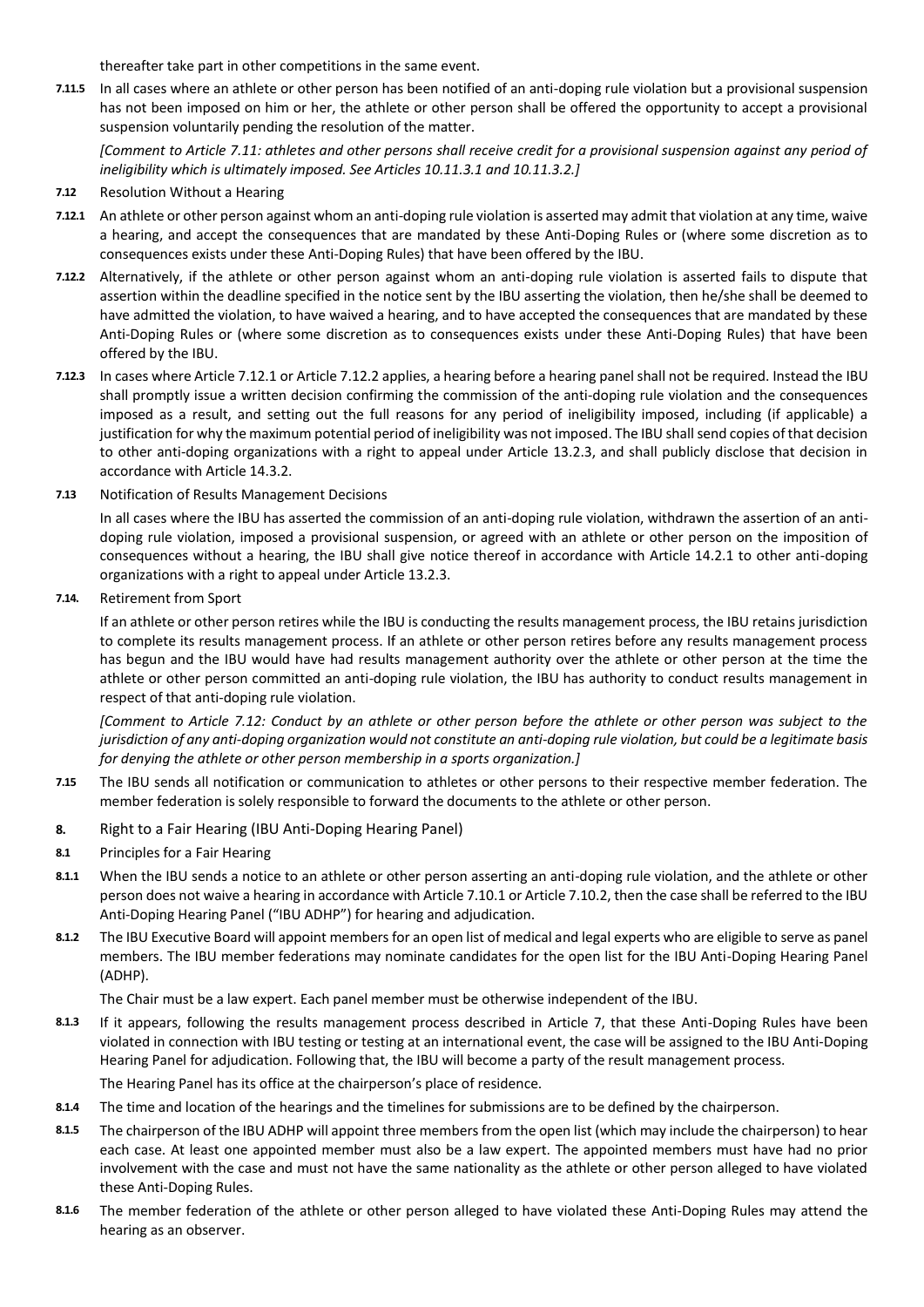- **8.1.7** An athlete or other person may forego a hearing by acknowledging the Anti-Doping Rule violation and accepting consequences consistent with Articles 9 and 10 as proposed by the IBU. The right to a hearing may be waived either expressly or by the athlete's or other person's failure to challenge within 2 weeks the IBU's assertion that an anti-doping rule violation has occurred. Where no hearing occurs, the IBU will submit to the persons described in Article 13.2.3 a reasoned decision explaining the action taken.
- **8.1.8** WADA and the national federation of the athlete or other person may attend the hearing as observers. In any event, the IBU shall keep WADA fully apprised as to the status of pending cases and the result of all hearings.
- **8.1.9** The IBU Anti-Doping Hearing Panel shall act in a fair and impartial manner towards all parties at all times.
- **8.2** Decisions
- **8.2.1** At the end of the hearing, or on a timely basis thereafter, the IBU Anti-Doping Hearing Panel shall issue a written decision that includes the full reasons for the decision and for any period of ineligibility imposed, including (if applicable) a justification for why the greatest potential consequences were not imposed.
- **8.2.2** The decision may be appealed to the CAS as provided in Article 13. Copies of the decision shall be provided to the athlete or other person and to other anti-doping organizations with a right to appeal under Article 13.2.3.
- **8.2.3** If no appeal is brought against the decision, then (a) if the decision is that an anti-doping rule violation was committed, the decision shall be publicly disclosed as provided in Article 14.3.2; but (b) if the decision is that no anti-doping rule violation was committed, then the decision shall only be publicly disclosed with the consent of the athlete or other person who is the subject of the decision. The IBU shall use reasonable efforts to obtain such consent, and if consent is obtained, shall publicly disclose the decision in its entirety or in such redacted form as the athlete or other person may approve.

The principles contained at Article 14.3.6 shall be applied in cases involving a minor.

**8.3** Single Hearing Before CAS

Cases asserting anti-doping rule violations may be heard directly at CAS, with no requirement for a prior hearing, with the consent of the athlete, the IBU, WADA, and any other anti-doping organization that would have had a right to appeal a first instance hearing decision to CAS.

*[Comment to Article 8.3: Where all of the parties identified in this Article are satisfied that their interests will be adequately protected in a single hearing, there is no need to incur the extra expense of two hearings. An anti-doping organization that wants to participate in the CAS hearing as a party or as an observer may condition its approval of a single hearing on being granted that right.]*

### **9.** Automatic Disqualification of Individual Results

A anti-doping rule violation in individual sports (such as biathlon) in connection with an in-competition test automatically leads to disqualification of the result obtained in that competition with all resulting consequences, including forfeiture of any medals, points and prizes. This also applies for team disciplines.

*[Comment to Article 9: For team sports, any awards received by individual players will be disqualified. However, disqualification of the team will be as provided in Article 11. In sports which are not team sports but where awards are given to teams, disqualification or other disciplinary action against the team when one or more team members have committed an anti-doping rule violation shall be taken as provided in the applicable rules of the international federation.]*

- **10.** Sanctions on Individuals
- **10.1** Disqualification of Results in Event during which an Anti-Doping Rule Violation Occurs

An anti-doping rule violation occurring during or in connection with an event may, upon the decision of the ruling body of the event, lead to disqualification of all of the athlete's individual results obtained in that event with all consequences, including forfeiture of all medals, points and prizes, except as provided in Article 10.1.1.

Factors to be included in considering whether to disqualify other results in an event might include, for example, the seriousness of the athlete's anti-doping rule violation and whether the athlete tested negative in the other competitions.

*[Comment to Article 10.1: Whereas Article 9 disqualifies the result in a single competition in which the athlete tested positive, this article may lead to disqualification of all results in all races during the event.]*

- **10.1.1** If the athlete establishes that he or she bears no fault or negligence for the violation, the athlete's individual results in the other competition shall not be disqualified unless the athlete's results in competition other than the competition in which the anti-doping rule violation occurred were likely to have been affected by the athlete's anti-doping rule violation.
- **10.2** Ineligibility for Presence, Use or Attempted Use, or Possession of Prohibited Substances or Prohibited Methods

The period of ineligibility for a violation of Article 2.1, Article 2.2 or Article 2.6 shall be as follows, subject to potential reduction or suspension pursuant to Articles 10.4, 10.5 or 10.6:

- **10.2.1** The period of ineligibility shall be four years where:
- **10.2.1.1** The anti-doping rule violation does not involve a specified substance, unless the athlete or other person can establish that the anti-doping rule violation was not intentional.
- **10.2.1.2** The anti-doping rule violation involves a specified substance and the IBU can establish that the anti-doping rule violation was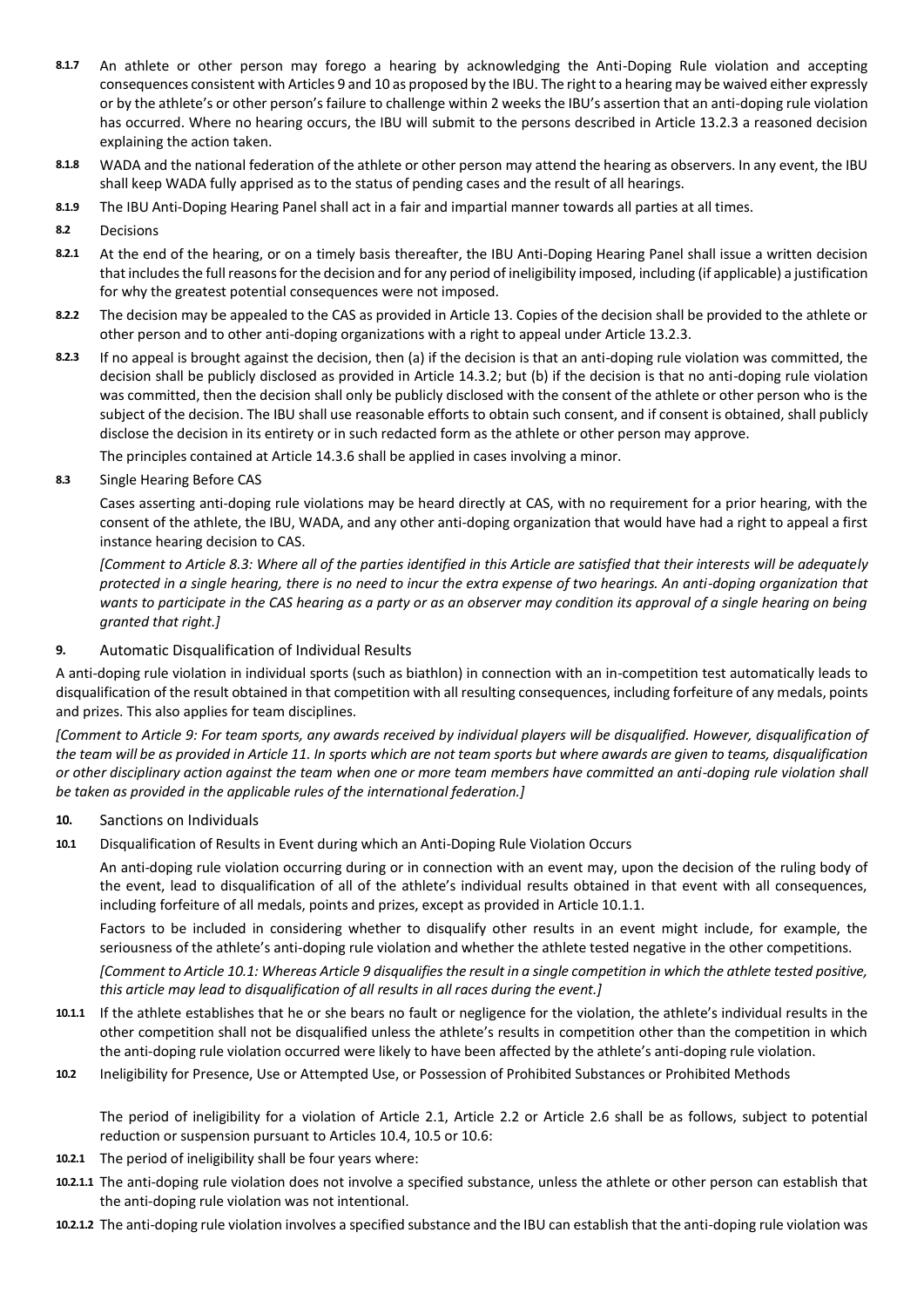intentional.

- **10.2.2** If Article 10.2.1 does not apply, the period of ineligibility shall be two years.
- **10.2.3** As used in Articles 10.2 and 10.3, the term "intentional" is meant to identify those athletes who cheat. The term therefore requires that the athlete or other person engaged in conduct which he or she knew constituted an anti-doping rule violation or knew that there was a significant risk that the conduct might constitute or result in an anti-doping rule violation and manifestly disregarded that risk. An anti-doping rule violation resulting from an adverse analytical finding for a substance which is only prohibited in competition shall be rebuttably presumed to be not intentional if the substance is a specified substance and the athlete can establish that the prohibited substance was used out of competition. An anti-doping rule violation resulting from an adverse analytical finding for a substance which is only prohibited in competition shall not be considered intentional if the substance is not a specified substance and the athlete can establish that the prohibited substance was used out of competition in a context unrelated to sport performance.
- **10.3** Ineligibility for Other Anti-Doping Rule Violations The period of ineligibility for anti-doping rule violations other than as provided in Article 10.2 shall be as follows, unless Articles 10.5 or 10.6 are applicable:
- **10.3.1** For violations of Article 2.3 or Article 2.5, the period of ineligibility shall be four years unless, in the case of failing to submit to sample collection, the athlete can establish that the commission of the anti-doping rule violation was not intentional (as defined in Article 10.2.3), in which case the period of ineligibility shall be two years.
- **10.3.2** For violations of Article 2.4, the period of ineligibility shall be two years, subject to reduction down to a minimum of one year, depending on the athlete's degree of fault. The flexibility between two years and one year of ineligibility in this Article is not available to athletes where a pattern of last-minute whereabouts changes or other conduct raises a serious suspicion that the athlete was trying to avoid being available for testing.
- **10.3.3** For violations of Article 2.7 or Article 2.8 the period of ineligibility imposed will be a minimum of four (4) years up to lifetime ineligibility, depending on the seriousness of the violation. An Article 2.7 or Article 2.8 violation involving a minor shall be considered a particularly serious violation and, if committed by athlete support personnel for violations other than specified substances, shall result in lifetime ineligibility for athlete support personnel. In addition, significant violations of article 2.7 or 2.8 which also violate non-sporting laws and regulations, will be reported to the competent administrative, professional or judicial authorities.

*[Comment to Article 10.3.3: Those who are involved in doping athletes or covering up doping should be subject to sanctions which are more severe than the athletes who test positive. Since the authority of sport organizations is generally limited to*  ineligibility for credentials, membership and other sport benefits, reporting athlete support personnel to competent *authorities is an important step in the deterrence of doping.]*

- **10.3.4** For violations of Article 2.9, the period of ineligibility imposed shall be a minimum of two years, up to four years, depending on the seriousness of the violation.
- **10.3.5** For violations of Article 2.10, the period of ineligibility shall be two years, subject to reduction down to a minimum of one year, depending on the athlete or other person's degree of fault and other circumstances of the case. *[Comment to Article 10.3.5: Where the "other person" referenced in Article 2.10 is an entity and not an individual, that entity may be disciplined as provided in Article 12.]*
- **10.4** Elimination of the Period of Ineligibility where there is No Fault or Negligence

If an athlete or other person establishes in an individual case that he or she bears no fault or negligence, the otherwise applicable period of ineligibility will be eliminated.

*[Comment to Article 10.4: This Article and Article 10.5.2 apply only to the imposition of sanctions; they are not applicable to the determination of whether an anti-doping rule violation has occurred. They will only apply in exceptional circumstances, for example where an athlete could prove that, despite all due care, he or she was sabotaged by a competitor. Conversely, no fault or negligence would not apply in the following circumstances: (a) a positive test resulting from a mislabeled or contaminated vitamin or nutritional supplement (athletes are responsible for what they ingest (Article 2.1.1) and have been warned against the possibility of supplement contamination); (b) the administration of a prohibited substance by the athlete's personal physician or trainer without disclosure to the athlete (athletes are responsible for their choice of medical personnel and for advising medical personnel that they cannot be given any prohibited substance); and (c) sabotage of the athlete's food or drink by a spouse, coach or other person within the athlete's circle of associates (athletes are responsible for what they ingest and for the conduct of those Persons to whom they entrust access to their food and drink). However, depending on the unique facts of a particular case, any of the referenced illustrations could result in a reduced sanction under Article 10.5 based on no significant fault or negligence.]*

- **10.5** Reduction of the Period of Ineligibility based on No Significant Fault or Negligence
- **10.5.1** Reduction of Sanctions for Specified Substances or Contaminated Products for Violations of Article 2.1, 2.2 or 2.6.
- **10.5.1.1** Specified Substances

Where the anti-doping rule violation involves a specified substance, and the athlete or other person can establish no significant fault or negligence, then the period of ineligibility shall be, at a minimum, a reprimand and no period of ineligibility, and at a maximum, two years of ineligibility, depending on the athlete's or other person's degree of fault.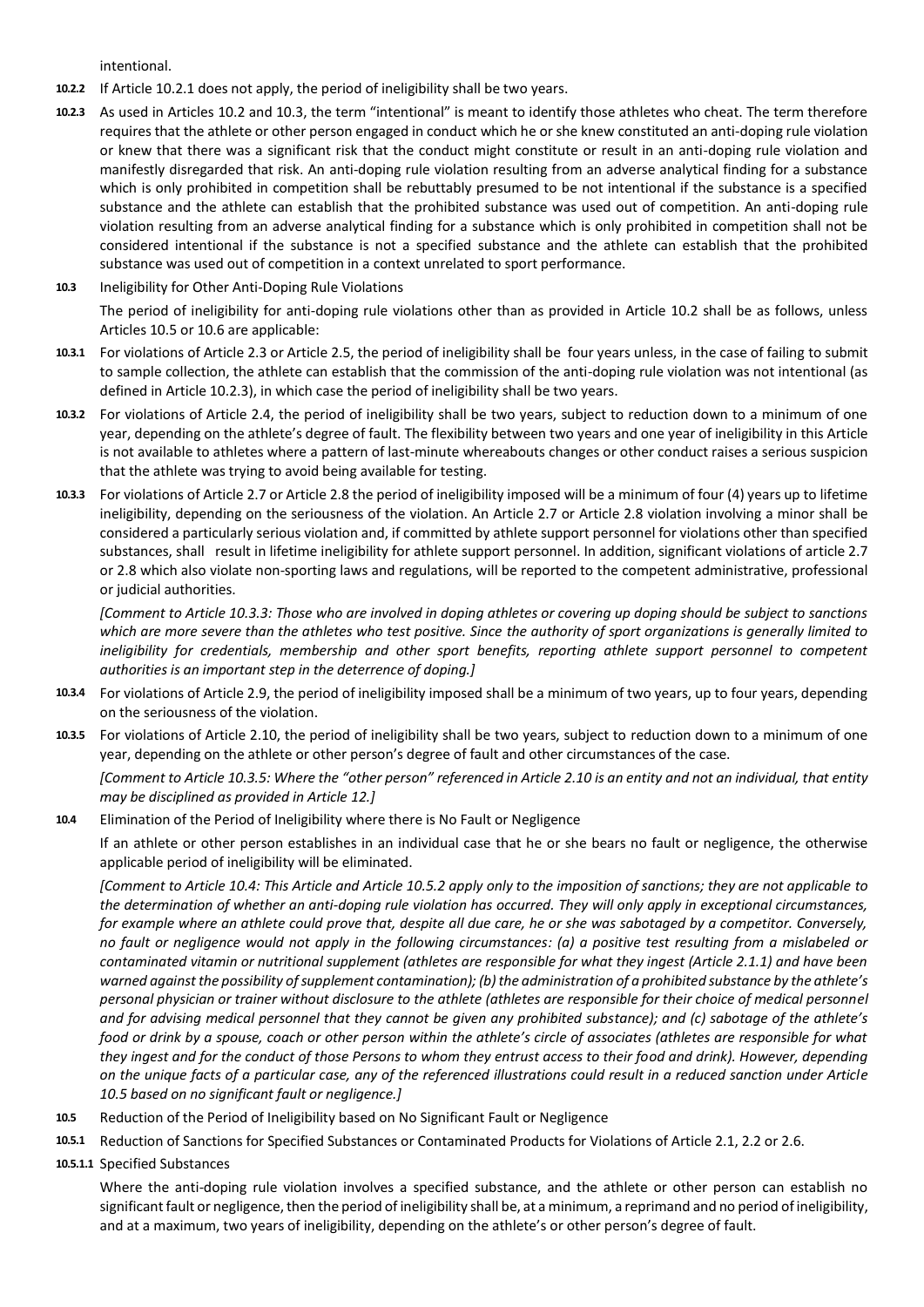## **10.5.1.2** Contaminated Products

In cases where the athlete or other person can establish no significant fault or negligence and that the detected prohibited substance came from a contaminated product, then the period of ineligibility shall be, at a minimum, a reprimand and no period of ineligibility, and at a maximum, two years ineligibility, depending on the athlete's or other person's degree of fault.

*[Comment to Article 10.5.1.2: In assessing that athlete's degree of fault, it would, for example, be favorable for the athlete if the athlete had declared the product which was subsequently determined to be contaminated on his or her doping control form.]*

# **10.5.2** Application of No Significant Fault or Negligence beyond the Application of Article 10.5.1

If an athlete or other person establishes in an individual case where Article 10.5.1 is not applicable that he or she bears no significant fault or negligence, then, subject to further reduction or elimination as provided in Article 10.6, the otherwise applicable period of ineligibility may be reduced based on the athlete or other person's degree of fault, but the reduced period of ineligibility may not be less than one-half of the period of ineligibility otherwise applicable. If the otherwise applicable period of ineligibility is a lifetime, the reduced period under this Article may be no less than eight years.

*[Comment to Article 10.5.2: Article 10.5.2 may be applied to any anti-doping rule violation except those Articles where intent is an element of the anti-doping rule violation (e.g., Article 2.5, 2.7, 2.8 or 2.9) or an element of a particular sanction (e.g., Article 10.2.1) or a range of ineligibility is already provided in an Article based on the athlete or other person's degree of fault.]*

- **10.6** Elimination, Reduction, or Suspension of Period of Ineligibility or other Consequences for Reasons Other than Fault
- **10.6.1.** Substantial assistance in discovering or establishing anti-doping rule violations
- **10.6.1.1** The IBU Anti-Doping Hearing Panel may, prior to a final appellate decision under Article 13 or the expiration of the time to appeal, suspend a part of the period of ineligibility imposed in an individual case where the athlete or other person has provided substantial assistance to an anti-doping organization, criminal authority or professional disciplinary body which results in: (i) the anti-doping organization discovering or bringing forward an anti-doping rule violation by another person, or (ii) which results in a criminal or disciplinary body discovering or bringing forward a criminal offense or the breach of professional rules committed by another person and the information provided by the person providing substantial assistance is made available to the IBU. After a final appellate decision under Article 13 or the expiration of time to appeal, the IBU may only suspend a part of the otherwise applicable period of ineligibility with the approval of WADA. The extent to which the otherwise applicable period of ineligibility may be suspended will be based on the seriousness of the anti-doping rule violation committed by the athlete or other person and the significance of the substantial assistance provided by the athlete or other person to the effort to eliminate doping in sport. No more than three-quarters of the otherwise applicable period of ineligibility may be suspended. If the otherwise applicable period of ineligibility is a lifetime, the non-suspended period under this article must be no less than 8 years. If the athlete or other person fails to continue to cooperate and to provide the complete and credible substantial assistance upon which a suspension of the period of ineligibility was based, the IBU shall reinstate the original period of ineligibility. If the IBU decides to reinstate a suspended period of ineligibility, that decision may be appealed by any person entitled to appeal under Article 13.
- **10.6.1.2** To further encourage athletes and other persons to provide substantial assistance to anti-doping organizations, at the request of the IBU or at the request of the athlete or other person who has (or has been asserted to have) committed an anti-doping rule violation, WADA may agree at any stage of the results management process, including after a final appellate decision under Article 13, to what it considers to be an appropriate suspension of the otherwise-applicable period of ineligibility and other consequences. In exceptional circumstances, WADA may agree to suspensions of the period of ineligibility and other consequences for substantial assistance greater than those otherwise provided in this Article, or even no period of ineligibility, and/or no return of prize money or payment of fines or costs. WADA's approval shall be subject to reinstatement of sanction, as otherwise provided in this Article. Notwithstanding Article 13, WADA's decisions in the context of this Article may not be appealed by any other anti-doping organization.
- **10.6.1.3** If the IBU suspends any part of an otherwise applicable sanction because of substantial assistance, then notice providing justification for the decision shall be provided to the other anti-doping organizations with a right to appeal under Article 13.2.3 as provided in Article 14.2. In unique circumstances where WADA determines that it would be in the best interest of anti-doping, WADA may authorize the IBU to enter into appropriate confidentiality agreements limiting or delaying the disclosure of the substantial assistance agreement or the nature of substantial assistance being provided.

*[Comment to Article 10.6.1: The cooperation of athletes, athlete support personnel and other persons who acknowledge their mistakes and are willing to bring other anti-doping rule violations to light is important to clean sport. This is the only circumstance under the Code where the suspension of an otherwise applicable period of ineligibility is authorized.]*

## **10.6.2** Admission of an Anti-Doping Rule Violation in the Absence of Other Evidence

Where an athlete or other person voluntarily admits the commission of an anti-doping rule violation before having received notice of a sample collection that could establish an anti-doping rule violation (or, in the case of an anti-doping rule violation other than Article 2.1, before receiving first notice of the admitted violation pursuant to Article 7) and that admission is the only reliable evidence of the violation at the time of admission, then the period of ineligibility may be reduced, but not below one-half of the period of ineligibility otherwise applicable.

*[Comment to Article 10.6.2: This article is intended to apply when an athlete or other person comes forward and admits to*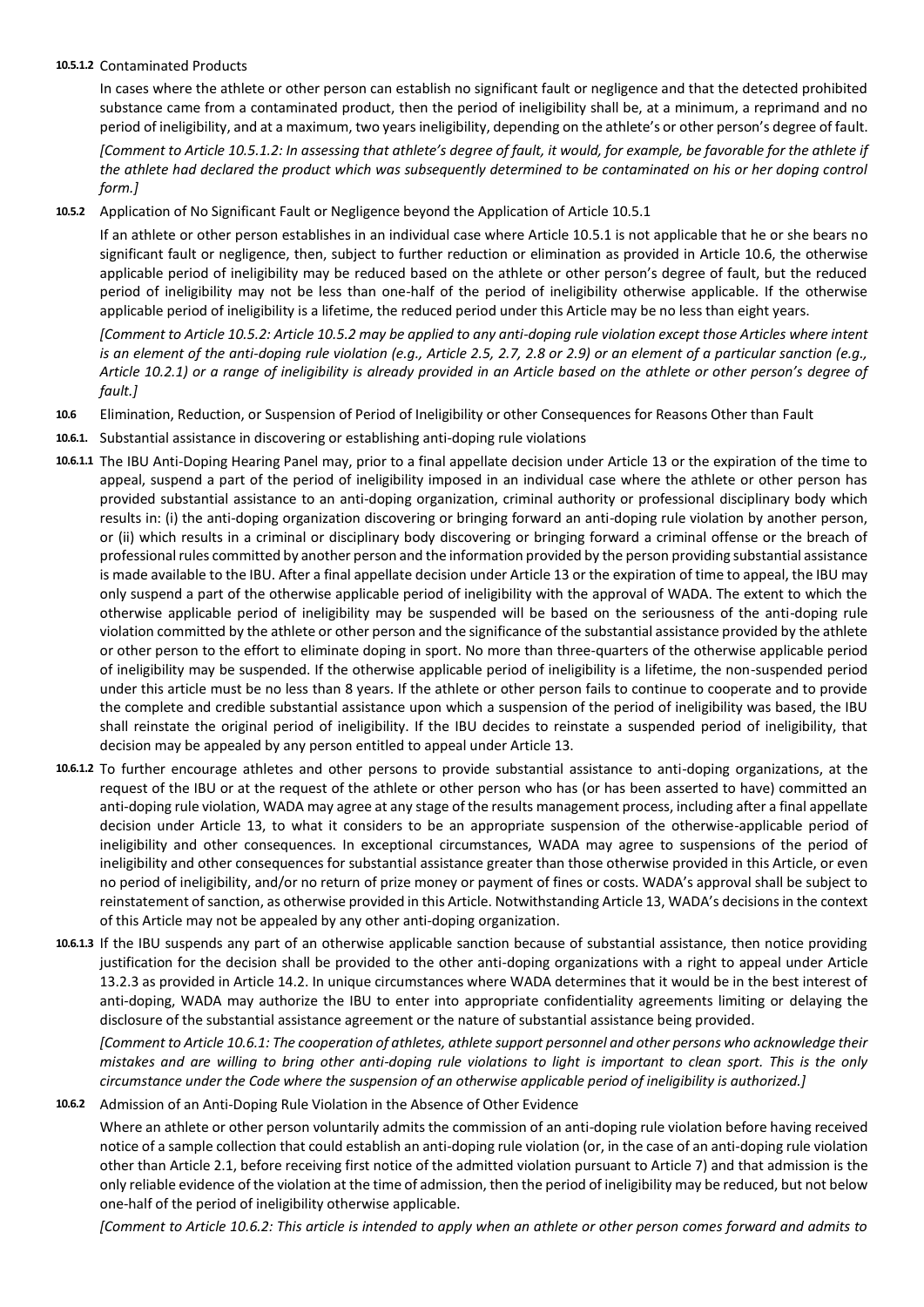*an anti-doping rule violation in circumstances where no anti-doping organization is aware that an anti-doping rule violation might have been committed. It is not intended to apply to circumstances where the admission occurs after the athlete or other person believes he or she is about to be caught. The amount by which ineligibility is reduced should be based on the likelihood that the athlete or other person would have been caught had he/she not come forward voluntarily.]*

**10.6.3** Prompt Admission of an Anti-Doping Rule Violation after being Confronted with a Violation Sanctionable under Article 10.2.1 or Article 10.3.1

An athlete or other person potentially subject to a four-year sanction under Article 10.2.1 or 10.3.1 (for evading or refusing sample collection or tampering with sample collection), by promptly admitting the asserted anti-doping rule violation after being confronted by the IBU, and also upon the approval and at the discretion of both WADA and the IBU may receive a reduction in the period of ineligibility down to a minimum of two years, depending on the seriousness of the violation and the athlete or other person's degree of fault.

**10.6.4** Application of Multiple Grounds for Reduction of a Sanction

Where an athlete or other person establishes entitlement to reduction in sanction under more than one provision of Article 10.4, 10.5 or 10.6, before applying any reduction or suspension under Article 10.6, the otherwise applicable period of ineligibility shall be determined in accordance with Articles 10.2, 10.3, 10.4, and 10.5. If the athlete or other person establishes entitlement to a reduction or suspension of the period of ineligibility under Article 10.6, then the period of ineligibility may be reduced or suspended, but not below one-fourth of the otherwise applicable period of ineligibility.

*[Comment to Article 10.6.4: The appropriate sanction is determined in a sequence of four steps. First, the hearing panel determines which of the basic sanctions (Articles 10.2, 10.3, 10.4, or 10.5) apply to the particular anti-doping rule violation. Second, if the basic sanction provides for a range of sanctions, the hearing panel must determine the applicable sanction within that range according to the athlete or other person's degree of fault. In a third step, the hearing panel establishes whether there is a basis for elimination, suspension, or reduction of the sanction (Article 10.6). Finally, the hearing panel decides on the commencement of the period of ineligibility under Article 10.11. Several examples of how Article 10 is to be applied are found in Appendix 2.]*

- **10.7** Multiple Violations
- **10.7.1** For an athlete or other person's second anti-doping rule violation, the period of ineligibility shall be the greater of:

a. six months;

b. one-half of the period of ineligibility imposed for the first anti-doping rule violation without taking into account any reduction under Article 10.6; or

c. twice the period of ineligibility otherwise applicable to the second anti-doping rule violation treated as if it were a first violation, without taking into account any reduction under Article 10.6.

The period of ineligibility established above may then be further reduced by the application of Article 10.6.

**10.7.2** Third Anti-Doping Rule Violation

A third anti-doping rule violation will always result in a lifetime period of ineligibility, except if the third violation fulfills the condition for elimination or reduction of the period of ineligibility under Article 10.4 or 10.5, or involves a violation of Article 2.4 (filing failures and/or and missed tests). In these particular cases, the period of ineligibility will be from eight (8) years to lifetime ineligibility.

- **10.7.3** An anti-doping rule violation for which an athlete or other person has established no fault or negligence shall not be considered a prior violation for purposes of this Article.
- **10.7.4** Additional Rules for Certain Potential Multiple Violations
- **10.7.4.1** For purposes of imposing sanctions under Article 10.7, an anti-doping rule violation will only be considered a second violation if the IBU can establish that the athlete or other person committed the second anti-doping rule violation after the athlete or other person received notice pursuant to Article 7, or after the IBU made reasonable efforts to give notice, of the first antidoping rule violation; if the IBU cannot establish this, the violations shall be considered together as one single first violation, and the sanction imposed will be based on the violation that carries the more severe sanction.
- **10.7.4.2** If, after the imposition of a sanction for a first anti-doping rule violation, the IBU discovers facts involving an anti-doping rule violation by the athlete or other person which occurred prior to notification regarding the first violation, then the IBU shall impose an additional sanction based on the sanction that could have been imposed if the two violations had been adjudicated at the same time. Results in all competitions dating back to the earlier anti-doping rule violation will be disqualified as provided in Article 10.8.
- **10.7.5** Multiple Anti-Doping Rule Violations During Ten-Year Period

For purposes of Article 10.7, each anti-doping rule violation must take place within the same ten-year period in order to be considered multiple violations.

**10.8** Disqualification of Results in Competitions Subsequent to Sample Collection or Commission of an Anti-Doping Rule Violation In addition to the automatic disqualification of the results in the competition that produced the positive sample under Article 9, all other competitive results obtained from the date a positive sample was collected (whether in-competition or out-ofcompetition), or other anti-doping rule violation occurred, through the commencement of any provisional suspension or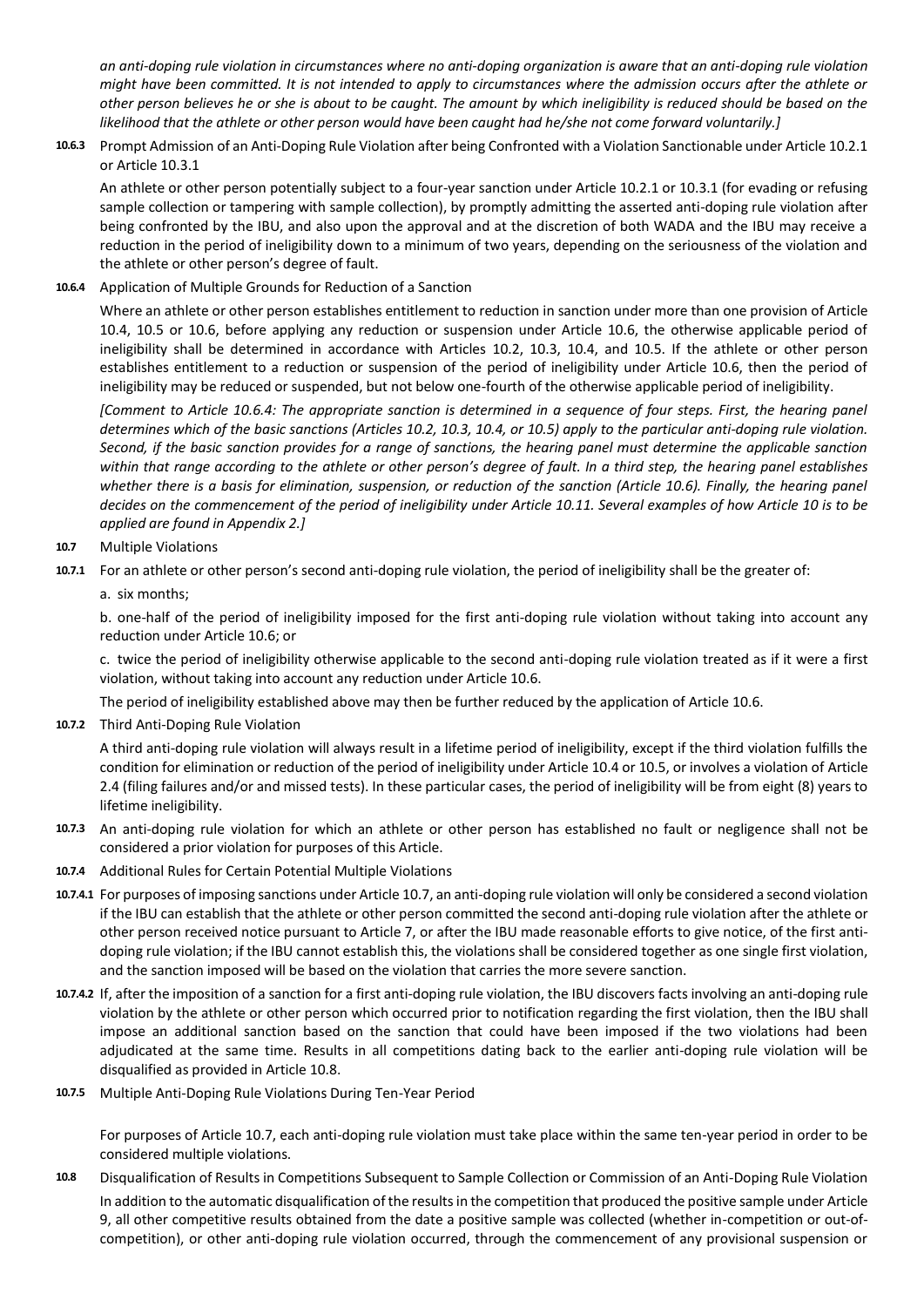ineligibility period, shall, unless fairness requires otherwise, be disqualified with all of the resulting consequences including forfeiture of any medals, points and prizes.

*[Comment to Article 10.8.: Nothing in the IBU Anti-Doping Rules precludes clean athletes or other persons who have been damaged by the actions of a person who has committed an anti-doping rule violation from pursuing any right which they would otherwise have to seek damages from such person.]*

- **10.9** Allocation of CAS Cost Awards and Forfeited Prize Money
- **10.9.1** The priority for repayment of CAS cost awards and forfeited prize money shall be: first, payment of costs awarded by CAS; second, reallocation of forfeited prize money to other athletes; and third, reimbursement of the expenses of the IBU.
- **10.10** Financial Consequences

Where an athlete or other person commits an anti-doping rule violation, the IBU may, in its discretion and subject to the principle of proportionality, elect to

(a)recover from the athlete or other person costs associated with the anti-doping rule violation, regardless of the period of ineligibility imposed and/or

(b)fine the athlete or other person according to the IBU Disciplinary Rules, only in cases where the maximum period of ineligibility otherwise applicable has already been imposed.

The imposition of a financial sanction or the IBU's recovery of costs shall not be considered a basis for reducing the ineligibility or other sanction which would otherwise be applicable under these Anti-Doping Rules or the Code.

**10.11** Commencement of Ineligibility Period

Except as provided below, the period of ineligibility shall start on the date of the hearing decision providing for ineligibility or, if the hearing is waived or there is no hearing, on the date ineligibility is accepted or otherwise imposed.

**10.11.1** Delays not Attributable to the Athlete or Other Person

Where there have been substantial delays in the hearing process or other aspects of doping control not attributable to the athlete or other person, the IBU may start the period of ineligibility at an earlier date, commencing as early as the date of sample collection or the date on which another anti-doping rule violation last occurred. All competitive results achieved during the period of ineligibility, including retroactive ineligibility, shall be disqualified.

*[Comment to Article 10.11.1: In cases of anti-doping rule violations other than under Article 2.1, the time required for an antidoping organization to discover and develop facts sufficient to establish an anti-doping rule violation may be lengthy, particularly where the athlete or other person has taken affirmative action to avoid detection. In these circumstances, the flexibility provided in this Article to start the sanction at an earlier date should not be used.]*

**10.11.2** Timely Admission

Where the athlete or other person promptly (which in all events for an athlete means before the athlete competes again) admits the anti-doping rule violation after being confronted with the anti-doping rule violation by the IBU, the period of ineligibility may start as early as the date of sample collection or the date on which another anti-doping rule violation last occurred. In each case, however, where this article is applied, the athlete or other person shall serve at least one-half of the period of ineligibility going forward from the date the athlete or other person accepted the imposition of a sanction, the date of a hearing decision imposing a sanction, or the date the sanction is otherwise imposed.

This article shall not apply where the period of ineligibility already has been reduced under Article 10.6.3

- **10.11.3** Credit for Provisional Suspension or Period of Ineligibility Served
- **10.11.3.1**If a provisional suspension is imposed and respected by the athlete or other person, then the athlete or other person shall receive a credit for such period of provisional suspension against any period of ineligibility that may ultimately be imposed. If a period of ineligibility is served pursuant to a decision that is subsequently appealed, then the athlete or other person shall receive a credit for such period of ineligibility served against any period of ineligibility which may ultimately be imposed on appeal.
- **10.11.3.2**If an athlete or other person voluntarily accepts a provisional suspension in writing from the IBU and thereafter respects the provisional suspension, the athlete or other person shall receive a credit for such period of voluntary provisional suspension against any period of ineligibility which may ultimately be imposed. A copy of the athlete or other person's voluntary acceptance of a provisional suspension shall be provided promptly to each party entitled to receive notice of an asserted anti-doping rule violation under Article 14.1.

*[Comment to Article 10.11.3.2: An athlete's voluntary acceptance of a provisional suspension is not an admission by the athlete and shall not be used in any way as to draw an adverse inference against the athlete.]*

**10.11.3.3**No credit against a period of ineligibility shall be given for any time period before the effective date of the provisional suspension or voluntary provisional suspension regardless of whether the athlete elected not to compete or was suspended by his or her team.

*[Comment to Article 10.11: Article 10.11 makes clear that delays not attributable to the athlete, timely admission by the athlete and provisional suspension are the only justifications for starting the period of ineligibility earlier than the date of the hearing decision.]*

**10.12** Status During Ineligibility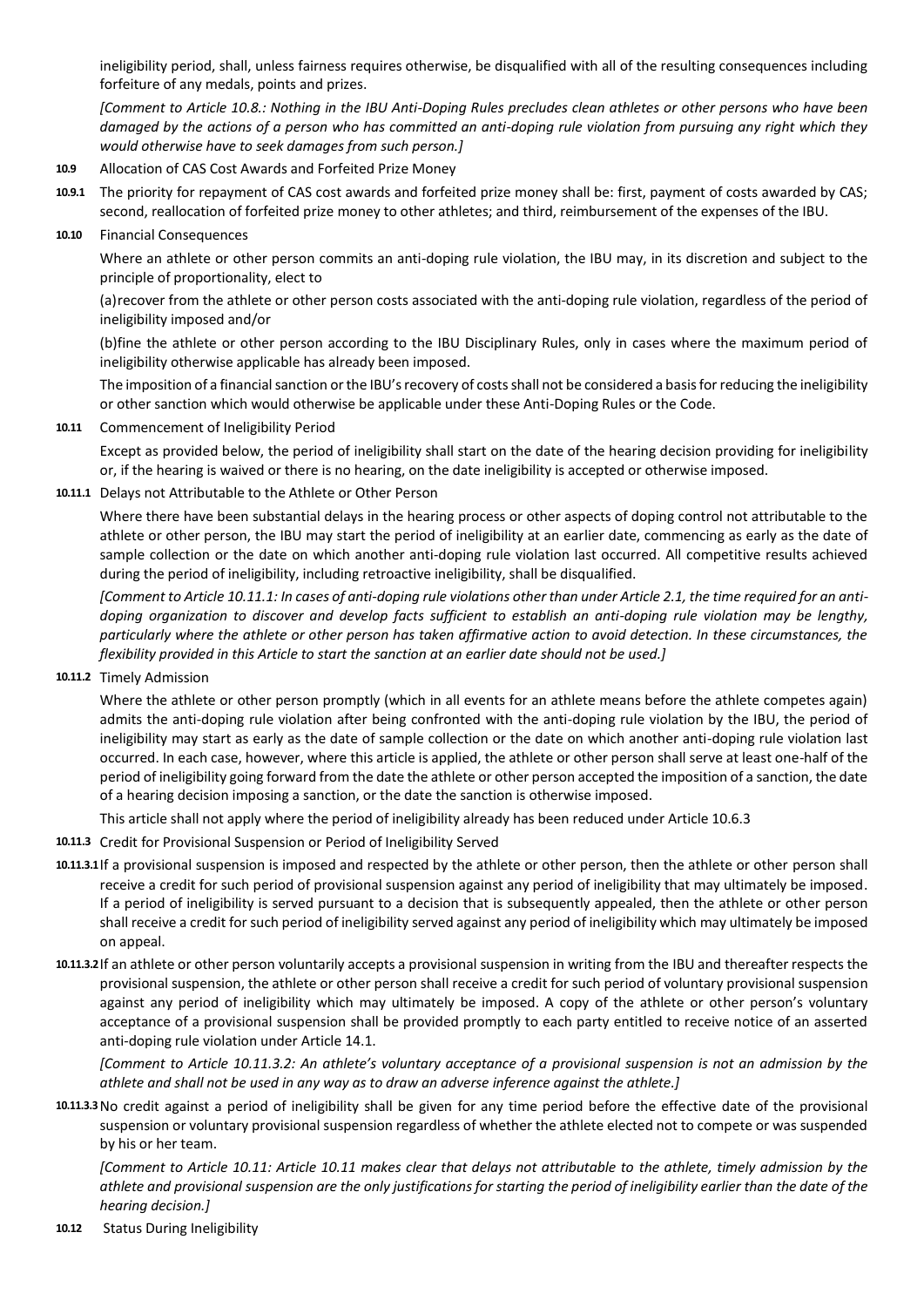## **10.12.1** Prohibition against Participation during Ineligibility

No athlete or other person who has been declared ineligible may, during the period of ineligibility, participate in any capacity in a competition or activity (other than authorized anti-doping education or rehabilitation programs) authorized or organized by any signatory, signatory's member organization, or a club or other member organization of a signatory's member organization, or in competitions authorized or organized by any professional league or any international- or national-level event organization or any elite or national-level sporting activity funded by a governmental agency.

An athlete or other person subject to a period of ineligibility longer than four years may, after completing four years of the period of ineligibility, participate as an athlete in local sport events not sanctioned or otherwise under jurisdictions of a Code signatory or member of a Code signatory, but only so long as the local sport event is not at a level that could otherwise qualify such athlete or other person directly or indirectly to compete in (or accumulate points toward) a national championship or international event, and does not involve the athlete or other person working in any capacity with minors.

An athlete or other person subject to a period of ineligibility will remain subject to testing.

*[Comment to Article 10.12.1 : For example, subject to Article 10.12.2 below, an ineligible athlete cannot participate in a training camp, exhibition or practice organized by his or her national federation or a club that is a member of that national federation or which is funded by a governmental agency. Further, an ineligible athlete may not compete in a non-signatory professional league (e.g., the National Hockey League, the National Basketball Association, etc.), events organized by a nonsignatory international event organization or a non-signatory national-level event organization without triggering the consequences set forth in Article 10.12.3. The term "activity" also includes, for example, administrative activities, such as serving as an official, director, officer, employee, or volunteer of the organization described in this Article. Sanctions in biathlon will also be recognized by other sports (see Article 15).]*

#### **10.12.2** Return to Training

As an exception to Article 10.12.1, an athlete may return to train with a team or to use the facilities of a club or other member organization of IBU's member organization during the shorter of:

(1) the last two months of the athlete's period of ineligibility, or

(2) the last one-quarter of the period of ineligibility imposed.

*[Comment to Article 10.12.2: In many team sports and some individual sports (e.g., ski jumping and gymnastics), an athlete cannot effectively train on his/her own so as to be ready to compete at the end of the athlete's period of ineligibility. During the training period described in this Article, an ineligible athlete may not compete or engage in any activity described in Article 10.12.1 other than training.]*

#### **10.12.3** Violation of the Prohibition of Participation during Ineligibility

Where an athlete or other person who has been declared ineligible violates the prohibition against participation during ineligibility described in Article 10.12.1, the results of such participation shall be disqualified and a new period of ineligibility equal in length up to the original period of ineligibility shall be added to the end of the original period of ineligibility.

The new period of ineligibility may be adjusted based on the athlete or other person's degree of fault and other circumstances of the case. The determination of whether an athlete or other person has violated the prohibition against participation, and whether an adjustment is appropriate, shall be made by the anti-doping organization whose results management led to the imposition of the initial period of ineligibility. This decision may be appealed under Article 13.

Where an athlete support person or other person assists a person in violating the prohibition against participation during ineligibility, the IBU shall impose sanctions for a violation of Article 2.9 for such assistance.

#### **10.12.4** Withholding of Financial Support during Ineligibility

In addition, for any anti-doping rule violation not involving a reduced sanction for specified substances as described in Article 10.4 or 10.5, some or all sport-related financial support or other sport-related benefits received by such person will be withheld by the IBU and its member federations.

#### **10.13** Automatic Publication of Sanction

A mandatory part of each sanction shall include automatic publication, as provided in Article 14.3.

*[Comment to Article 10: Harmonization of sanctions has been one of the most discussed and debated areas of anti-doping. Harmonization means that the same rules and criteria are applied to assess the unique facts of each case. Arguments against requiring harmonization of sanctions are based on differences between sports including, for example, the following: in some sports the athletes are professionals making a sizable income from the sport and in others the athletes are true amateurs; in those sports where an athlete's career is short, a standard period of ineligibility has a much more significant effect on the athlete than in sports where careers are traditionally much longer. A primary argument in favor of harmonization is that it is simply not right that two athletes from the same country who test positive for the same Prohibited Substance under similar circumstances should receive different sanctions only because they participate in different sports. In addition, flexibility in sanctioning has often been viewed as an unacceptable opportunity for some sporting organizations to be more lenient with dopers. The lack of harmonization of sanctions has also frequently been the source of jurisdictional conflicts between international federations and national anti-doping organizations.]*

#### **11.** Consequences to Teams

**11.1** If a member of a relay team is found to have committed a violation of these Anti-Doping Rules during a competition, the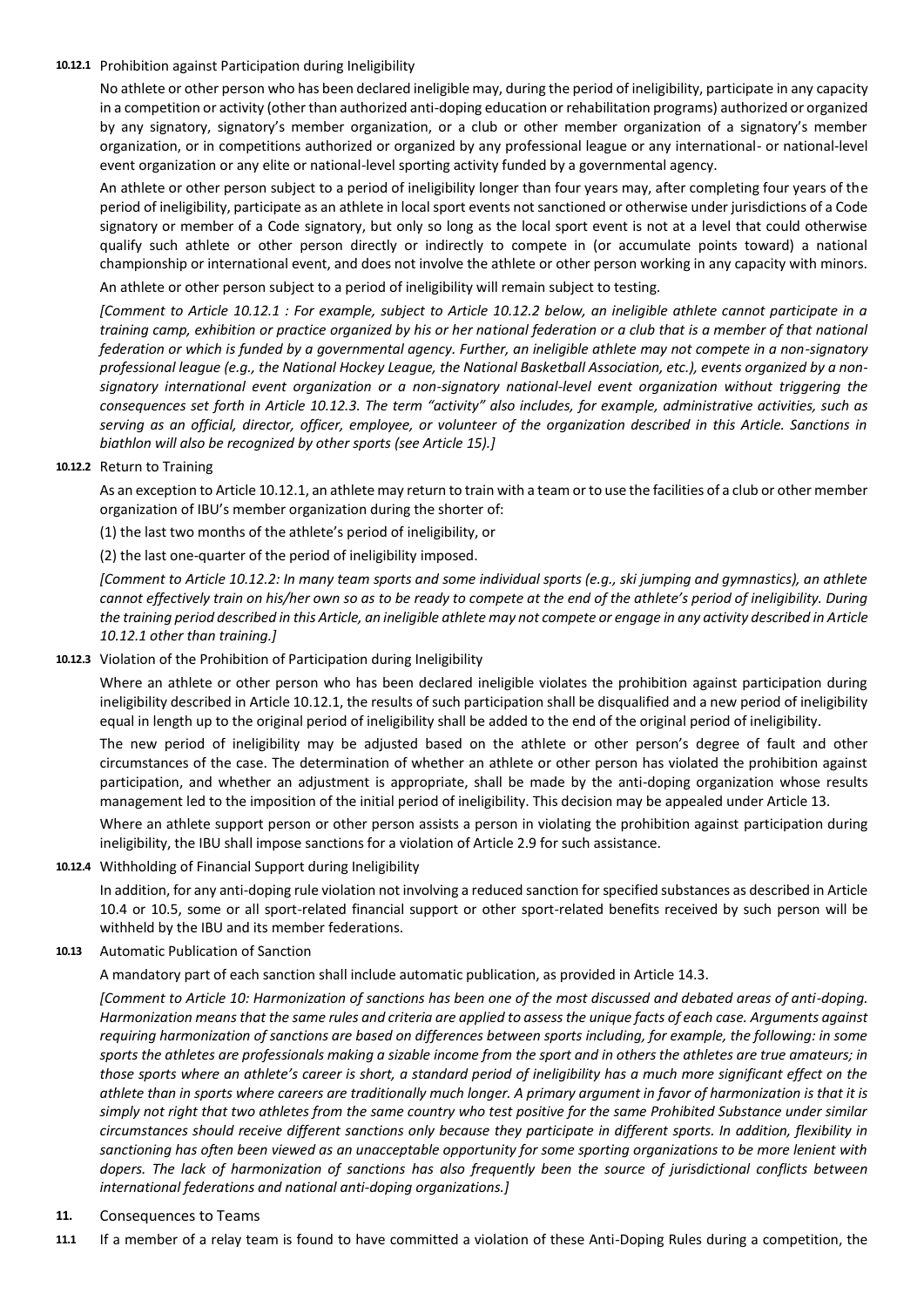relay team will be disqualified from the competition with all consequences, including forfeiture of all medals, points and prizes.

- **11.2** Where more than one member of a relay team has been notified of an Anti-Doping Rule violation under Article 7 in connection with an event, the ruling body for the event shall conduct appropriate target testing of the team during the event period.
- **12.** Sanctions and Costs Assessed Against Member Federations

.

**12.1** The IBU has the authority to withhold some or all funding or other non-financial support to member federations that are not in compliance with these Anti-Doping Rules.

**12.2** Member federations are obligated to reimburse the IBU for all costs (including but not limited to laboratory fees, hearing expenses and travel) related to a violation of these Anti-Doping Rules committed by an athlete or other person affiliated with that member federation.

**12.3** The IBU shall take the following additional action against member federations:

**12.3.1** If two athletes or other persons affiliated with the same member federation are declared ineligible for more than six months by the IBU Anti-Doping Hearing Panel for having committed, within a 12-month period, an Anti-Doping Rule violation (hereinafter "ADRV"), the IBU shall reduce by two (2) the applicable start quota (including Wild Cards) of that member federation for the subsequent competition season in the highest competition series (WCH – WC series; IBU Cup – OECH – SB WCH series; Junior Cup – OEJCH – YJWCH series) for which the athletes or persons declared ineligible had been registered.

**12.3.1.1** The reduction of the applicable start quota shall also be applicable for Olympic Winter Games (OWG) if they take place during the subsequent competition season.

**12.3.1.2** Relay competitions are not affected by the start quota reduction.

**12.3.1.3** The reduction of the start quota may be imposed on the male gender or female gender only or equally on both genders, depending on the gender of the athletes or persons who have been declared ineligible.

**12.3.1.4** In addition the IBU may ban officials from that member federation from participation in any IBU activities for a period of up to two years (2) and/or fine that member federation in accordance with the IBU Disciplinary Rules.

**12.3.1.5** The IBU may refrain from sanctioning the member federation concerned if that member federation establishes that it bears no Fault or Negligence (within the meaning of Art. 10.4 of the WADA-Code) and could not reasonably avoid by all means the ADRV.

**12.3.2** If three or more athletes or other persons affiliated with the same member federation are declared ineligible for more than six months by the IBU Anti-Doping Hearing Panel for having committed, within a 12-month period, an ADRV, the IBU shall increase the start quota reduction as defined in 12.3.1 to two subsequent competition seasons (including OWG if they take place in the two subsequent competition seasons).

**12.3.2.1** In addition the IBU may ban officials from that member federation from participation in any IBU activities for a period of up to three years (3) and/or fine that member federation in accordance with the IBU Disciplinary Rules.

**12.3.3** If six or more athletes or other persons affiliated with the same member federation are declared ineligible for more than six months by the IBU Anti-Doping Hearing Panel for having committed, within a 12-month period, an ADRV, the IBU shall suspend that federation's membership for a period of 2-4 years, depending on the seriousness of the ADRV and the lack of care of that federation.

**12.3.4** In the event that a member federation has failed to make diligent efforts to keep the IBU informed about an athlete's whereabouts after receiving a request for that information from the IBU, the IBU may fine the member federation an amount in accordance with the IBU Disciplinary Rules per athlete in addition to all costs incurred by the IBU in testing that member federation's athletes.

## **13.** Appeals

**13.1** Decisions Subject to Appeal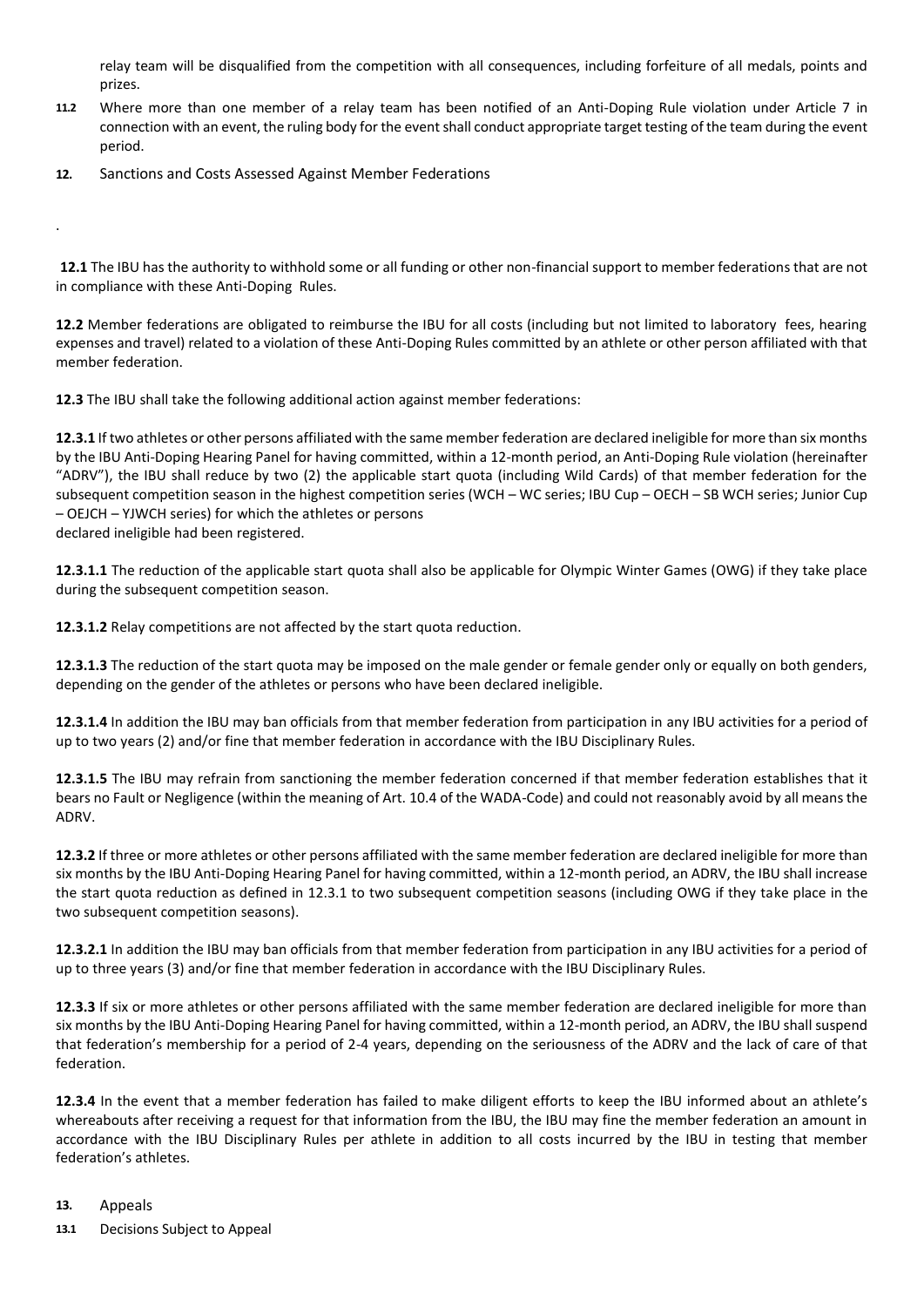Decisions made under these Anti-Doping Rules may be appealed as set forth below in Article 13.2 through 13.7 or as otherwise provided in these Anti-Doping Rule, the Code or the International Standards. Such decisions shall remain in effect while under appeal unless the appellate body orders otherwise. Before an appeal is commenced, any post-decision review provided in the anti-doping organization's rules must be exhausted, provided that such review respects the principles set forth in Article 13.2.2 (except as provided in Article 13.1.3).

# **13.1.1** Scope of Review Not Limited

The scope of review on appeal includes all issues relevant to the matter and is expressly not limited to the issues or scope of review before the initial decision maker.

**13.1.2** CAS Shall Not Defer to the Findings Being Appealed

In making its decision, CAS need not give deference to the discretion exercised by the body whose decision is being appealed. *[Comment to Article 13.1.2: CAS proceedings are de novo. Prior proceedings do not limit the evidence or carry weight in the hearing before CAS.]*

# **13.1.3** WADA not required to exhaust internal remedies

Where WADA has a right to appeal under Article 13 and no other party has appealed a final decision within the IBU's process, WADA may appeal such decision directly to CAS without having to exhaust other remedies in the IBU's process.

*[Comment to Article 13.1.3: Where a decision has been rendered before the final stage of the IBU process (for example, a first hearing) and no party elects to appeal that decision to the next level of the IBU process (e.g. the Executive Board), then WADA may bypass the remaining steps in the IBU's internal process and appeal directly to the CAS.]*

**13.2** Appeals against Decisions Regarding Anti-Doping Rule Violations, Consequences, Provisional Suspensions, Recognition of Decisions and Jurisdiction

A decision that an anti-doping rule violation was committed, a decision imposing consequences or not imposing consequences for an anti-doping rule violation, or a decision that no anti-doping rule violation was committed; a decision that an anti-doping rule violation proceeding cannot go forward for procedural reasons (including, for example, prescription); a decision by WADA not to grant an exception to the six-months' notice requirement for a retired athlete to return to competition under Article 5.7.1; a decision by WADA assigning results management under Article 7.1 of the Code; a decision by the IBU not to bring forward an adverse analytical finding or an atypical finding as an anti-doping rule violation, or a decision not to go forward with an anti-doping rule violation after an investigation under Article 7.7; a decision to impose a provisional suspension as a result of a provisional hearing; [the IBU's] failure to comply with Article 7.9; a decision that the IBU lacks jurisdiction to rule on an alleged anti-doping rule violation or its consequences; a decision to suspend, or not suspend, a period of ineligibility or to reinstate, or not reinstate, a suspended period of ineligibility under Article 10.6.1; a decision under Article 10.12.3; and a decision by the IBU not to recognize another anti-doping organization's decision under Article 15, may be appealed exclusively as provided in Articles 13.2 – 13.7.

**13.2.1** Appeals involving International-Level Athletes or International Events

In cases arising from competition in an international event or in cases involving international-level athletes, the decision may be appealed exclusively to CAS.

*[Comment to Article 13.2.1: CAS decisions are final and binding, except for any review required by law applicable to the annulment or enforcement of arbitral awards.]*

**13.2.2** Appeals Involving other Athletes or other Persons

In cases where Article 13.2.1 is not applicable, the decision may be appealed to a national-level appeal body, being an independent and impartial body established in accordance with rules adopted by the national anti-doping organization having jurisdiction over the athlete or other person. The rules for such appeal shall respect the following principles: a timely hearing; a fair and impartial hearing panel; the right to be represented by counsel at the person's own expense; and a timely, written, reasoned decision. If the national anti-doping organization has not established such a body, the decision may be appealed to CAS in accordance with the provisions applicable before such court.

## **13.2.3** Persons Entitled to Appeal

In cases under Article 13.2.1, the following parties will have the right to appeal to CAS:

- (a) the athlete or other person who is the subject of the decision being appealed;
- (b) the other party to the case in which the decision was rendered;
- (c) the IBU;

(d) the national anti-doping organization of the person's country of residence or countries where the person is a national or license holder;

(e) the International Olympic Committee or International Paralympic Committee, as applicable, where the decision may have an effect in relation to the Olympic Games or Paralympic Games, including decisions affecting eligibility for the Olympic Games or Paralympic Games; and

(f) WADA.

In cases under Article 13.2.2, the parties having the right to appeal to the national-level appeal body shall be as provided in the national anti-doping organization's rules but, at a minimum, shall include the following parties: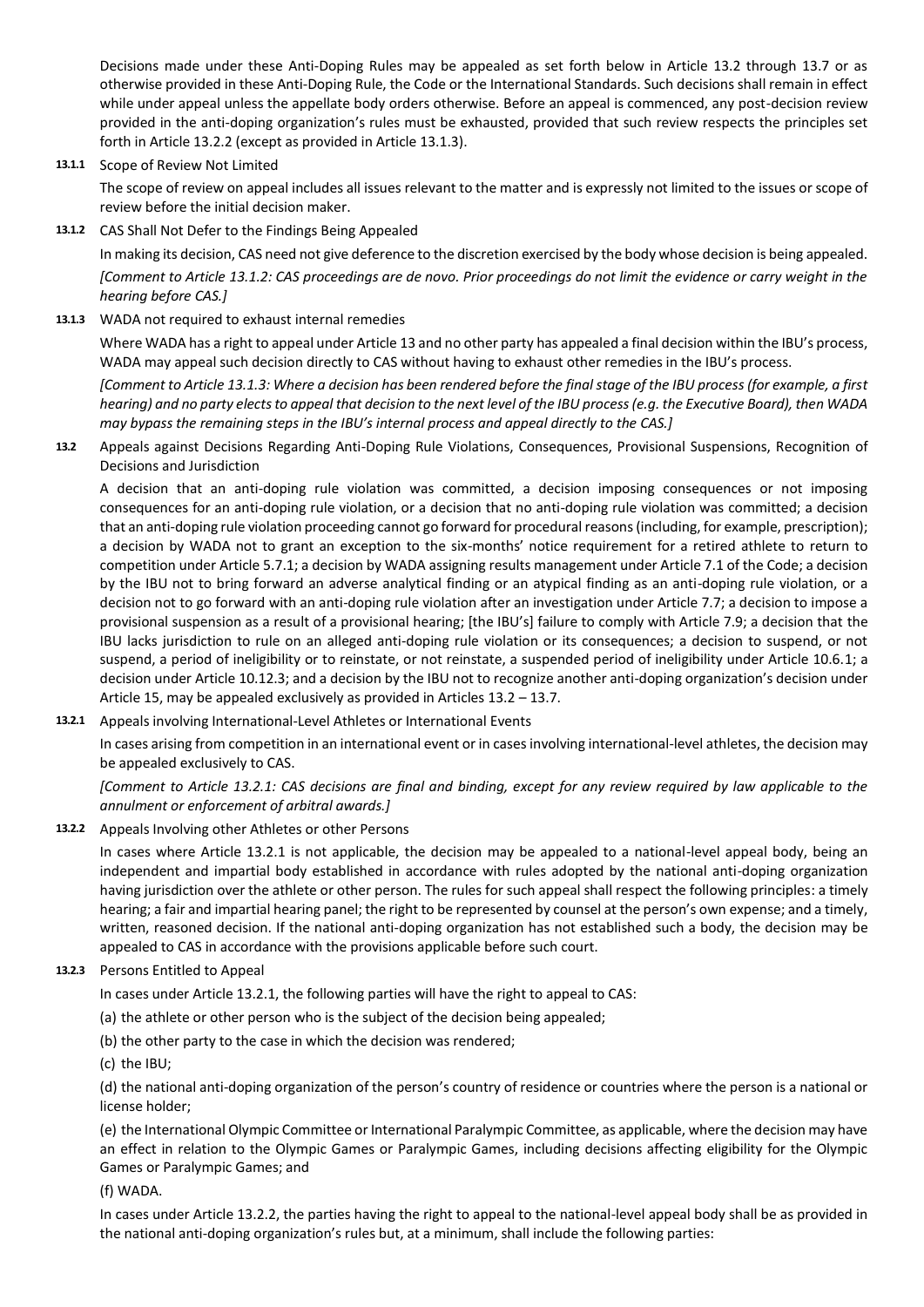(a) the athlete or other person who is the subject of the decision being appealed;

(b) the other party to the case in which the decision was rendered;

(c) the IBU;

(d) the national anti-doping organization of the person's country of residence;

(e) the International Olympic Committee or International Paralympic Committee, as applicable, where the decision may have an effect in relation to the Olympic Games or Paralympic Games, including decisions affecting eligibility for the Olympic Games or Paralympic Games; and

## (f) WADA.

For cases under Article 13.2.2, WADA, the International Olympic Committee, the International Paralympic Committee and the IBU shall also have the right to appeal to CAS with respect to the decision of the national-level appeal body. Any party filing an appeal shall be entitled to assistance from CAS to obtain all relevant information from the anti-doping organization whose decision is being appealed and the information shall be provided if CAS so directs.

Notwithstanding any other provision herein, the only person who may appeal against a provisional suspension is the athlete or other person upon whom the provisional suspension is imposed.

## **13.2.4** Cross-Appeals and other Subsequent Appeals Allowed

Cross-appeals and other subsequent appeals by any respondent named in cases brought to CAS under the Code are specifically permitted. Any party with a right to appeal under this Article 13 must file a cross-appeal or subsequent appeal at the latest with the party's answer.

*[Comment to Article 13.2.4: This provision is necessary because since 2011, CAS rules no longer permit an athlete the right to cross-appeal when an anti-doping organization appeals a decision after the athlete's time for appeal has expired. This provision permits a full hearing for all parties.]*

**13.3** Failure to Render a Timely Decision

Where, in a particular case, the IBU fails to render a decision with respect to whether an anti-doping rule violation was committed within a reasonable deadline set by WADA, WADA may elect to appeal directly to the CAS as if the IBU had rendered a decision finding no anti-doping rule violation. If the CAS panel determines that an anti-doping rule violation was committed and that WADA acted reasonably in electing to appeal directly to CAS, then WADA's costs and attorney fees in prosecuting the appeal shall be reimbursed to WADA by the IBU.

*[Comment to Article 13.3: Given the different circumstances of each anti-doping rule violation investigation and results management process, it is not feasible to establish a fixed time period for the IBU to render a decision before WADA may intervene by appealing directly to CAS. Before taking such action, however, WADA will consult with the IBU and give the IBU an opportunity to explain why it has not yet rendered a decision.]*

# **13.4** Appeals Relating to TUEs

TUE decisions may be appealed exclusively as provided in Article 4.4.

**13.5** Notification of Appeal Decisions

Any anti-doping organization that is a party to an appeal must promptly provide the appeal decision to the athlete or other person and to the other anti-doping organizations that would have been entitled to appeal under Article 13.2.3 as provided under Article 14.2.

**13.6** Appeal against Decisions Pursuant to Article 12

Decisions by IBU pursuant to Article 12 may be appealed exclusively to the CAS by the member federation.

- **13.7** Time for Filing Appeals
- **13.7.1** Appeals to CAS

The time to file an appeal to the CAS will be twenty-one (21) days from the date of receipt of the decision by the appealing party. The above notwithstanding, the following shall apply in connection with appeals filed by a party entitled to appeal but which was not a party to the proceedings having led to the decision being appealed:

(a) Within fifteen days from notice of the decision, such party/ies shall have the right to request a copy of the case file from the body that issued the decision;

(b) If such a request is made within the fifteen-day period, then the party making such request shall have twenty-one (21) days from receipt of the file to file an appeal to the CAS.

The above notwithstanding, the filing deadline for an appeal filed by WADA will be the later of:

(a) Twenty-one (21) days after the last day on which any other party in the case could have appealed, or

(b) Twenty-one (21) days after WADA's receipt of the complete file relating to the decision.

**13.7.2** Appeals Under Article 13.2.2

The time to file an appeal to an independent and impartial body established at national level in accordance with rules established by the national anti-doping organization shall be indicated by the same rules of the national anti-doping organization.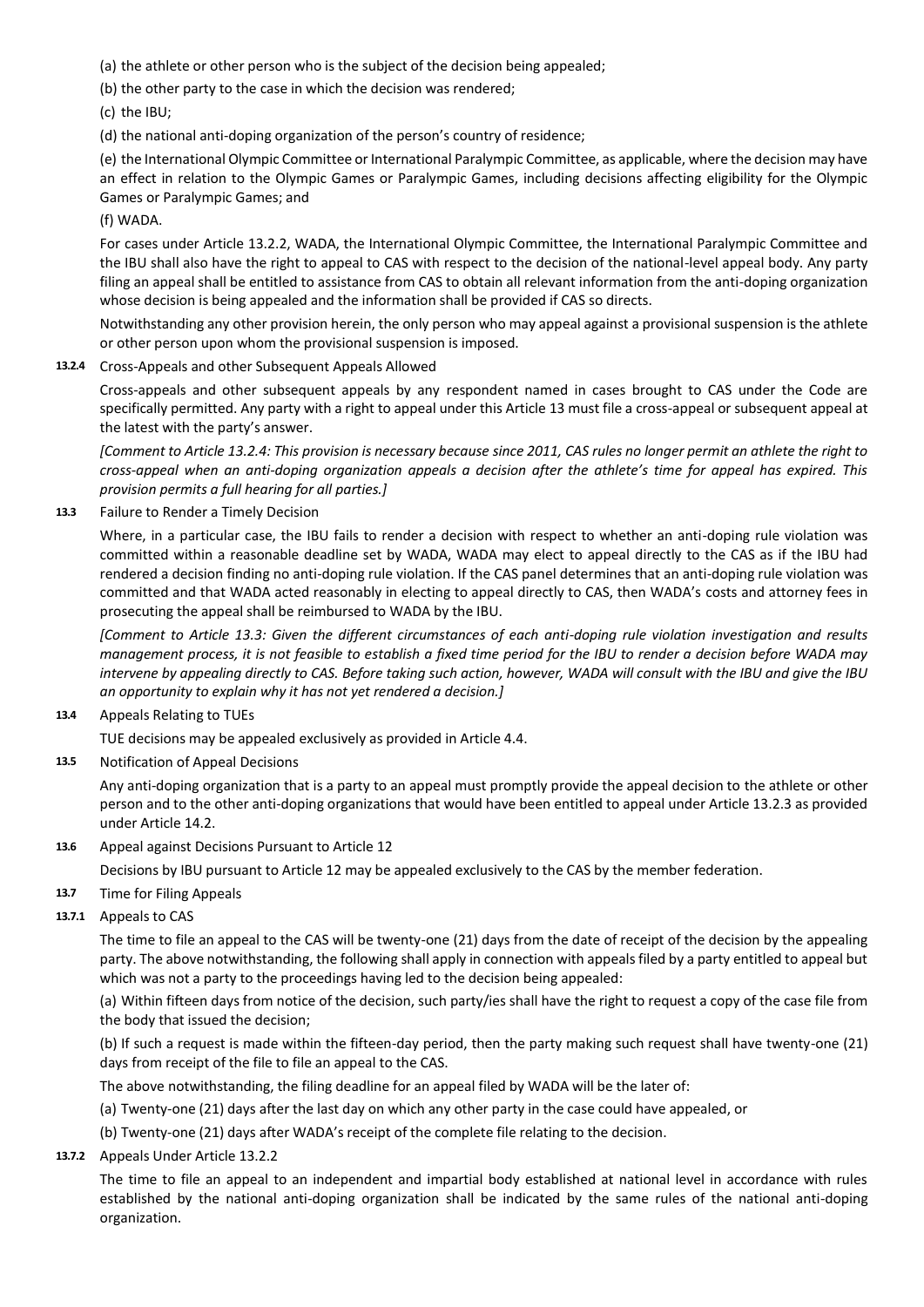The above notwithstanding, the filing deadline for an appeal or intervention filed by WADA shall be the later of:

(a) Twenty-one (21) days after the last day on which any other party in the case could have appealed, or

(b) Twenty-one (21) days after WADA's receipt of the complete file relating to the decision.

- **14.** Confidentiality and Reporting
- **14.1** Information Concerning Adverse Analytical Findings, Atypical Findings, and Other Asserted Anti-Doping Rule Violations
- **14.1.1** Notice of Anti-Doping Rule Violations to Athletes and other Persons

Notice to athletes or other persons of anti-doping rule violations asserted against them shall occur as provided under Articles 7 and 14 of these Anti-Doping Rules. Notice to an athlete or other person who is a member of a member federation may be accomplished by delivery of the notice to the member federation.

**14.1.2** Notice of Anti-Doping Rule Violations to National Anti-Doping Organizations and WADA

Notice of the assertion of an anti-doping rule violation to national anti-doping organizations and WADA shall occur as provided under Articles 7 and 14 of these Anti-Doping Rules, simultaneously with the notice to the athlete or other person.

**14.1.3** Content of an Anti-Doping Rule Violation Notice

Notification of an anti-doping rule violation under Article 2.1 shall include: the athlete's name, country, sport and discipline within the sport, the athlete's competitive level, whether the test was in-competition or out-of-competition, the date of sample collection, the analytical result reported by the laboratory, and other information as required by the International Standard for Testing and Investigations.

Notice of anti-doping rule violations other than under Article 2.1 shall include the rule violated and the basis of the asserted violation.

**14.1.4** Status Reports

Except with respect to investigations which have not resulted in notice of an anti-doping rule violation pursuant to Article 14.1.1, national anti-doping organizations and WADA shall be regularly updated on the status and findings of any review or proceedings conducted pursuant to Article 7, 8 or 13 and shall be provided with a prompt written reasoned explanation or decision explaining the resolution of the matter.

**14.1.5** Confidentiality

The recipient organizations shall not disclose this information beyond those persons with a need to know (which would include the appropriate personnel at the applicable National Olympic Committee, member federation, and team in a team sport) until the IBU has made public disclosure or has failed to make public disclosure as required in Article 14.3.

- **14.2** Notice of Anti-Doping Rule Violation Decisions and Request for Files
- **14.2.1** Anti-doping rule violation decisions rendered pursuant to Article 7.11, 8.2, 10.4, 10.5, 10.6, 10.12.3 or 13.5 shall include the full reasons for the decision, including, if applicable, a justification for why the greatest possible consequences were not imposed. Where the decision is not in English or French, the IBU shall provide a short English or French summary of the decision and the supporting reasons.
- **14.2.2** An anti-doping organization having a right to appeal a decision received pursuant to Article 14.2.1 may, within fifteen days of receipt, request a copy of the full case file pertaining to the decision.
- **14.3** Public Disclosure
- **14.3.1** The identity of any athlete or other person who is asserted by the IBU to have committed an anti-doping rule violation may be publicly disclosed by the IBU only after notice has been provided to the athlete or other person in accordance with Article 7.3, 7.4, 7.5, 7.6 or 7.7 and simultaneously to WADA and the national anti-doping organization of the athlete or other person in accordance with Article 14.1.2.
- **14.3.2** No later than twenty days after it has been determined in a final appellate decision under Article 13.2.1 or 13.2.2, or such appeal has been waived, or a hearing in accordance with Article 8 has been waived, or the assertion of an anti-doping rule violation has not been timely challenged, IBU must publicly report the disposition of the matter, including the sport, the antidoping rule violated, the name of the athlete or other person committing the violation, the prohibited substance or prohibited method involved (if any), and the consequences imposed. The IBU must also publicly report within twenty one (21) days the results of final appeal decisions concerning anti-doping rule violations, including the information described above.
- **14.3.3** In any case where it is determined, after a hearing or appeal, that the athlete or other person did not commit an anti-doping rule violation, the decision may be publicly disclosed only with the consent of the athlete or other person who is the subject of the decision. The IBU shall use reasonable efforts to obtain such consent. If consent is obtained, the IBU shall publicly disclose the decision in its entirety or in such redacted form as the athlete or other person may approve.
- **14.3.4** Publication shall be accomplished at a minimum by placing the required information on the IBU's website or publishing it through other means and leaving the information up for the longer of one month or the duration of any period of ineligibility.
- **14.3.5** Neither the IBU, nor its member federations, nor any official of either body, shall publicly comment on the specific facts of any pending case (as opposed to general description of process and science) except in response to public comments attributed to the athlete or other person against whom an anti-doping rule violation is asserted, or their representatives.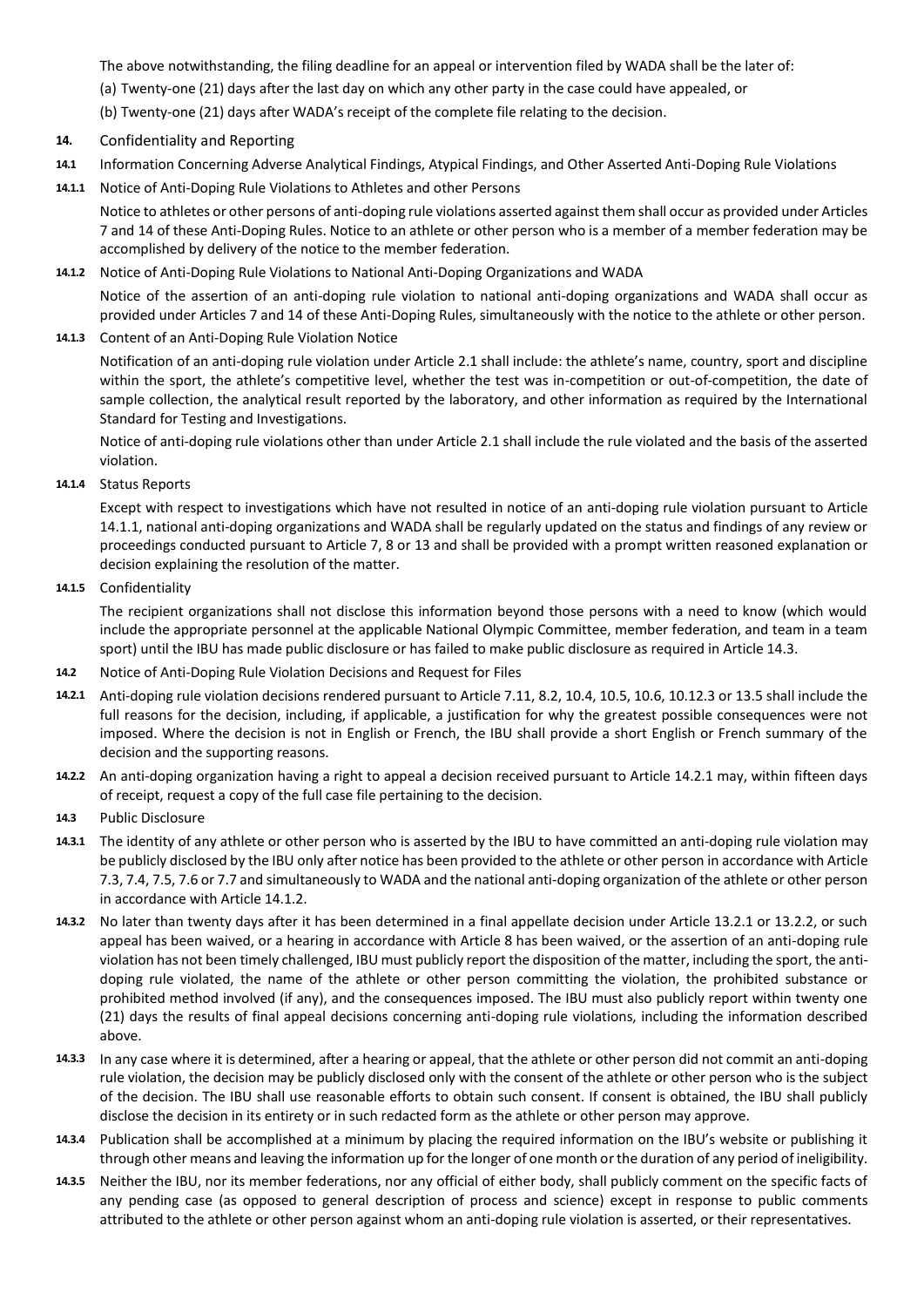- **14.3.6** The mandatory public reporting required in Article 14.3.2 shall not be required where the athlete or other person who has been found to have committed an anti-doping rule violation is a minor. Any optional public reporting in a case involving a minor shall be proportionate to the facts and circumstances of the case.
- **14.4** Statistical Reporting

The IBU shall publish at least annually a general statistical report of its doping control activities with a copy provided to WADA. The IBU may also publish reports showing the name of each athlete tested and the date of each testing.

**14.5** Doping Control Information Clearinghouse

To facilitate coordinated test distribution planning and to avoid unnecessary duplication in testing by the various anti-doping organizations, the IBU shall report all in-competition and out-of-competition tests on such athletes to the WADA clearinghouse, using ADAMS, as soon as possible after such tests have been conducted. This information will be made accessible, where appropriate and in accordance with the applicable rules, to the athlete, the athlete's national anti-doping organization and any other anti-doping organizations with testing authority over the athlete.

- **14.6** Data Privacy
- **14.6.1** The IBU may collect, store, process or disclose personal information relating to athletes and other persons where necessary and appropriate to conduct their anti-doping activities under the Code, the International Standards (including specifically the International Standard for the Protection of Privacy and Personal Information) and these Anti-Doping Rules.
- **14.6.2** Any participant who submits information including personal data to any person in accordance with these Anti-Doping Rules shall be deemed to have agreed, pursuant to applicable data protection laws and otherwise, that such information may be collected, processed, disclosed and used by such person for the purposes of the implementation of these Anti-Doping Rules, in accordance with the International Standard for the Protection of Privacy and Personal Information and otherwise as required to implement these Anti-Doping Rules.
- **15.** Application and Recognition of Decisions
- **15.1** Subject to the right to appeal provided in Article 13, the testing, hearing results or other final adjudications of any signatory to the Code which are consistent with the Code and are within the signatory's authority, shall be applicable worldwide and shall be recognized and respected by the IBU and its member federations.

*[Comment to Article 15.1: The extent of recognition of TUE decisions of other anti-doping organizations shall be determined by Article 4.4 and the International Standard for Therapeutic Use Exemptions.]*

**15.2** The IBU and its member federations shall recognize the measures taken by other bodies which have not accepted the Code if the rules of those bodies are otherwise consistent with the Code.

*[Comment to Article 15.2: Where the decision of a body that has not accepted the Code is in some respects Code compliant and in other respects not Code compliant, the IBU and its national federations shall attempt to apply the decision in harmony with the principles of the Code. For example, if in a process consistent with the Code a non-signatory has found an athlete to have committed an anti-doping rule violation on account of the presence of a prohibited substance in his or her body but the period of ineligibility applied is shorter than the period provided for in these Anti-Doping Rules, then the IBU shall recognize the finding of an anti-doping rule violation and may conduct a hearing consistent with Article 8 to determine whether the longer period of ineligibility provided in these Anti-Doping Rules should be imposed.]*

- **15.3** Subject to the right to appeal provided in Article 13, any decision by the IBU regarding a violation of these Anti-Doping Rules shall be recognized by all national federations, which shall take all necessary action to render such decision effective.
- **16.** Incorporation of the IBU Anti-Doping Rules and Obligations of National Federations
- **16.1** All national federations and their members shall comply with these Anti-Doping Rules. All national federations and other members shall include in their regulations the provisions necessary to ensure that the IBU may enforce these Anti-Doping Rules directly against athletes under their anti-doping jurisdiction (including national-level athletes). These Anti-Doping Rules shall also be incorporated either directly or by reference into each national federation's rules so that the national federation may enforce them itself directly against athletes under its anti-doping jurisdiction (including national-level athletes).
- **16.2** All member federations shall establish rules requiring all athletes and each athlete support personnel who participates as coach, trainer, manager, team staff, official, medical or paramedical personnel in a competition or activity authorized or organized by a national federation or one of its member organizations to agree to be bound by these Anti-Doping Rules and to submit to the results management authority of the anti-doping organization responsible under the Code as a condition of such participation.
- **16.3** All member federations shall report any information suggesting or relating to an anti-doping rule violation to the IBU and to their national anti-doping organizations, and shall cooperate with investigations conducted by any anti-doping organization with authority to conduct the investigation.
- **16.4** All member federations shall have disciplinary rules in place to prevent athlete support personnel who are using prohibited substances or prohibited methods without valid justification from providing support to athletes under the jurisdiction of the IBU or the national federation.
- **16.5** All member federations shall be required to conduct anti-doping education in coordination with their national anti-doping organizations.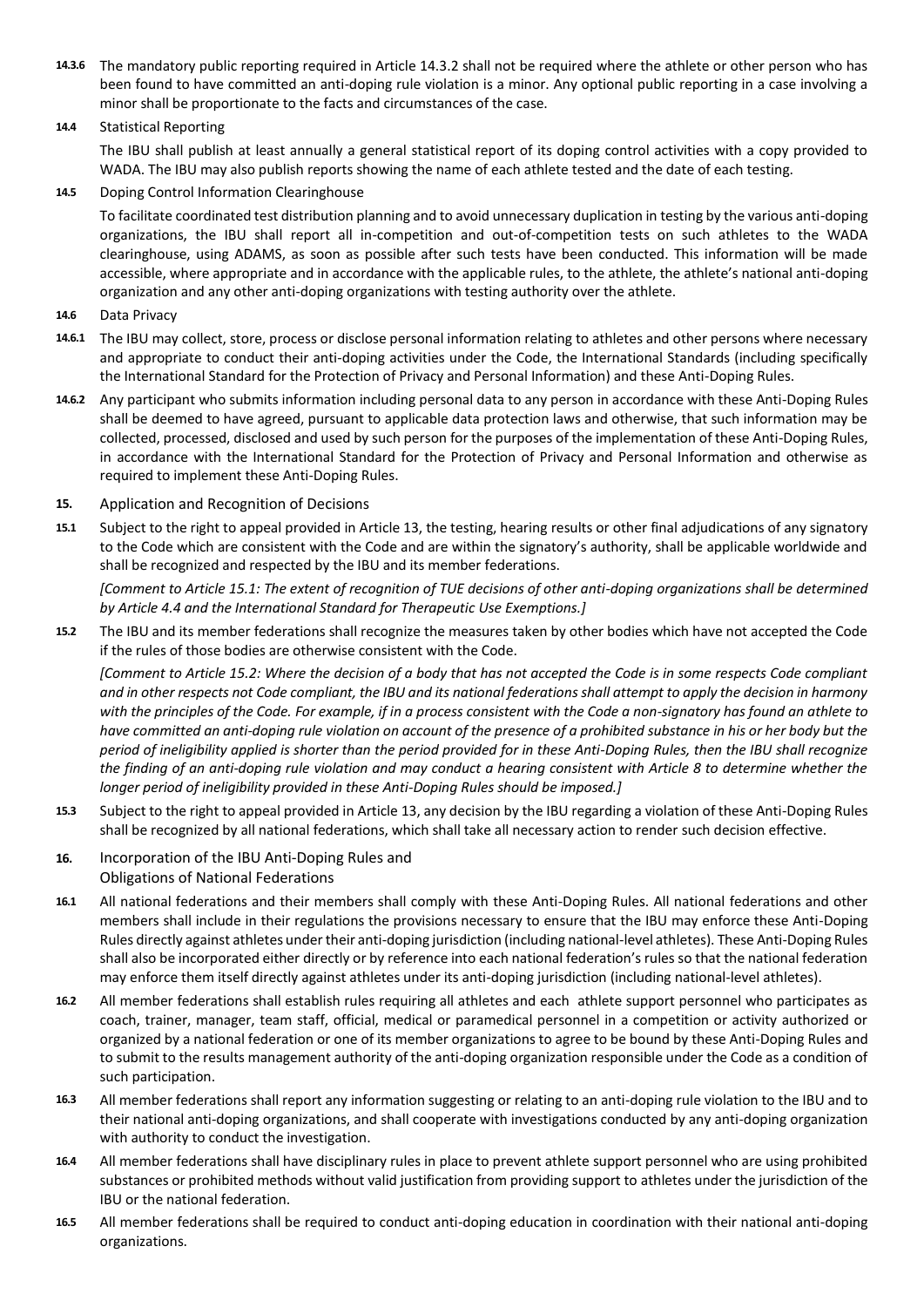# **17.** Statute of Limitations

No anti-doping rule violation proceeding may be commenced against an athlete or other person unless he or she has been notified of the anti-doping rule violation as provided in Article 7, or notification has been reasonably attempted, within ten years from the date the violation is asserted to have occurred.

# **18.** IBU Compliance Reports to WADA

The IBU will report to WADA on the IBU's compliance with the Code in accordance with Article 23.5.2 of the Code.

# **19.** Education

The IBU shall plan, implement, evaluate and monitor information, education and prevention programs for doping-free sport on at least the issues listed at Article 18.2 of the Code, and shall support active participation by athletes and athlete support personnel in such programs.

- **20.** Amendment and Interpretation of Anti-Doping Rules
- **20.1** These Anti-Doping Rules may be amended from time to time by the IBU Executive Board.
- **20.2** These Anti-Doping Rules will be interpreted as an independent and autonomous text and not by reference to existing law or statutes.
- **20.3** The headings used for the various parts and articles of these Anti-Doping Rules are for convenience only and will not be deemed part of the substance of these Anti-Doping Rules or to affect in any way the language of the provisions to which they refer.
- **20.4** The Code and the International Standards shall be considered integral parts of these Anti-Doping Rules and shall prevail in case of conflict.
- **20.5** These Anti-Doping Rules have been adopted pursuant to the applicable provisions of the Code and shall be interpreted in a manner that is consistent with applicable provisions of the Code. The Introduction shall be considered an integral part of these Anti-Doping Rules.
- **20.6** The comments annotating various provisions of the Code and these Anti-Doping Rules shall be used to interpret these Anti-Doping Rules.
- **20.7** These Anti-Doping Rules will come into full force and effect on 1 January 2015 (the "effective date"). They shall not apply retroactively to matters pending before the effective date; provided, however, that:
- **20.7.1** Anti-doping rule violations taking place prior to the effective date count as "first violations" or "second violations" for purposes of determining sanctions under Article 10 for violations taking place after the effective date.
- **20.7.2** The retrospective periods in which prior violations can be considered for purposes of multiple violations under Article 10.7.5 and the statute of limitations set forth in Article 17 are procedural rules and should be applied retroactively; provided, however, that Article 17 shall only be applied retroactively if the statute of limitations period has not already expired by the effective date. Otherwise, with respect to any anti-doping rule violation case which is pending as of the effective date and any anti-doping rule violation case brought after the effective date based on an anti-doping rule violation which occurred prior to the effective date, the case shall be governed by the substantive anti-doping rules in effect at the time the alleged anti-doping rule violation occurred unless the panel hearing the case determines the principle of "lex mitior" appropriately applies under the circumstances of the case.
- **20.7.3** Any Article 2.4 whereabouts failure (whether a filing failure or a missed test, as those terms are defined in the International Standard for Testing and Investigations) prior to the effective date shall be carried forward and may be relied upon, prior to expiry, in accordance with the International Standard for Testing and Investigation, but it shall be deemed to have expired 12 months after it occurred.
- **20.7.4** With respect to cases where a final decision finding an anti-doping rule violation has been rendered prior to the effective date, but the athlete or other person is still serving the period of ineligibility as of the effective date, the athlete or other person may apply to the anti-doping organization which had results management responsibility for the anti-doping rule violation to consider a reduction in the period of ineligibility in light of these Anti-Doping Rules. Such application must be made before the period of ineligibility has expired. The decision rendered may be appealed pursuant to Article 13.2. These Anti-Doping Rules shall have no application to any case where a final decision finding an anti-doping rule violation has been rendered and the period of ineligibility has expired.
- **20.7.5** For purposes of assessing the period of ineligibility for a second violation under Article 10.7.1, where the sanction for the first violation was determined based on rules in force prior to the effective date, the period of ineligibility which would have been assessed for that first violation, had these Anti-Doping Rules been applicable, shall be applied.
- **21.** Interpretation of the Code
- **21.1** The official text of the Code shall be maintained by WADA and shall be published in English and French. In the event of any conflict between the English and French versions, the English version shall prevail.
- **21.2** The comments annotating various provisions of the Code shall be used to interpret the Code.
- **21.3** The Code shall be interpreted as an independent and autonomous text and not by reference to the existing law or statutes of the signatories or governments.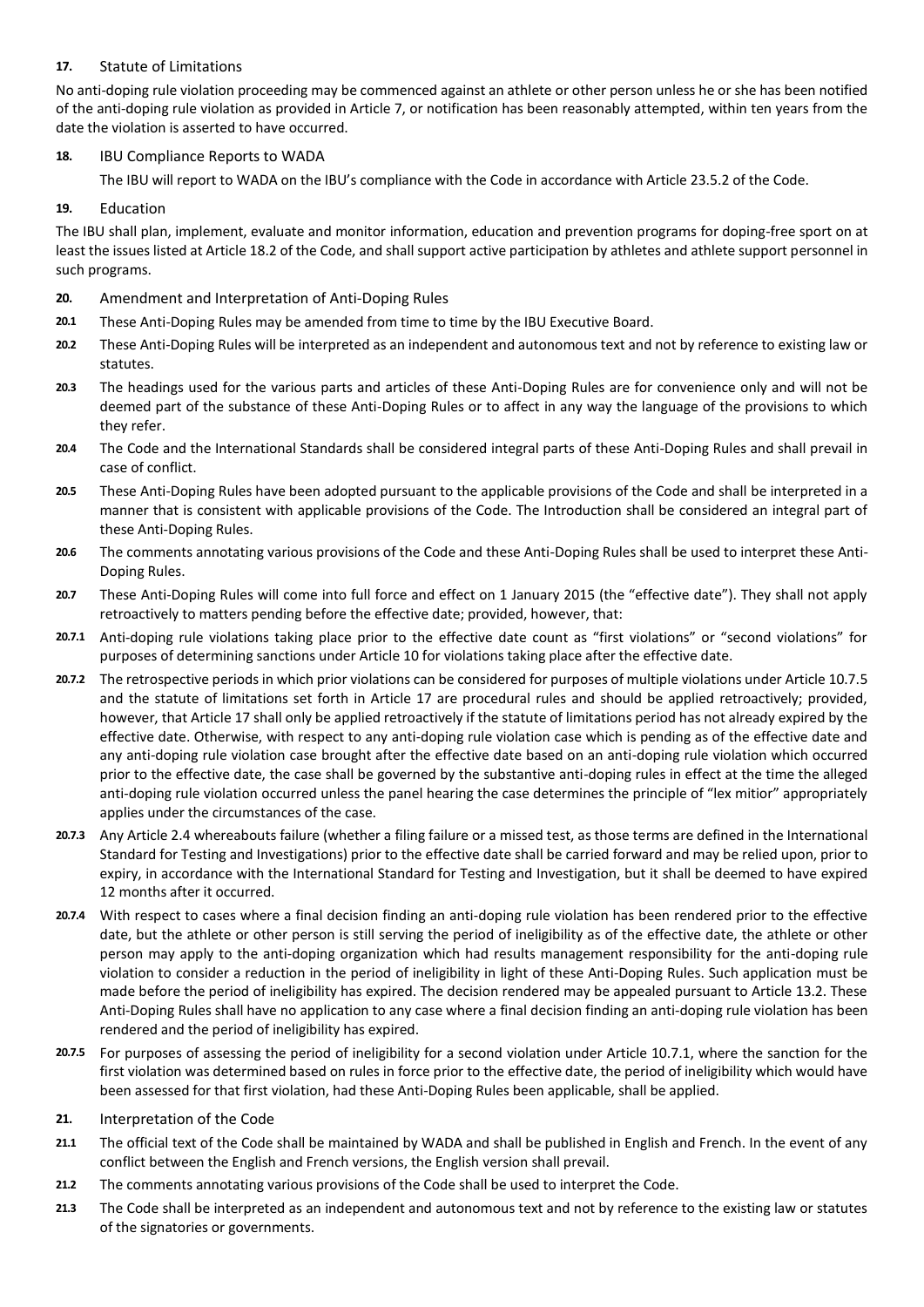- **21.4** The headings used for the various parts and Articles of the Code are for convenience only and shall not be deemed part of the substance of the Code or to affect in any way the language of the provisions to which they refer.
- **21.5** The Code shall not apply retroactively to matters pending before the date the Code is accepted by a signatory and implemented in its rules. However, pre-Code anti-doping rule violations would continue to count as "first violations" or "second violations" for purposes of determining sanctions under Article 10 for subsequent post-Code violations.
- **21.6** The Purpose, Scope and Organization of the World Anti-Doping Program and the Code and Appendix 1, Definitions, and Appendix 2, Examples of the Application of Article 10, shall be considered integral parts of the Code.
- **22.** Additional Roles and Responsibilities of Athletes and other Persons
- **22.1** Roles and Responsibilities of Athletes
- **22.1.1** To be knowledgeable of and comply with these Anti-Doping Rules.
- **22.1.2** To be available for sample collection at all times.

*[Comment to Article 22.1.2: With due regard to an athlete's human rights and privacy, legitimate anti-doping considerations sometimes require sample collection late at night or early in the morning. For example, it is known that some athletes use low doses of EPO during these hours so that it will be undetectable in the morning.]*

- **22.1.3** To take responsibility, in the context of anti-doping, for what they ingest and use.
- **22.1.4** To inform medical personnel of their obligation not to use prohibited substances and prohibited methods and to take responsibility to make sure that any medical treatment received does not violate these Anti-Doping Rules.
- **22.1.5** To disclose to their national anti-doping organization and to the IBU any decision by a non-signatory finding that the athlete committed an anti-doping rule violation within the previous ten years.
- **22.1.6** To cooperate with anti-doping organizations investigating anti-doping rule violations.
- **22.1.7** Failure by any athlete to cooperate in full with anti-doping organizations investigating anti-doping rule violations may result in a disciplinary consequence according to the IBU Disciplinary Rules.
- **22.2** Roles and Responsibilities of Athlete Support Personnel
- **22.2.1** To be knowledgeable of and comply with these Anti-Doping Rules.
- **22.2.2** To cooperate with the athlete testing program.
- **22.2.3** To use his or her influence on athlete values and behavior to foster anti-doping attitudes.
- **22.2.4** To disclose to his or her national anti-doping organization and to the IBU any decision by a non-signatory finding that he or she committed an anti-doping rule violation within the previous ten years.
- **22.2.5** To cooperate with anti-doping organizations investigating anti-doping rule violations.
- **22.2.6** Failure by any athlete support personnel to cooperate in full with anti-doping organizations investigating anti-doping rule violations may result in a disciplinary consequence according to the IBU's Disciplinary Rules.
- **22.2.7** Athlete support personnel shall not use or possess any prohibited substance or prohibited method without valid justification. **22.2.8**

Use or possession of a prohibited substance or prohibited method by an athlete support personnel without valid justification may result in a disciplinary consequence according to the IBU Disciplinary Rules.

- **23.** Implementation of the Olympic Movement Medical Code
- **23.1.** The Olympic Movement Medical Code is considered integral part of the IBU Rules.
- **23.2.** An IBU Medical Complaints Committee is, herewith, established. It consists of three members elected by and from among the members of the IBU Medical Committee. The chairperson of the IBU Medical Committee is also chairperson of the IBU Medical Complaints Committee.
- **23.3.** The IBU Medical Complaints Committee is responsible to deal with violations of the Olympic Movement Medical Code at IBU events.
- **23.4.** Such alleged violation must be brought to the attention of the chairperson of the IBU Medical Complaints Committee via the IBU Headquarters in writing and within 21 days after its occurrence.
- **23.5.** The Complaints Committee will explore the facts of the case and prepare a report to the IBU Executive Board, which will include a recommendation on which measures to undertake to solve the case. It will not be restricted in the admission or evaluation of evidence. It will sit in person or via phone or internet conference, and is entitled to hear the persons involved in person or via phone or internet. The report will be finalized at the latest one (1) month after the receipt of the allegation.
- **23.6.** Based on the report of the IBU Medical Complaints Committee, the IBU Executive Board may order all necessary measures, including sanctions.
- **24.** Divergences

In case of any divergences between the IBU Rules and the WADA Code, the WADA Code overrule the IBU Rules.

**25.** Entry into Force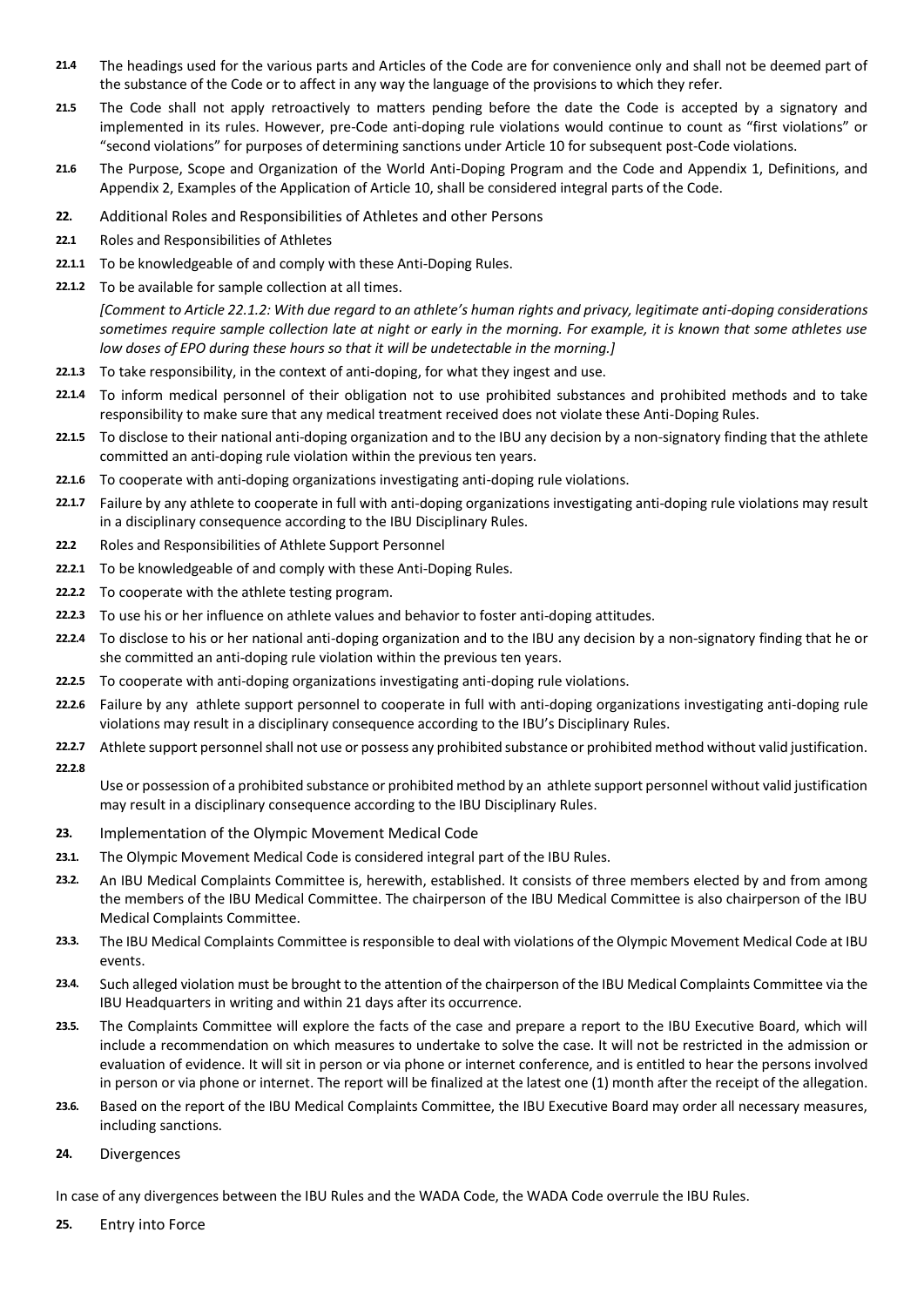### **APPENDIX 1 DEFINITIONS**

ADAMS: The Anti-Doping Administration and Management System is a Web-based database management tool for data entry, storage, sharing, and reporting designed to assist stakeholders and WADA in their anti-doping operations in conjunction with data protection legislation.

Administration: Providing, supplying, supervising, facilitating, or otherwise participating in the use or attempted use by another person of a prohibited substance or prohibited method. However, this definition shall not include the actions of bona fide medical personnel involving a prohibited substance or prohibited method used for genuine and legal therapeutic purposes or other acceptable justification and shall not include actions involving prohibited substances which are not prohibited in out-of-competition testing unless the circumstances as a whole demonstrate that such prohibited substances are not intended for genuine and legal therapeutic purposes or are intended to enhance sport performance.

Adverse analytical finding: A report from a WADA-accredited laboratory or other WADA-approved laboratory that, consistent with the International Standard for Laboratories and the related Technical documents, identifies in a sample the presence of a prohibited substance or its metabolites or markers (including elevated quantities of endogenous substances) or evidence of the use of a prohibited method.

Adverse passport finding: A report identified as an adverse passport finding as described in the applicable International Standards.

Anti-doping organization: A signatory that is responsible for adopting rules for initiating, implementing or enforcing any part of the doping control process. This includes, for example, the International Olympic Committee, the International Paralympic Committee, other major event organizations that conduct testing at their events, WADA, the IBU and other international federations, and national anti-doping organizations.

Athlete: Any person who competes in sport at the international level (as defined by each International Federation), or the national level (as defined by each national anti-doping organization). An anti-doping organization has discretion to apply anti-doping rules to an athlete who is neither an international-level athlete nor a national-level athlete, and thus to bring them within the definition of "athlete." In relation to athletes who are neither international-level nor national-level athletes, an anti-doping organization may elect to: conduct limited testing or no testing at all; analyze samples for less than the full menu of prohibited substances; require limited or no whereabouts information; or not require advance TUEs. However, if an Article 2.1, 2.3 or 2.5 anti-doping rule violation is committed by any athlete over whom an anti-doping organization has authority who competes below the international or national level, then the consequences set forth in the Code (except Article 14.3.2) must be applied. For purposes of Article 2.8 and Article 2.9 and for purposes of anti-doping information and education, any person who participates in sport under the authority of any signatory, government, or other sports organization accepting the Code is an athlete.

*[Comment: This definition makes it clear that all international- and national-level athletes are subject to the anti-doping rules of the Code, with the precise definitions of international- and national-level sport to be set forth in the anti-doping rules of the International Federations and national anti-doping organizations, respectively. The definition also allows each national anti-doping organization, if it chooses to do so, to expand its anti-doping program beyond international- or national-level athletes to competitors at lower levels of competition or to individuals who engage in fitness activities but do not compete at all. Thus, a national anti-doping organization could, for example, elect to test recreational-level competitors but not require advance TUEs. But an anti-doping rule violation involving an adverse analytical finding or tampering results in all of the consequences provided for in the Code (with the exception of Article 14.3.2). The decision on whether consequences apply to recreational-level athletes who engage in fitness activities but never compete is left to the national anti-doping organization. In the same manner, a major event organization holding an event only for masters-level competitors could elect to test the competitors but not analyze samples for the full menu of prohibited substances. Competitors at all levels of competition should receive the benefit of anti-doping information and education.]* 

Athlete biological passport: The program and methods of gathering and collating data as described in the International Standard for Testing and Investigations and International Standard for Laboratories.

Athlete support personnel: Any coach, trainer, manager, agent, team staff, official, medical, paramedical personnel, parent or any other person working with, treating or assisting an athlete participating in or preparing for sports competition.

Attempt: Purposely engaging in conduct that constitutes a substantial step in a course of conduct planned to culminate in the commission of an anti-doping rule violation, provided however there shall be no anti-doping rule violation based solely on an attempt to commit a violation if the person renounces the attempt prior to it being discovered by a third party not involved in the attempt.

Atypical finding: A report from a WADA-accredited laboratory or other WADA-approved laboratory which requires further investigation as provided by the WADA International Standard for Laboratories or related technical documents prior to the determination of an adverse analytical finding.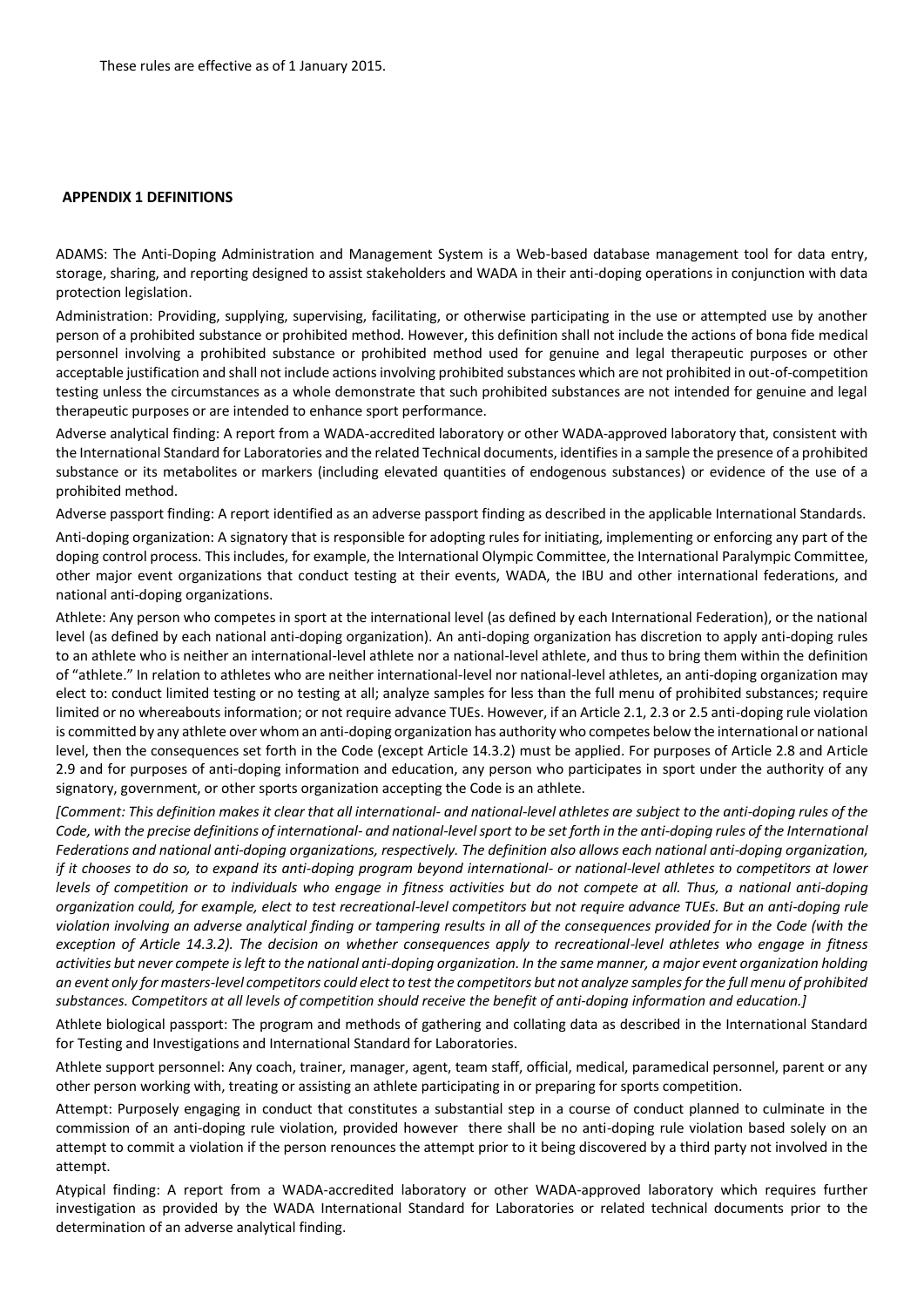Atypical passport finding: A report described as an atypical passport finding as described in the applicable International Standards.

CAS: The Court of Arbitration for Sport.

Code: The World Anti-Doping Code.

Competition: A single race, match, game or singular sport contest. For example, a basketball game or the finals of the Olympic 100 meter race in athletics. For stage races and other sport contests where prizes are awarded on a daily or other interim basis the distinction between a competition and an event will be as provided in the rules of the applicable international federation.

Consequences of anti-doping rule violations ("consequences"): An athlete's or other person's violation of an anti-doping rule may result in one or more of the following:

(a) disqualification means the athlete's results in a particular competition or event are invalidated, with all resulting consequences including forfeiture of any medals, points and prizes;

(b) ineligibility means the athlete or other person is barred on account of an anti-doping rule violation for a specified period of time from participating in any competition or other activity or funding as provided in Article 10.12.1;

(c)provisional suspension means the athlete or other person is barred temporarily from participating in any competition or activity prior to the final decision at a hearing conducted under Article 8 (Right to a Fair Hearing).

(d) financial consequences means a financial sanction imposed for an anti-doping rule violation or to recover costs associated with an anti-doping rule violation; and

(e) public disclosure or public reporting means the dissemination or distribution of information to the general public or persons beyond those persons entitled to earlier notification in accordance with Article 14. Teams in team sports may also be subject to consequences as provided in Article 11 of the Code.

Contaminated product: A product that contains a prohibited substance that is not disclosed on the product label or in information available in a reasonable Internet search.

Disqualification: See consequences of anti-doping rule violations, above.

Doping control: All steps and processes from test distribution planning through to ultimate disposition of any appeal including all steps and processes in between such as provision of whereabouts information, sample collection and handling, laboratory analysis, TUEs, results management and hearings.

Event: A series of individual competitions conducted together under one ruling body (e.g., the Olympic Games or the IBU World Championships).

Event venues: Those venues so designated by the ruling body for the event.

Event period: The time between the beginning and end of an event, as established by the ruling body of the event.

Fault: Fault is any breach of duty or any lack of care appropriate to a particular situation. Factors to be taken into consideration in assessing an athlete or other person's degree of fault include, for example, the athlete's or other person's experience, whether the athlete or other person is a minor, special considerations such as impairment, the degree of risk that should have been perceived by the athlete and the level of care and investigation exercised by the athlete in relation to what should have been the perceived level of risk. In assessing the athlete's or other person's degree of fault, the circumstances considered must be specific and relevant to explain the athlete's or other person's departure from the expected standard of behavior. Thus, for example, the fact that an athlete would lose the opportunity to earn large sums of money during a period of ineligibility, or the fact that the athlete only has a short time left in his or her career, or the timing of the sporting calendar, would not be relevant factors to be considered in reducing the period of ineligibility under Article 10.5.1 or 10.5.2.

*[Comment: The criteria for assessing an athlete's degree of fault are the same under all Articles where fault is to be considered. However, under Article 10.5.2, no reduction of sanction is appropriate unless, when the degree of fault is assessed, the conclusion is that no significant fault or negligence on the part of the athlete or other person was involved.]*

Financial consequences: see consequences of anti-doping rule violations, above.

IBU: The International Biathlon Union.

In-competition: The In-competition testing period for IBU events is defined as the period of the entry into a competition (three (3) hours before a competition starts) until five (5) hours after a competition ends.

Independent observer program: A team of observers, under the supervision of WADA, who observe and may provide guidance on the doping control process at certain events and report on their observations.

Individual sport: Any sport that is not a team sport, i.e. individual, pursuit, sprint, super sprint and mass start competitions.

Ineligibility: See consequences of anti-doping rule violations above.

International event: An event where the International Olympic Committee, the International Paralympic Committee, the IBU, a major event organization, or another international sport organization is the ruling body for the event or appoints the technical officials for the event.

International-level athlete: Athletes who compete in sport at the international level, as defined by each international federation, consistent with the International Standard for Testing and Investigations. For the sport of Biathlon, international-level athletes are defined as set out in the Scope section of the Introduction to these Anti-Doping Rules.

*[Comment: Consistent with the International Standard for Testing and Investigations, the international federation is free to*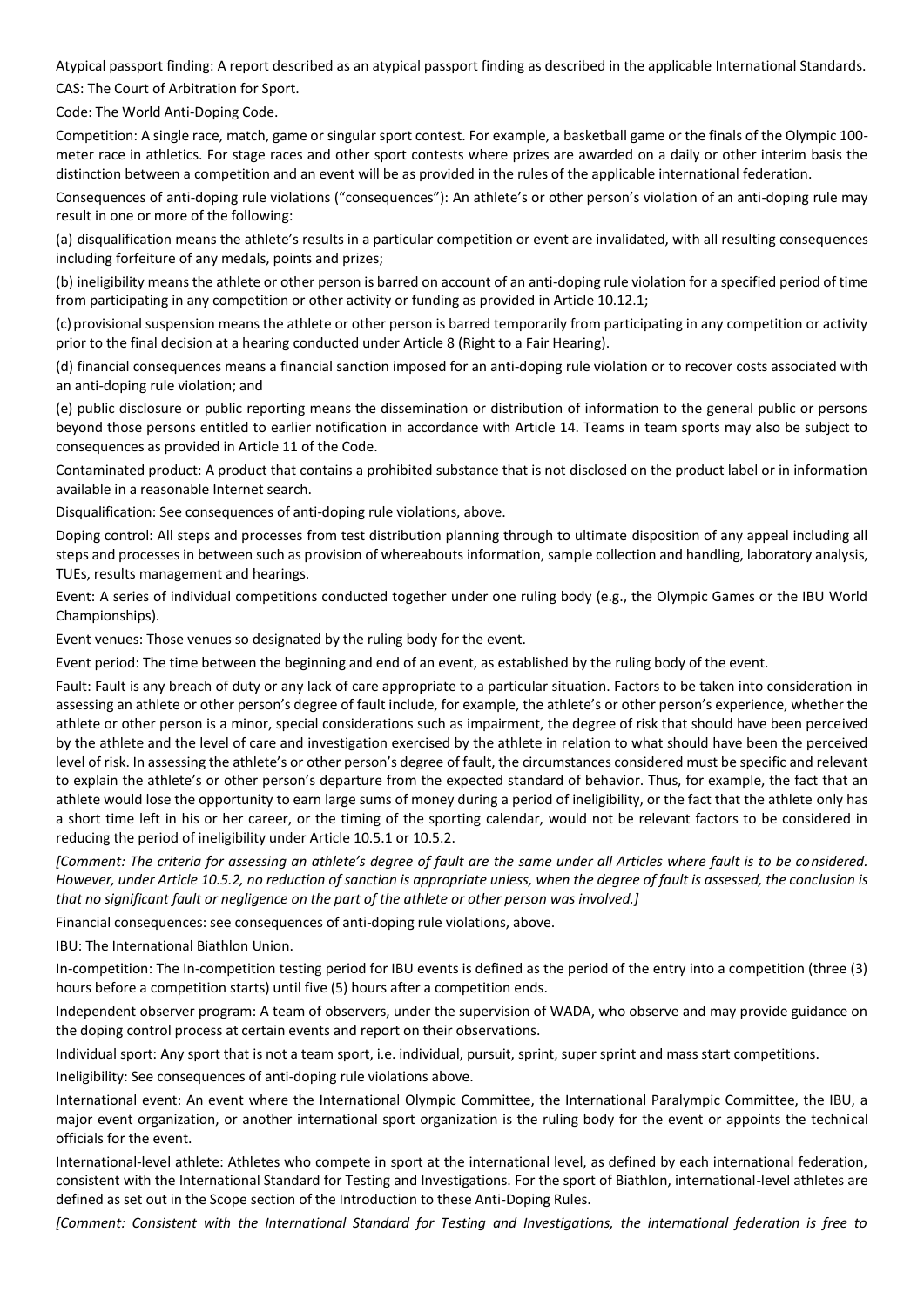*determine the criteria it will use to classify athletes as international-level athletes, e.g., by ranking, by participation in particular international events, by type of license, etc. However, it must publish those criteria in clear and concise form, so that athletes are able to ascertain quickly and easily when they will become classified as international-level athletes. For example, if the criteria include participation in certain international events, the international federation must publish a list of those international events.]*

International standard: A standard adopted by WADA in support of the Code. Compliance with an international standard (as opposed to another alternative standard, practice or procedure) shall be sufficient to conclude that the procedures addressed by the International Standard were performed properly. International standards shall include any technical documents issued pursuant to the international standard.

Major event organizations: The continental associations of National Olympic Committees and other international multi-sport organizations that function as the ruling body for any continental, regional or other international event.

Marker: A compound, group of compounds or biological parameter(s) that indicates the use of a prohibited substance or prohibited method.

Metabolite: Any substance produced by a biotransformation process.

Minor: A natural person who has not reached the age of eighteen years.

National anti-doping organization: The entity(ies) designated by each country as possessing the primary authority and responsibility to adopt and implement anti-doping rules, direct the collection of samples, the management of test results, and the conduct of hearings, all at the national level. If this designation has not been made by the competent public authority(ies), the entity will be the country's National Olympic Committee or its designee.

National event: A sport event involving international or national-level athletes that is not an international event.

National federation/Member federation: A national entity that is a member of or is recognized by the IBU as the entity governing biathlon in that nation. The exact definition is set out in the IBU Constitution.

National-level athlete: Athletes who compete in sport at the national level, as defined by each national anti-doping organization, consistent with the International Standard for Testing and Investigations.

National Olympic Committee: The organization recognized by the International Olympic Committee. The term National Olympic Committee shall also include the national sport confederation in those countries where the national sport confederation assumes typical National Olympic Committee responsibilities in the anti-doping area.

No advance notice: A doping control that takes place with no advance warning to the athlete and where the athlete is continuously chaperoned from the moment of notification through sample provision.

No fault or negligence: The athlete or other person's establishing that he or she did not know or suspect, and could not reasonably have known or suspected even with the exercise of utmost caution, that he or she had used or been administered the prohibited substance or prohibited method or otherwise violated and anti-doping rule. Except in the case of a minor, for any violation of Article 2.1, the athlete must also establish how the prohibited substance entered his or her system.

No significant fault or negligence: The athlete or other person's establishing that his or her fault or negligence, when viewed in the totality of the circumstances and taking into account the criteria for no fault or negligence, was not significant in relationship to the anti-doping rule violation. Except in the case of a minor, for any violation of Article 2.1, the athlete must also establish how the prohibited substance entered his or her system.

*[Comment: For cannabinoids, an athlete may establish no significant fault or negligence by clearly demonstrating that the context of the use was unrelated to sport performance.]*

Out-of-competition: Any period which is not in-competition.

Participant: Any athlete or athlete support personnel.

Person: A natural person or an organization or other entity.

Possession: The actual, physical possession, or the constructive possession (which shall be found only if the person has exclusive control or intends to exercise control over the prohibited substance/method or the premises in which a prohibited substance/method exists); provided, however, that if the person does not have exclusive control over the prohibited substance/method or the premises in which a prohibited substance/method exists, constructive possession shall only be found if the person knew about the presence of the prohibited substance/method and intended to exercise control over it. Provided, however, there will be no anti-doping rule violation based solely on possession if, prior to receiving notification of any kind that the person has committed an anti-doping rule violation, the person has taken concrete action demonstrating that the person never intended to have possession and has renounced possession by explicitly declaring it to an anti-doping organization. Notwithstanding anything to the contrary in this definition, the purchase (including by any electronic or other means) of a prohibited substance or prohibited method constitutes possession by the person who makes the purchase.

*[Comment: Under this definition, steroids found in an athlete's car would constitute a violation unless the athlete establishes that someone else used the car; in that event, the anti-doping organization must establish that, even though the athlete did not have exclusive control over the car, the athlete knew about the steroids and intended to have control over the steroids. Similarly, in the example of steroids found in a home medicine cabinet under the joint control of an athlete and spouse, the anti-doping organization must establish that the athlete knew the steroids were in the cabinet and that the athlete intended to exercise control over the steroids. The act of purchasing a prohibited substance alone constitutes possession, even where, for example, the product does not arrive, is received by someone else, or is sent to a third party address.]*